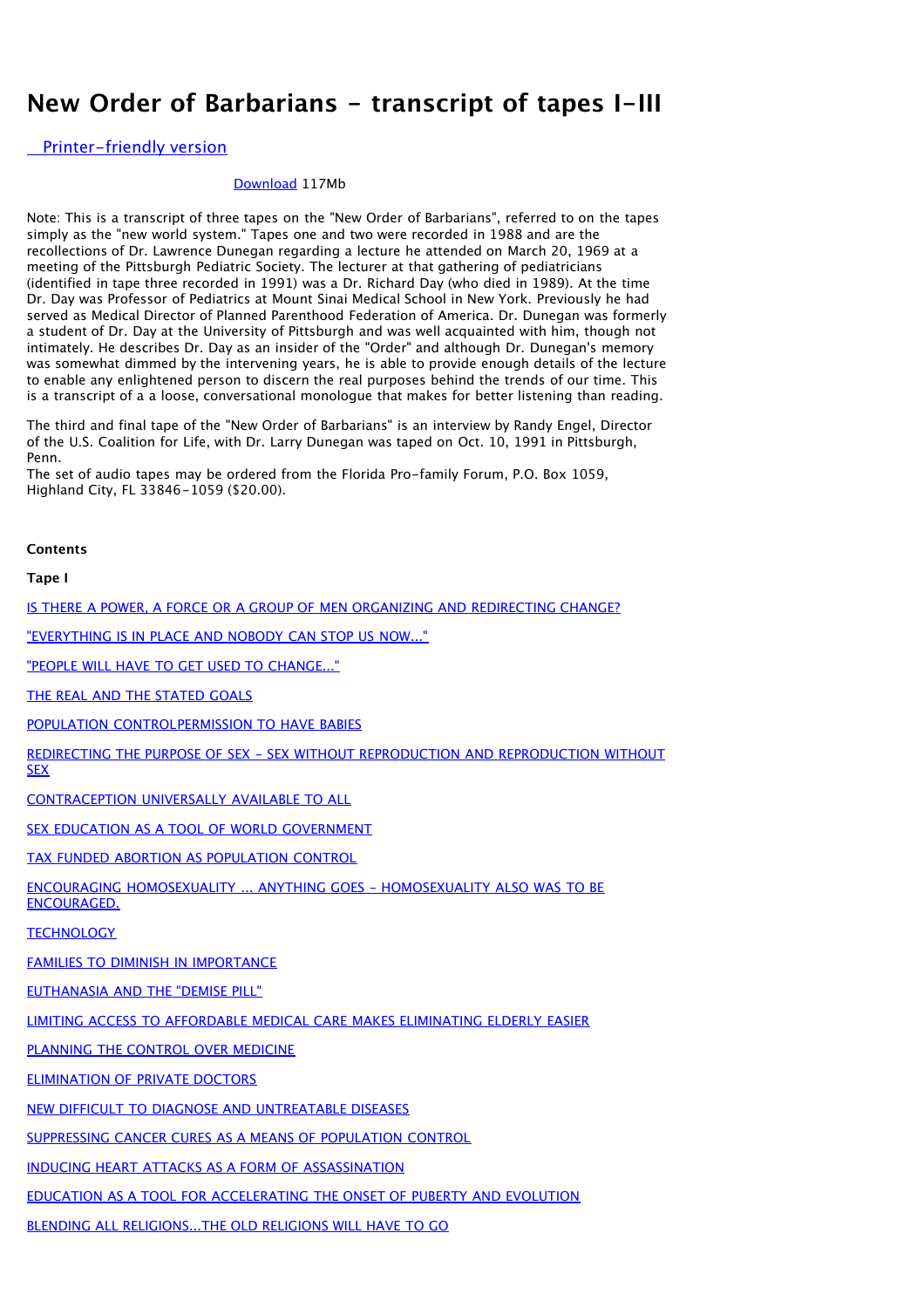[CHANGING THE BIBLE THROUGH REVISIONS OF KEY WORDS](file:///node/19#23) ["THE CHURCHES WILL HELP US!"](file:///node/19#24) [RESTRUCTURING EDUCATION AS A TOOL OF INDOCTRINATION](file:///node/19#25) [MORE TIME IN SCHOOLS, BUT THEY "WOULDN](file:///node/19#26)'T LEARN ANYTHING." [CONTROLLING WHO HAS ACCESS TO INFORMATION](file:///node/19#27) [SCHOOLS AS THE HUB OF THE COMMUNITY](file:///node/19#28) ["SOME BOOKS WOULD JUST DISAPPEAR FROM THE LIBRARIES..."](file:///node/19#29) [CHANGING LAWS](file:///node/19#30) [THE ENCOURAGEMENT OF DRUG ABUSE TO CREATE A JUNGLE ATMOSPHERE](file:///node/19#31) [ALCOHOL ABUSE](file:///node/19#32) [RESTRICTIONS ON TRAVEL](file:///node/19#33) [THE NEED FOR MORE JAILS, AND USING HOSPITALS AS JAILS](file:///node/19#34) **Tape II** [NO MORE SECURITY](file:///node/19#35) [CRIME USED TO MANAGE SOCIETY](file:///node/19#36) [CURTAILMENT OF AMERICAN INDUSTRIAL PRE-EMINENCE](file:///node/19#37) [SHIFTING POPULATIONS AND ECONOMIES -- TEARING THE SOCIAL ROOTS](file:///node/19#38) [SPORTS AS A TOOL OF SOCIAL CHANGE](file:///node/19#39) [SEX AND VIOLENCE INCULCATED THROUGH ENTERTAINMENT](file:///node/19#40) [TRAVEL RESTRICTIONS AND IMPLANTED I.D.](file:///node/19#41) [FOOD CONTROL](file:///node/19#42) [WEATHER CONTROL](file:///node/19#43) [KNOW HOW PEOPLE RESPOND - MAKING THEM DO WHAT YOU WANT](file:///node/19#44) [FALSIFIED SCIENTIFIC RESEARCH](file:///node/19#45) **[TERRORISM](file:///node/19#46)** [FINANCIAL CONTROL](file:///node/19#47) [SURVEILLANCE, IMPLANTS, AND TELEVISIONS THAT WATCH YOU](file:///node/19#48) [HOME OWNERSHIP A THING OF THE PAST](file:///node/19#49) [THE ARRIVAL OF THE TOTALITARIAN GLOBAL SYSTEM](file:///node/19#50)

**[Tape III](file:///node/19#tape3)** - an interview by Randy Engel, Director of the U.S. Coalition for Life, with Dr. Larry Dunegan on Oct. 10, 1991 in Pittsburgh, Penn.

## **Tape I**

#### **IS THERE A POWER, A FORCE OR A GROUP OF MEN ORGANIZING AND REDIRECTING CHANGE?**

 There has been much written, and much said, by some people who have looked at all the changes that have occurred in American society in the past 20 years or so, and who have looked retrospectively to earlier history of the United States, and indeed, of the world, and come to the conclusion that there is a conspiracy of sorts which influences, indeed controls. major historical events, not only in the United States, but around the world. This conspiratorial interpretation of history is based on people making observations from the outside, gathering evidence and coming to the conclusion that from the outside they see a conspiracy. Their evidence and conclusions are based on evidence gathered in retrospect. Period. I want to now describe what I heard from a speaker in 1969 which in several weeks will now be 20 years ago. The speaker did not speak in terms of retrospect, but rather predicting changes that would be brought about in the future. The speaker was not looking from the outside in, thinking that he saw conspiracy, rather, he was on the inside, admitting that, indeed, there was an organized power, force, group of men, who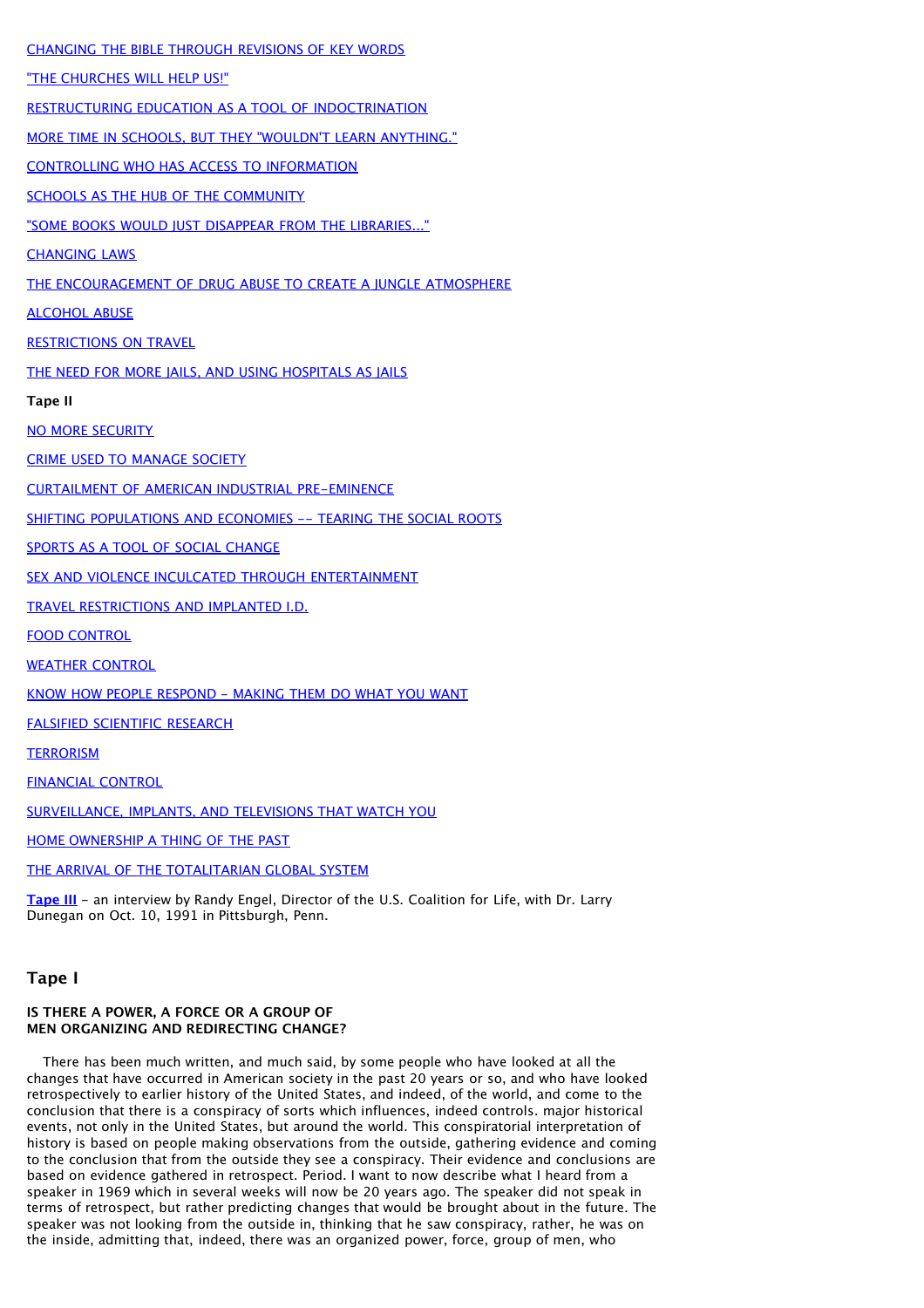wielded enough influence to determine major events involving countries around the world. And he predicted, or rather expounded on, changes that were planned for the remainder of this century. As you listen, if you can recall the situation, at least in the United States in 1969 and the few years there after, and then recall the kinds of changes which have occurred between then and now, almost 20 years later, I believe you will be impressed with the degree to which the things that were planned to be brought about have already been accomplished. Some of the things that were discussed were not intended to be accomplished yet by 1988. [Note: the year of this recording] but are intended to be accomplished before the end of this century. There is a timetable; and it was during this session that some of the elements of the timetable were brought out. Anyone who recalls early in the days of the Kennedy Presidency .. the Kennedy campaign .. when he spoke of .. progress in the decade of the 60's": that was kind of a cliché in those days - "the decade of the 60's." Well, by 1969 our speaker was talking about the decade of the 70's, the decade of the 80's, and the decade of the 90's. So that .. I think that terminology that we are looking at .. looking at things and expressing things, probably all comes from the same source. Prior to that time I don't remember anybody saying "the decade of the 40's and the decade of the 50's. So I think this overall plan and timetable had taken important shape with more predictability to those who control it, sometime in the late 50's. That's speculation on my part. In any event, the speaker said that his purpose was to tell us about changes which would be brought about in the next 30 years or so...so that an entirely new world-wide system would be in operation before the turn of the century. As he put it, **"We plan to enter the 21st Century with a running start."** [emphasis supplied]

#### **"EVERYTHING IS IN PLACE AND NOBODY CAN STOP US NOW..."**

 He said, as we listened to what he was about to present, he said, "Some of you will think I'm talking about Communism. Well, what I'm talking about is much bigger than Communism!" At that time he indicated that there is much more cooperation between East and West than most people realize. In his introductory remarks he commented that he was free to speak at this time. He would not have been able to say what he was about to say, even a few years earlier. But he was free to speak at this time because now, and I'm quoting here, "everything is in place and nobody can stop us now." That's the end of that quotation. He went on to say that most people don't understand how governments operate and even people in high positions in governments, including our own, don't really understand how and where decisions are made. He went on to say that .. he went on to say that people who really influence decisions are names that for the most part would be familiar to most of us, but he would not use individuals' names or names of any specific organization. But. That, if he did, most of the people would be names that were recognized by most of his audience. He went on to say that they were not primarily people in public office, but people of prominence who were primarily known in their private occupations or private positions. The speaker was a doctor of medicine, a former professor at a large Eastern university, and he was addressing a group of doctors of medicine, about 80 in number. His name would not be widely recognized by anybody likely to hear this, and so there is no point in giving his name. The only purpose in recording this is that it may give a perspective to those who hear it regarding the changes which have already been accomplished in the past 20 years or so, and a bit of a preview to what at least some people are planning for the remainder of this century ... so that we, or they, would enter the 21st Century with a flying start. Some of us may not enter that Century. His purpose in telling our group about these changes that were to be brought about was to make it easier for us to adapt to these changes. Indeed, as he quite accurately said, "they would be changes that would be very surprising, and in some ways difficult for people to accept," and he hoped that we, as sort of his friends, would make the adaptation more easily if we knew somewhat beforehand what to expect.

#### **"PEOPLE WILL HAVE TO GET USED TO CHANGE..."**

 Somewhere in the introductory remarks he insisted that nobody have a tape recorder and that nobody take notes, which for a professor was a very remarkable kind of thing to expect from an audience. Something in his remarks suggested that there could be negative repercussions against him if his .. if it became widely known what he was about to say to .. to our group .. if it became widely known that indeed he had spilled the beans, so to speak. When I heard first that, I thought maybe that was sort of an ego trip, somebody enhancing his own importance. But as the revelations unfolded, I began to understand why he might have had some concern about not having it widely known what was said, although this .. although this was a fairly public forum where he was speaking, (where the) remarks were delivered. But, nonetheless, he asked that no notes be taken .. no tape recording be used: suggesting there might be some personal danger to himself if these revelations were widely publicized. Again, as the remarks began to unfold, and saw the rather outrageous things that were said .. at that time they certainly seemed outrageous .. I made it a point to try to remember as much of what he said as I could, and during the subsequent weeks and months, and years, to connect my recollections to simple events around me .. both to aid my memory for the future, in case I wanted to do what I'm doing now - record this. And also, to try to maintain a perspective on what would be developing, if indeed, it followed the predicted pattern which it has! At this point, so that I don't forget to include it later, I'll just include some statements that were made from time to time throughout the presentation. .. just having a general bearing on the whole presentation. One of the statements was having to do with change. People get used .. the statement was, "People will have to get used to the idea of change, so used to change, that they'll be expecting change. Nothing will be permanent." This often came out in the context of a society of .. where people seemed to have no roots or moorings, but would be passively willing to accept change simply because it was all they had ever known. This was sort of in contrast to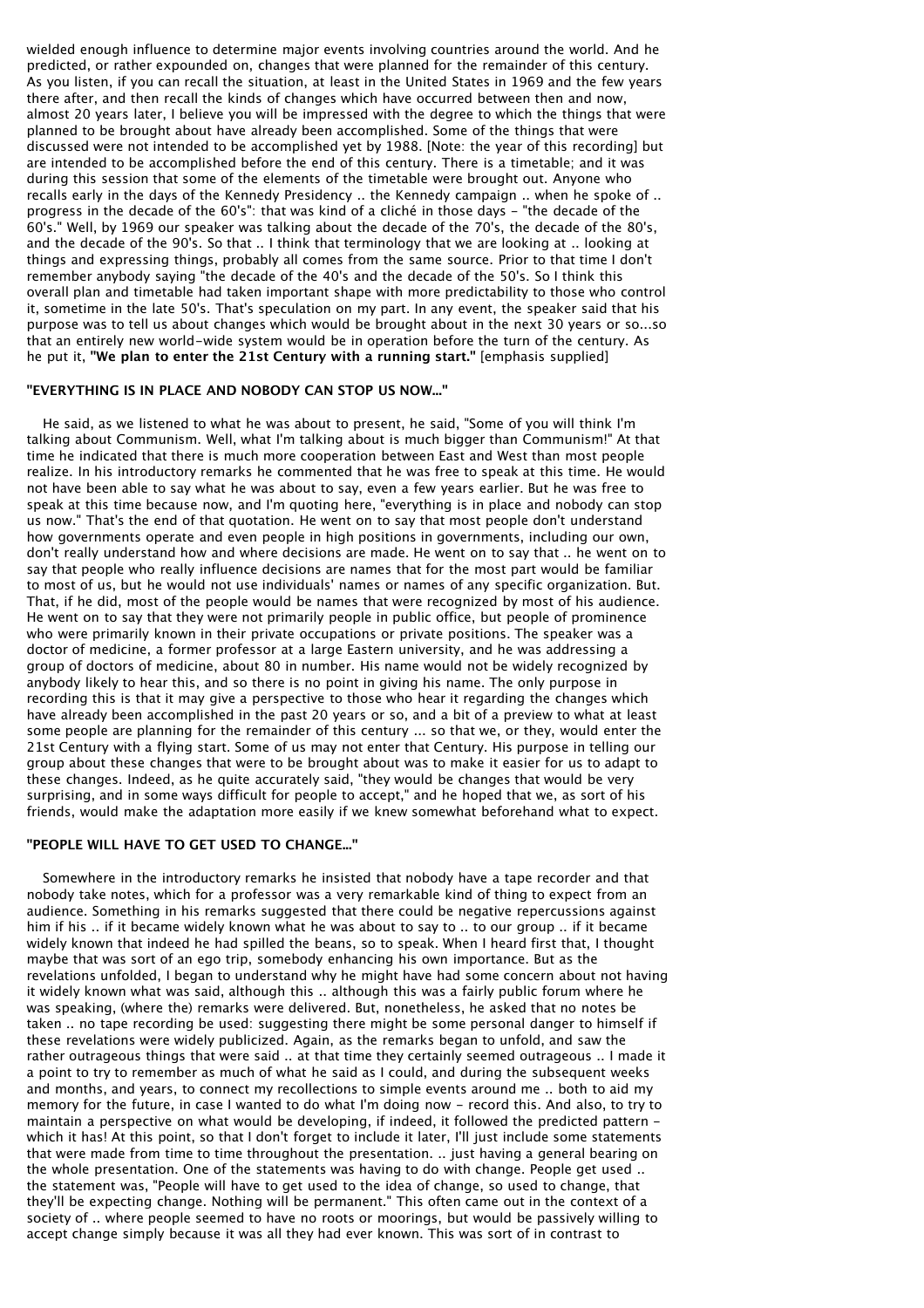generations of people up until this time where certain things you expected to be, and remain in place as reference points for your life. So change was to be brought about, change was to be anticipated and expected, and accepted, no questions asked. Another comment that was made .. from time to time during the presentation .. was. "People are too trusting, people don't ask the right questions." Sometimes, being too trusting was equated with being too dumb. But sometimes when .. when he would say that and say, "People don't ask the right questions," it was almost with a sense of regret ... as if he were uneasy with what he was part of, and wished that people would challenge it and maybe not be so trusting.

#### **THE REAL AND THE STATED GOALS**

 Another comment that was repeated from time to time, .. this particularly in relation to changing laws and customs, .. and specific changes, .. he said, "Everything has two purposes. One is the ostensible purpose which will make it acceptable to people and second is the real purpose which would further the goals of establishing the new system and having it," Frequently he would say, "There is just no other way, There's just no other way!" This seemed to come as a sort of an apology, particularly when .. at the conclusion of describing some particularly offensive changes. For example, the promotion of drug addiction which we'll get into shortly.

#### **POPULATION CONTROL**

 He was very active with population control groups, the population control movement, and population control was really the entry point into specifics following the introduction. He said the population is growing too fast. Numbers of people living at any one time on the planet must be limited or we will run out of space to live. We will outgrow our food supply and we will overpopulate the world with our waste.

#### **PERMISSION TO HAVE BABIES**

 People won't be allowed to have babies just because they want to or because they are careless. Most families would be limited to two. Some people would be allowed only one, and the outstanding person or persons might be selected and allowed to have three. But most people would [be] allowed to have only two babies. That's because the zero population growth rate] is 2.1 children per completed family. So something like every 10th family might be allowed the privilege of the third baby. To me, up to this point, the word "population control primarily connoted limiting the number of babies to be born. But this remark about what people would be "allowed" and then what followed, made it quite clear that when you hear "population control" that means more than just controlling births. It means control of every endeavor of an entire .. of the entire world population; a much broader meaning to that term than I had ever attached to it before hearing this. As you listen and reflect back on some of the things you hear, you will begin to recognize how one aspect dovetails with other aspects in terms of controlling human endeavors.

#### **REDIRECTING THE PURPOSE OF SEX - SEX WITHOUT REPRODUCTION AND REPRODUCTION WITHOUT SEX**

 Well, from population control, the natural next step then was sex. He said sex must be separated from reproduction. Sex is too pleasurable, and the urges are too strong, to expect people to give it up. Chemicals in food and in the water supply to reduce the sex drive are not practical. The strategy then would be not to diminish sex activity, but to increase sex activity, but in such a way that people won't be having babies.

#### **CONTRACEPTION UNIVERSALLY AVAILABLE TO ALL**

 And the first consideration then here was contraception. Contraception would be very strongly encouraged, and it would be connected so closely in people's minds with sex, that they would automatically think contraception when they were thinking or preparing for sex. And contraception would be made universally available. Nobody wanting contraception would be .. find that they were unavailable. Contraceptives would be displayed much more prominently in drug stores, right up with the cigarettes and chewing gum. Out in the open rather than hidden under the counter where people would have to ask for them and maybe be embarrassed. This kind of openness was a way of suggesting that contraceptions .. that contraceptives are just as much a part of life as any other items sold in the store. And, contraceptives would be advertised. And contraceptives would be dispensed in the schools in association with sex education!

#### **SEX EDUCATION AS A TOOL OF WORLD GOVERNMENT**

 The sex education was to get kids interested early, making the connection between sex and the need for contraception early in their lives, even before they became very active. At this point I was recalling some of my teachers, particularly in high school and found it totally unbelievable to think of them agreeing, much less participating in, distributing of contraceptives to students. But, that only reflected my lack of understanding of how these people operate. That was before the schoolbased clinic programs got started. Many, many cities in the United States by this time have already set up school-based clinics which are primarily contraception, birth control, population control clinics. The idea then is that the connection between sex and contraception introduced and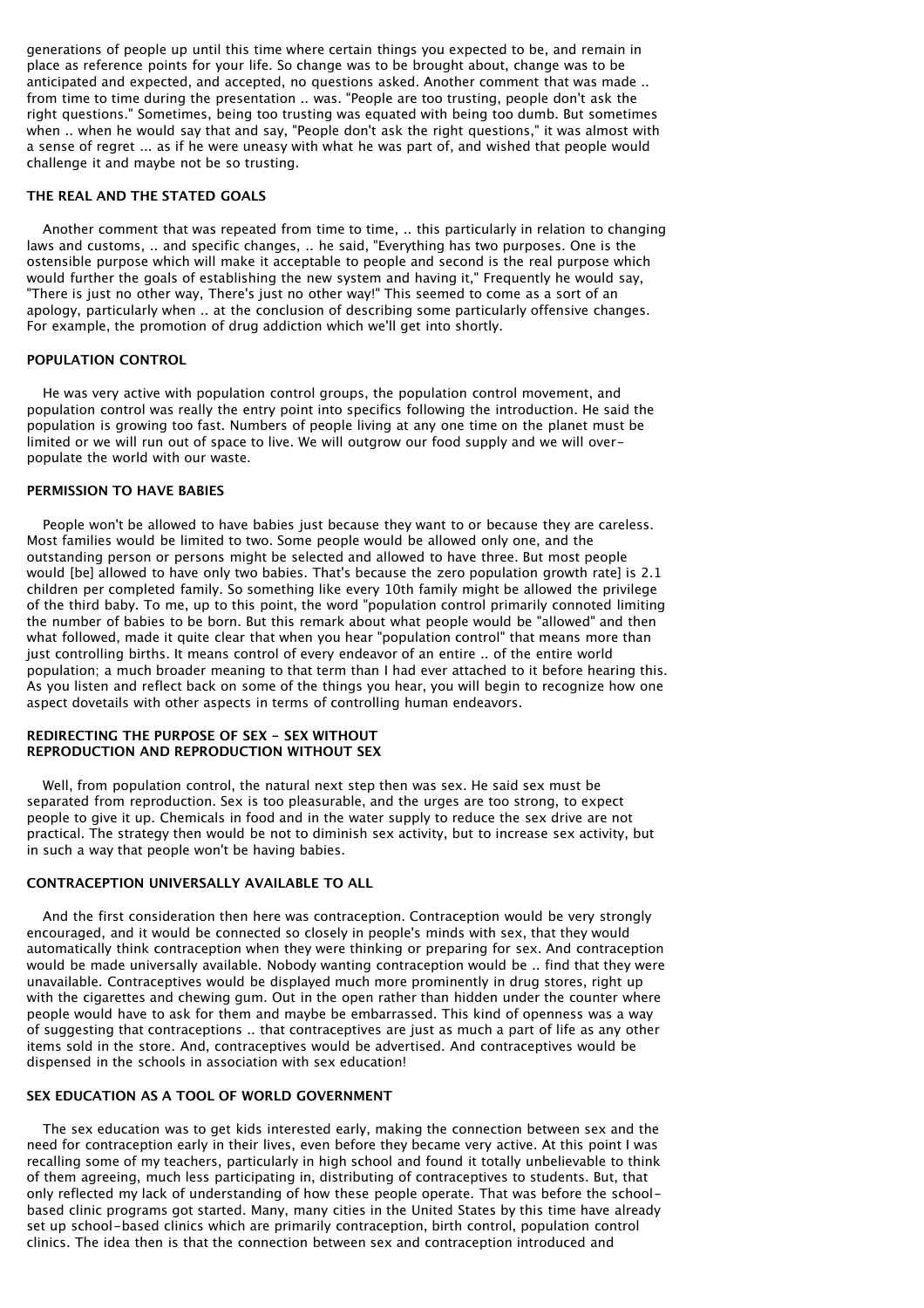reinforced in school would carry over into marriage. Indeed, if young people when they matured decided to get married, marriage itself would be diminished in importance. He indicated some recognition that most people probably would want to be married. .. but that this certainly would not be any longer considered to be necessary for sexual activity.

#### **TAX FUNDED ABORTION AS POPULATION CONTROL**

 No surprise then, that the next item was abortion. And this, now back in 1969, four years before Roe vs. Wade. He said, "Abortion will no longer be a crime." Abortion will be accepted as normal, and would be paid for by taxes for people who could not pay for their own abortions. Contraceptives would be made available by tax money so that nobody would have to do without contraceptives. If school sex programs would lead to more pregnancies in children, that was really seen as no problem. Parents who think they are opposed to abortion on moral or religious grounds will change their minds when it is their own child who is pregnant. So this will help overcome opposition to abortion. Before long, only a few die-hards will still refuse to see abortion as acceptable, and they won't matter anymore.

#### **ENCOURAGING HOMOSEXUALITY ... ANYTHING GOES HOMOSEXUALITY ALSO WAS TO BE ENCOURAGED.**

 "People will be given permission to be homosexual," that's the way it was stated. They won't have to hide it. And elderly people will be encouraged to continue to have active sex lives into the very old ages, just as long as they can. Everyone will be given permission to have sex, to enjoy however they want. Anything goes. This is the way it was put. And, I remember thinking, "how arrogant for this individual, or whoever he represents, to feel that they can give or withhold permission for people to do things!" But that was the terminology that was used. In this regard, clothing was mentioned. Clothing styles would be made more stimulating and provocative. Recall back in 1969 was the time of the mini skirt, when those mini-skirts were very, very high and very revealing. He said, "It is not just the amount of skin that is expressed ... exposed that makes clothing sexually seductive, but other, more subtle things are often suggestive.".. things like movement, and the cut of clothing, and the kind of fabric, the positioning of accessories on the clothing. "If a woman has an attractive body, why should she not show it?" was one of the statements. There was not detail on what was meant by "provocative clothing," but since that time if you watched the change in clothing styles, blue jeans are cut in a way that they're more tightfitting in the crotch. They form wrinkles. Wrinkles are essentially arrows. Lines which direct one's vision to certain anatomic areas. And, this was around the time of the "burn your bra" activity. He indicated that a lot of women should not go without a bra. They need a bra to be attractive, so instead of banning bras and burning them, bras would come back. But they would be thinner and softer allowing more natural movement. It was not specifically stated, but certainly a very thin bra is much more revealing of the nipple and what else is underneath, than the heavier bras that were in style up to that time.

#### **TECHNOLOGY**

 Earlier he said .. sex and reproduction would be separated. You would have sex without reproduction and then technology was reproduction without sex. This would be done in the laboratory. He indicated that already much, much research was underway about making babies in the laboratory. There was some elaboration on that, but I don't remember the details. How much of that technology has come to my attention since that time, I don't remember .. I don't remember in a way that I can distinguish what was said from what I subsequently have learned as general medical information.

#### **FAMILIES TO DIMINISH IN IMPORTANCE**

 Families would be limited in size. We already alluded to not being allowed more than two children. Divorce would be made easier and more prevalent. Most people who marry will marry more than once. More people will not marry. Unmarried people would stay in hotels and even live together. That would be very common - nobody would even ask questions about it. It would be widely accepted as no different from married people being together. More women will work outside the home. More men will be transferred to other cities and in their jobs, more men would travel. Therefore, it would be harder for families to stay together. This would tend to make the marriage relationship less stable and, therefore, tend to make people less willing to have babies. And, the extended families would be smaller, and more remote. Travel would be easier, less expensive, for a while, so that people who did have to travel would feel they could get back to their families, not that they were abruptly being made remote from their families. But one of the net effects of easier divorce laws combined with the promotion of travel, and transferring families from one city to another, was to create instability in the families. If both husband and wife are working and one partner gets transferred the other one may not be easily transferred. Soon, either gives up his or her job and stays behind while the other leaves, or else gives up the job and risks not finding employment in the new location. Rather a diabolical approach to this whole thing!

#### **EUTHANASIA AND THE "DEMISE PILL"**

Everybody has a right to live only so long. The old are no longer useful. They become a burden.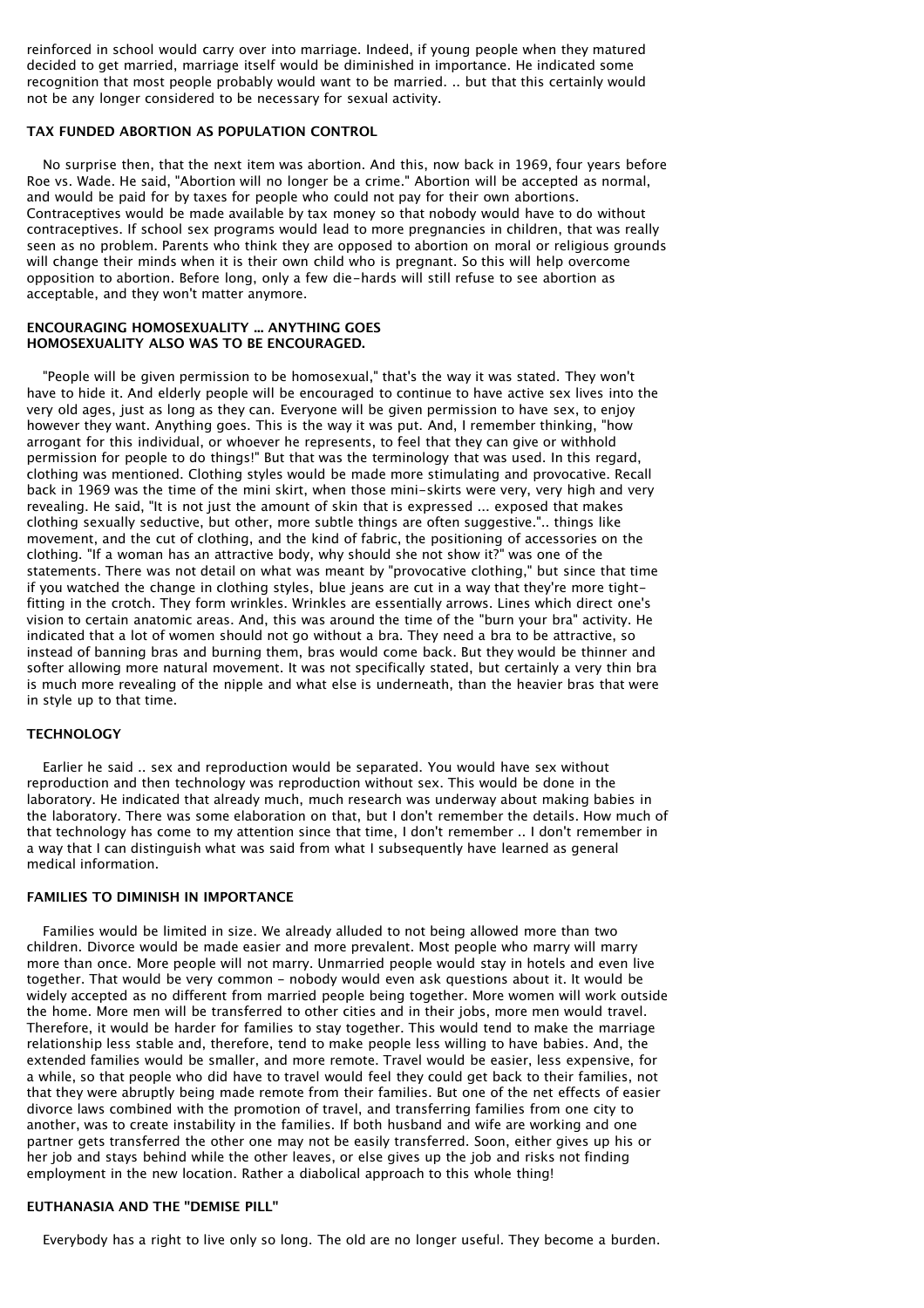You should be ready to accept death. Most people are. An arbitrary age limit could be established. After all, you have a right to only so many steak dinners, so many orgasms, and so many good pleasures in life. And after you have had enough of them and you're no longer productive, working, and contributing, then you should be ready to step aside for the next generation. Some things that would help people realize that they had lived long enough, he mentioned several of these - I don't remember them all - here are a few - use of very pale printing ink on forms that people .. are necessary to fill out, so that older people wouldn't be able to read the pale ink as easily and would need to go to younger people for help. Automobile traffic patterns - there would be more high-speed traffic lanes .. traffic patterns that would .. that older people with their slower reflexes would have trouble dealing with and thus, lose some of their independence.

#### **LIMITING ACCESS TO AFFORDABLE MEDICAL CARE MAKES ELIMINATING ELDERLY EASIER**

 A big item .. was elaborated at some length was the cost of medical care would be made burdensomely high. Medical care would be connected very closely with one's work but also would be made very, very high in cost so that it would simply be unavailable to people beyond a certain time. And unless they had a remarkably rich, supporting family, they would just have to do without care. And the idea was that if everybody says, "Enough! What a burden it is on the young to try to maintain the old people," then the young would become agreeable to helping Mom and Dad along the way, provided this was done humanely and with dignity. And then the example was - there could be like a nice, farewell party, a real celebration. Mom and Dad had done a good job. And then after the party's over they take the "demise pill."

#### **PLANNING THE CONTROL OVER MEDICINE**

 The next topic is Medicine. There would be profound changes in the practice of medicine. Overall, medicine would be much more tightly controlled. The observation was made, "Congress is not going to go along with national health insurance. That (in 1969)," he said, "is now, abundantly evident. But it's not necessary. We have other ways to control health care." These would come about more gradually, but all health care delivery would come under tight control. Medical care would be closely connected to work. If you don't work or can't work, you won't have access to medical care. The days of hospitals giving away free care would gradually wind down, to where it was virtually nonexistent. Costs would be forced up so that people won't be able to afford to go without insurance. People pay.. you pay for it, you're entitled to it. It was only subsequently that I began to realize the extent to which you would not be paying for it. Your medical care would be paid for by others. And therefore you would gratefully accept, on bended knee, what was offered to you as a privilege. Your role being responsible for your own care would be diminished. As an aside here, this is not something that was developed at that time .. I didn't understand it at the time as an aside, the way this works, everybody's made dependent on insurance. And if you don't have insurance then you pay directly; the cost of your care is enormous. The insurance company, however, paying for your care, does not pay that same amount. If you are charged, say, \$600 for the use of an operating room, the insurance company does not pay \$600 on your part. They pay \$300 or \$400. And that differential in billing has the desired effect: It enables the insurance company to pay for that which you could never pay for. They get a discount that's unavailable to you. When you see your bill you're grateful that the insurance company could do that. And in this way you are dependent, and virtually required to have insurance. The whole billing is fraudulent. Anyhow, continuing on now, .. access to hospitals would be tightly controlled. Identification would be needed to get into the building. The security in and around hospitals would be established and gradually increased so that nobody without identification could get in or move around inside the building. Theft of hospital equipment, things like typewriters and microscopes and so forth would be "allowed" and exaggerated; reports of it would be exaggerated so that this would be the excuse needed to establish the need for strict security, until people got used to it. And anybody moving about the hospital would be required to wear an identification badge with photograph and.. telling why he was there .. employee or lab technician or visitor or whatever. This is to be brought in gradually, getting everybody used to the idea of identifying themselves - until it was just accepted. This need for ID to move about would start in small ways: hospitals, some businesses, but gradually expand to include everybody in all places! It was observed that hospitals can be used to confine people .. for the treatment of criminals. This did not mean, necessarily, medical treatment. At that .. at that time I did not know the word "Psycho-Prison" - is in the Soviet Union, but, without trying to recall all the details, basically, he was describing the use of hospitals both for treating the sick, and for confinement of criminals for reasons other than the medical well-being of the criminal. The definition of criminal was not given.

#### **ELIMINATION OF PRIVATE DOCTORS**

 The image of the doctor would change. No longer would the .. he be seen as an individual professional in service to individual patients. But the doctor would be gradually recognized as a highly skilled technician - and his job would change. The job is to include things like executions by lethal injection. The image of the doctor being a powerful, independent person would have to be changed. And he went on to say, "Doctors are making entirely too much money. They should advertise like any other product." Lawyers would be advertising too. Keep in mind, this was an audience of doctors; being addressed by a doctor. And it was interesting that he would make some rather insulting statements to his audience without fear of antagonizing us. The solo practitioner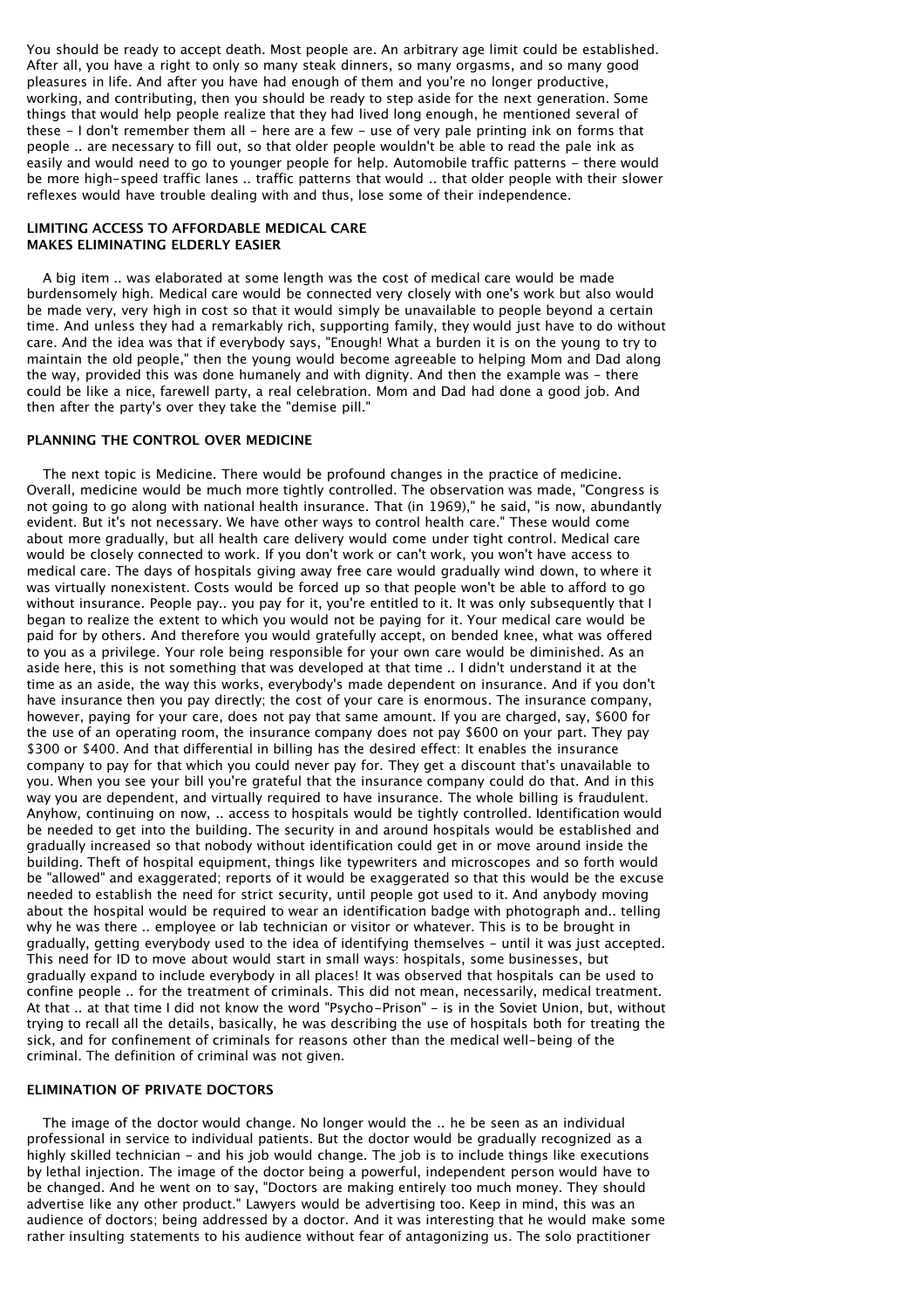would become a thing of the past. A few die-hards might try to hold out, but most doctors would be employed by an institution of one kind or another. Group practice would be encouraged, corporations would be encouraged, and then once the corporate image of medical care .. as this gradually became more and more acceptable, doctors would more and more become employees rather than independent contractors. And along with that, of course, unstated but necessary, is the employee serves his employer, not his patient. So that's .. we've already seen quite a lot of that in the last 20 years. And apparently more on the horizon. The term HMO was not used at that time, but as you look at HMOs you see this is the way that medical care is being taken over since the National Health Insurance approach did not get through the Congress. A few die-hard doctors may try to make a go of it, remaining in solo practice, remaining independent, which, parenthetically, is me. But they would suffer a great loss of income. They'd be able to scrape by, maybe, but never really live comfortably as would those who were willing to become employees of the system. Ultimately, there would be no room at all for the solo practitioner after the system is entrenched.

#### **NEW DIFFICULT TO DIAGNOSE AND UNTREATABLE DISEASES**

 Next heading to talk about is Health and Disease. He said there would be new diseases to appear which had not ever been seen before. Would be very difficult to diagnose and be untreatable - at least for along time. No elaboration was made on this, but I remember, not long after hearing this presentation, when I had a puzzling diagnosis to make, I would be wondering, "is this was what he was talking about? Is this a case of what he was talking about?" Some years later, as AIDS ultimately developed, I think AIDS was at least one example of what he was talking about. I now think that AIDS probably was a manufactured disease.

#### **SUPPRESSING CANCER CURES AS A MEANS OF POPULATION CONTROL**

 Cancer. He said. "We can cure almost every cancer right now. Information is on file in the Rockefeller Institute, if it's ever decided that it should be released. But consider - if people stop dying of cancer, how rapidly we would become overpopulated. You may as well die of cancer as something else." Efforts at cancer treatment would be geared more toward comfort than toward cure. There was some statement that ultimately the cancer cures which were being hidden in the Rockefeller Institute would come to light because independent researchers might bring them out, despite these efforts to suppress them. But at least for the time being, letting people die of cancer was a good thing to do because it would slow down the problem of overpopulation.

#### **INDUCING HEART ATTACKS AS A FORM OF ASSASSINATION**

 Another very interesting thing was heart attacks. He said, "There is now a way to simulate a real heart attack. It can be used as a means of assassination." Only a very skilled pathologist who knew exactly what to look for at an autopsy, could distinguish this from the real thing. I thought that was a very surprising and shocking thing to hear from this particular man at that particular time. This, and the business of the cancer cure, really still stand out sharply in my memory, because they were so shocking and, at that time, seemed to me out of character. He then went on to talk about nutrition and exercise sort of in the same framework. People would not have to .. people would have to eat right and exercise right to live as long as before. Most won't. This in the connection of nutrition, there was no specific statement that I can recall as to particular nutrients that would be either inadequate or in excess. In retrospect, I tend to think he meant high salt diets and high fat diets would predispose toward high blood pressure and premature arteriosclerotic heart disease. And that if people who were too dumb or too lazy to exercise as they should then their dietary .. their circulating fats go up and predispose to disease. And he said something about diet information - about proper diet - would be widely available, but most people, particularly stupid people, who had no right to continue living anyway, they would ignore the advice and just go on and eat what was convenient and tasted good. There were some other unpleasant things said about food. I just can't recall what they were. But I do remember of .. having reflections about wanting to plant a garden in the backyard to get around whatever these contaminated foods would be. I regret I don't remember the details .. the rest of this .. about nutrition and hazardous nutrition. With regard to Exercise. He went on to say that more people would be exercising more, especially running, because everybody can run. You don't need any special equipment or place. You can run wherever you are. As he put it. "people will be running all over the place." And in this vein, he pointed out how supply produces demand. And this was in reference to athletic clothing and equipment. As this would be made more widely available and glamorized, particularly as regards running shoes, this would stimulate people to develop an interest in running and .. as part of a whole sort of public propaganda campaign. People would be encouraged then to buy the attractive sports equipment and to get into exercise. Again .. well in connection with nutrition he also mentioned that public eating places would rapidly increase. That .. this had a connection with the family too. As more and more people eat out, eating at home would become less important. People would be less dependent on their kitchens at home. And then this also connected to convenience foods being made widely available - things like you could pop into the microwave. Whole meals would be available pre-fixed. And of course. we've now seen this ... and some pretty good ones. But this whole different approach to eating out and to .. previously prepared meals being eaten in the home was predicted at that time to be brought about - convenience foods. The convenience foods would be part of the hazards. Anybody who was lazy enough to want the convenience foods rather than fixing his own also had better be energetic enough to exercise. Because if he was too lazy to exercise and too lazy to fix his own food, then he didn't deserve to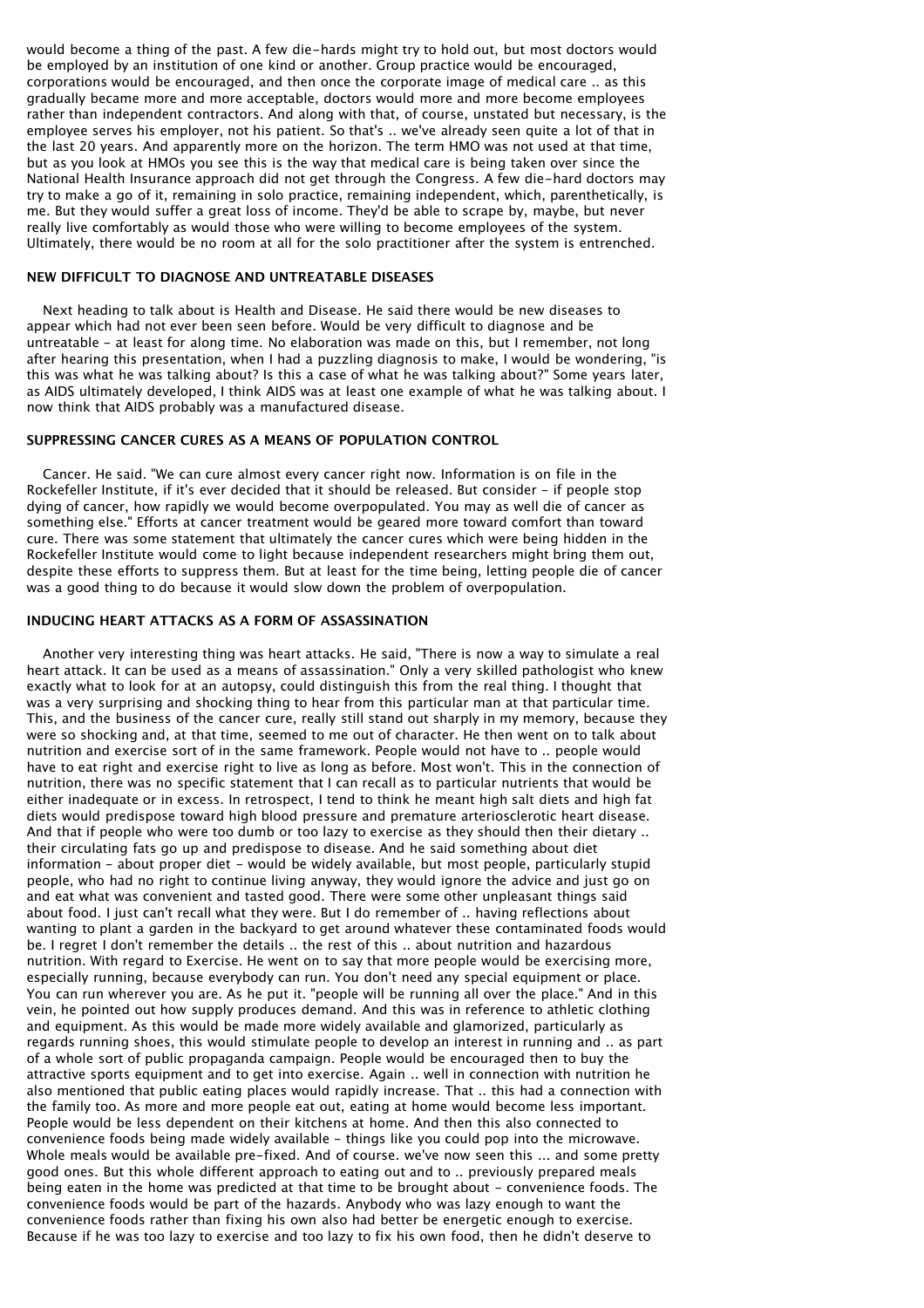live very long. This was all presented as sort of a moral judgement about people and what they should do with their energies. People who are smart, who would learn about nutrition, and who are disciplined enough to eat right and exercise right are better people - and the kind you want to live longer.

#### **EDUCATION AS A TOOL FOR ACCELERATING THE ONSET OF PUBERTY AND EVOLUTION**

 Somewhere along in here there was also something about accelerating the onset of puberty. And this was said in connection with health, and later in connection with education, and connecting to accelerating the process of evolutionary change. There was a statement that "we think that we can push evolution faster and in the direction we want it to go." I remember this only as a general statement. I don't recall if any details were given beyond that.

#### **BLENDING ALL RELIGIONS...THE OLD RELIGIONS WILL HAVE TO GO**

 Another area of discussion was Religion. This is an avowed atheist speaking. And he said, "Religion is not necessarily bad. A lot of people seem to need religion, with it's mysteries and rituals - so they will have religion. But the major religions of today have to be changed because they are not compatible with the changes to come. The old religions will have to go. Especially Christianity. Once the Roman Catholic Church is brought down, the rest of Christianity will follow easily. Then a new religion can be accepted for use all over the world. It will incorporate something from all of the old ones to make it more easy for people to accept it, and feel at home in it. Most people won't be too concerned with religion. They will realize that they don't need it.

#### **CHANGING THE BIBLE THROUGH REVISIONS OF KEY WORDS**

 In order to do this, the Bible will be changed. It will be rewritten to fit the new religion. Gradually, key words will be replaced with new words having various shades of meaning. Then the meaning attached to the new word can be close to the old word - and as time goes on, other shades of meaning of that word can be emphasized. and then gradually that word replaced with another word." I don't know if I'm making that clear. But the idea is that everything in Scripture need not be rewritten, just key words replaced by other words. And the variability in meaning attached to any word can be used as a tool to change the entire meaning of Scripture, and therefore make it acceptable to this new religion. Most people won't know the difference; and this was another one of the times where he said, "the few who do notice the difference won't be enough to matter."

#### **"THE CHURCHES WILL HELP US!"**

 Then followed one of the most surprising statements of the whole presentation: He said, "Some of you probably think the Churches won't stand for this," and he went on to say, "the churches will help us!" There was no elaboration on this, it was unclear just what he had in mind when he said, "the churches will help us!" In retrospect I think some of us now can understand what he might have meant at that time. I recall then only of thinking, "no they won't!" and remembering our Lord's words where he said to Peter, "Thou art Peter and upon this rock I will build my Church, and gates of Hell will not prevail against it." So .. yes, some people in the Churches might help. And in the subsequent 20 years we've seen how some people in Churches have helped. But we also know that our Lord's Words will stand, and the gates of Hell will not prevail.

#### **RESTRUCTURING EDUCATION AS A TOOL OF INDOCTRINATION**

 Another area of discussion was Education. And one of the things; in connection with education that remember connecting with what he said about religion was in addition to changing the Bible he said that the classics in Literature would be changed. I seem to recall Mark Twain's writings was given as one example. But he said, the casual reader reading a revised version of a classic would never even suspect that there was any change. And, somebody would have to go through word by word to even recognize that any change was made in these classics, the changes would be so subtle. But the changes would be such as to promote the acceptability of the new system.

### **MORE TIME IN SCHOOLS, BUT THEY "WOULDN'T LEARN ANYTHING."**

 As regards education, he indicated that kids would spend more time in schools, but in many schools they wouldn't learn anything. They'll learn some things, but not as much as formerly. Better schools in better areas with better people - their kids will learn more. In the better schools learning would be accelerated. And this is another time where he said, "We think we can push evolution." By pushing kids to learn more he seemed to be suggesting that their brains would evolve, that their offspring would evolve .. sort of pushing evolution .. where kids would learn and be more intelligent at a younger age. As if this pushing would alter their physiology. Overall, schooling would be prolonged. This meant prolonged through the school year. I'm not sure what he said about a long school day, I do remember he said that school was planned to go all summer, that the summer school vacation would become a thing of the past. Not only for schools, but for other reasons. People would begin to think of vacation times year round, not just in the summer. For most people it would take longer to complete their education. To get what originally had been in a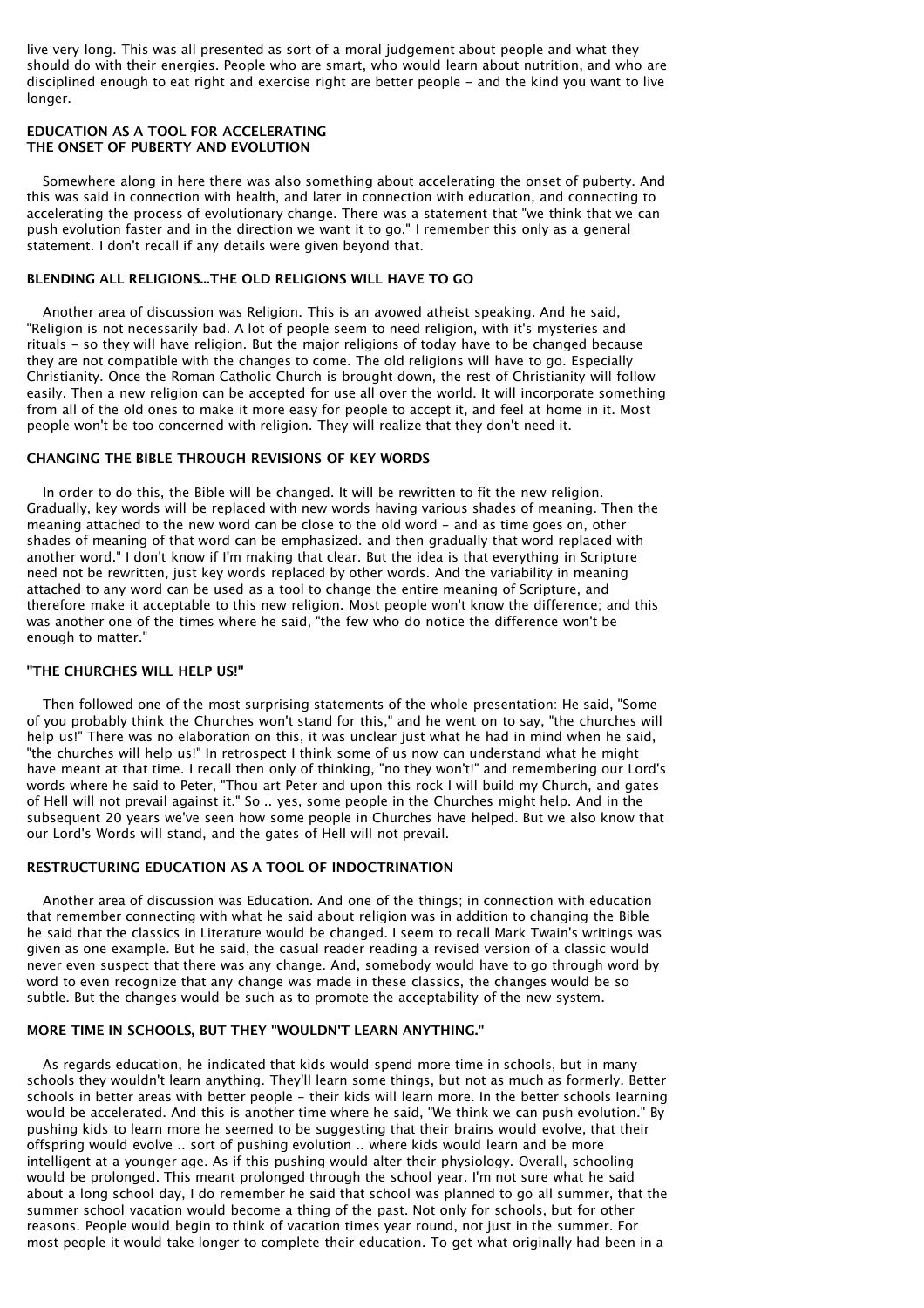bachelor's program would now require advanced degrees and more schooling. So that a lot of school time would be just wasted time. Good schools would become more competitive. I inferred when he said that, that he was including all schools - elementary up through college - but I don't recall whether he said that. Students would have to decide at a younger age what they would want to study and get onto their track early, if they would qualify. It would be harder to change to another field of study once you get started. Studies would be concentrated in much greater depth, but narrowed. You wouldn't have access to material in other fields, outside your own area of study, without approval. This seem to be more .. where he talked about limited access to other fields .. I seem to recall that as being more at the college level. high school and college level, perhaps. People would be very specialized in their own area of expertise. But they won't be able to get a broad education and won't be able to understand what is going on overall.

#### **CONTROLLING WHO HAS ACCESS TO INFORMATION**

 He was already talking about computers in education, and at that time he said anybody who wanted computer access, or access to books that were not directly related to their field of study would have to have a very good reason for so doing. Otherwise, access would be denied.

#### **SCHOOLS AS THE HUB OF THE COMMUNITY**

 Another angle was that the schools would become more important in people's overall life. Kids in addition to their academics would have to get into school activities unless they wanted to feel completely out of it. But spontaneous activities among kids.. the thing that came to my mind when I heard this was - sand lot football and sand lot baseball teams that we worked up as kids growing up. I said the kids wanting any activities outside of school would be almost forced to get them through the school. There would be few opportunities outside. Now the pressures of the accelerated academic program, the accelerated demands. where kids would feel they had to be part of something - one or another athletic club or some school activity - these pressures he recognized would cause some students to burn out. He said. "the smartest ones will learn how to cope with pressures and to survive. There will be some help available to students in handling stress, but the unfit won't be able to make it. They will then move on to other things." In this connection and later on in the connection with drug abuse and alcohol abuse he indicated that psychiatric services to help would be increased dramatically. In all the pushing for achievement, it was recognized that many people would need help, and the people worth keeping around would be able to accept and benefit from that help, and still be super achievers. Those who could not would fall by the wayside and therefore were sort of dispensable - "expendable" I guess is the word I want. Education would be lifelong. Adults would be going to school. There'll always be new information that adults must have to keep up. When you can't keep up anymore, you're too old. This was another way of letting older people know that the time had come for them to move on and take the demise pill. If you got too tired to keep up with your education, or you got too old to learn new information, then this was a signal - you begin to prepare to get ready to step aside.

#### **"SOME BOOKS WOULD JUST DISAPPEAR FROM THE LIBRARIES..."**

 In addition to revising the classics, which I alluded to awhile ago .. with revising the Bible, he said, "some books would just disappear from the libraries." This was in the vein that some books contain information or contain ideas that should not be kept around. And therefore, those books would disappear. I don't remember exactly if he said how this was to be accomplished. But I seem to recall carrying away this idea that this would include thefts. That certain people would be designated to go to certain libraries and pick up certain books and just get rid of them. Not necessarily as a matter of policy - just simply steal it. Further down the line, not everybody will be allowed to own books. And some books nobody will be allowed to own.

#### **CHANGING LAWS**

 Another area of discussion was laws that would be changed. At that time a lot of States had blue laws about Sunday sales, certain Sunday activities. He said the blue laws [Sunday laws] would all be repealed. Gambling laws would be repeated or relaxed, so that gambling would be increased. He indicated then that governments would get into gambling. We've had a lot of state lotteries pop up around the country since then. And, at the time, we were already being told that would be the case. "Why should all that gambling money be kept in private hands when the State would benefit from it?" was the rational behind it. But people should be able to gamble if they want to. So it would become a civil activity, rather than a private, or illegal activity. Bankruptcy laws would be changed. I don't remember the details, but just that they would be. And I know subsequent to that time they have been. Antitrust laws would be changed, or be interpreted differently, or both. In connection with the changing anti-trust laws, there was some statement that in a sense. competition would be increased. But this would be increased competition within otherwise controlled circumstances. So it's not a free competition. I recall of having the impression that it was like competition but within members of a club. There would be nobody outside the club would be able to compete. Sort of like teams competing within a professional sports league .. if you're the NFL or the American or National Baseball Leagues - you compete within the league but the league is all in agreement on what the rules of competition are - not a really free competition.

#### **THE ENCOURAGEMENT OF DRUG ABUSE TO CREATE A JUNGLE ATMOSPHERE**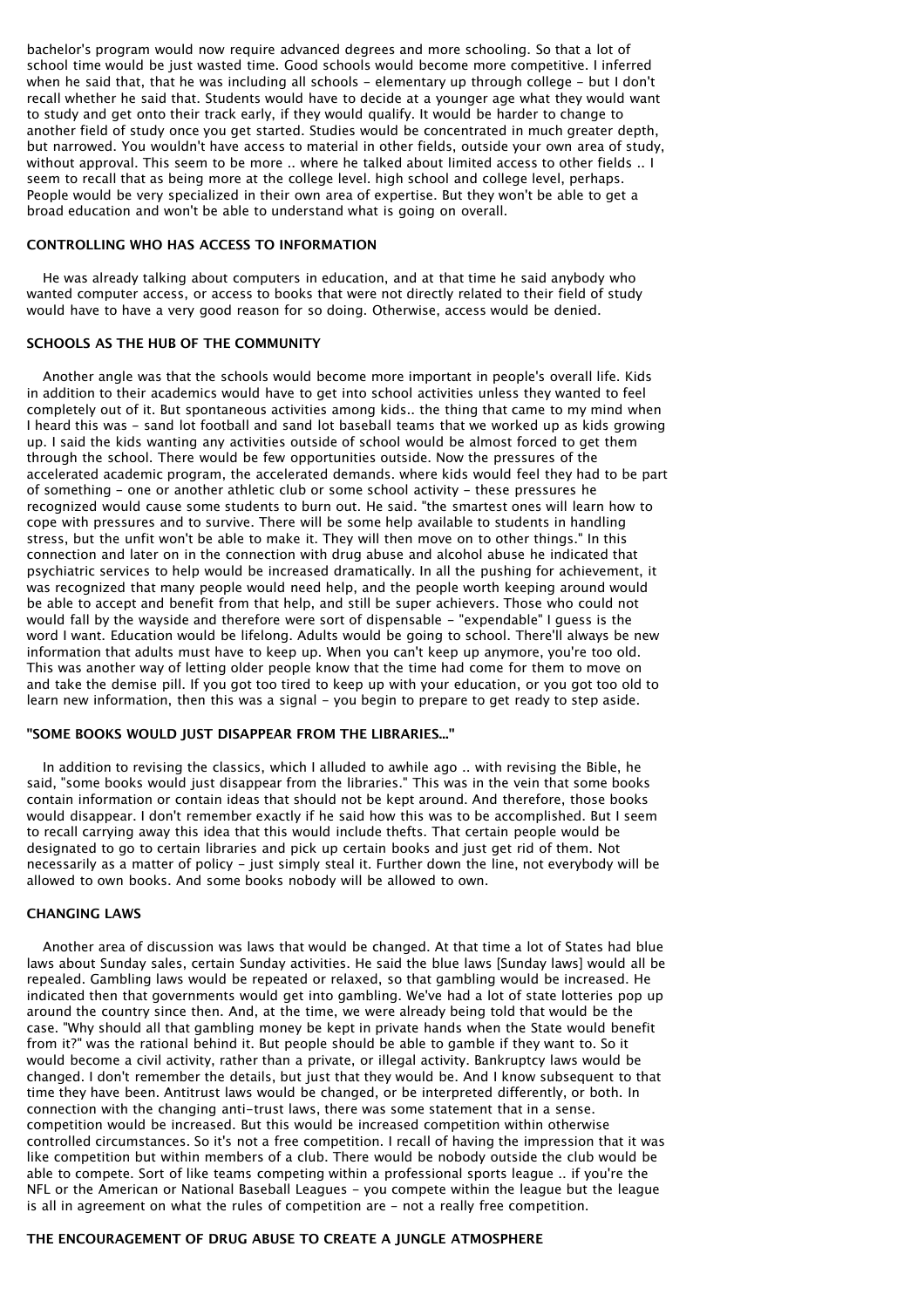Drug use would he increased. Alcohol use would be increased. Law enforcement efforts against drugs would be increased. On first hearing that it sounded like a contradiction. Why increase drug abuse and simultaneously increase law enforcement against drug abuse? But the idea is that, in part, the increased availability of drugs would provide a sort of law of the jungle whereby the weak and the unfit would be selected out. There was a statement made at the time: "Before the earth was overpopulated, there was a law of the jungle where only the fittest survived. You had to be able to protect yourself against the elements and wild animals and disease. And if you were fit you survived. But now we've become so civilized - we're over civilized - and the unfit are enabled to survive only at the expense of those who are more fit." And the abusive drugs then, would restore, in a certain sense, the law of the jungle, and selection of the fittest for survival. News about drug abuse and law enforcement efforts would tend to keep drugs in the public consciousness. And would also tend to reduce this unwarranted American complacency that the world is a safe place, and a nice place.

#### **ALCOHOL ABUSE**

 The same thing would happen with alcohol. Alcohol abuse would be both promoted and demoted at the same time. The vulnerable and the weak would respond to the promotions and therefore use and abuse more alcohol. Drunk driving would become more of a problem; and stricter rules about driving under the influence would be established so that more and more people would lose their privilege to drive.

#### **RESTRICTIONS ON TRAVEL**

 This also had connection with something we'll get to later about overall restrictions on travel. Not everybody should be free to travel the way they do now in the United States. People don't have a need to travel that way. It's a privilege! It was kind of the high-handed the way it was put. Again, much more in the way of psychological services would be made available to help those who got hooked on drugs and alcohol. The idea being, that in order to promote this - drug and alcohol abuse to screen out some of the unfit - people who are otherwise are pretty good also would also be subject to getting hooked. And if they were really worth their salt they would have enough sense to seek psychological counseling and to benefit from it. So this was presented as sort of a redeeming value on the part of the planners. It was as if he were saying, "you think we're bad in promoting these evil things - but look how nice we are - we're also providing a way out!"

#### **THE NEED FOR MORE JAILS, AND USING HOSPITALS AS JAILS**

 More jails would be needed. Hospitals could serve as jails. Some new hospital construction would be designed so as to make them adaptable to jail-like use.

**End of Tape I**

#### **Tape II**

#### **NO MORE SECURITY**

 Nothing is permanent. Streets would be rerouted, renamed. Areas you had not seen in a while would become unfamiliar. Among other things, this would contribute to older people feeling that it was time to move on, they feel they couldn't even keep up with the changes in areas that were once familiar. Buildings would be allowed to stand empty and deteriorate, and streets would be allowed to deteriorate in certain localities. The purpose of this was to provide the jungle, the depressed atmosphere for the unfit. Somewhere in this same connection he mentioned that buildings and bridges would be made so that they would collapse after a while, there would be more accidents involving airplanes and railroads and automobiles. All of this to contribute to the feeling of insecurity, that nothing was safe. Not too long after this presentation, and I think one or two even before in the area where I live, we had some newly constructed bridge to break; another newly constructed bridge defect discovered before it broke, and I remember reading just scattered incidents around the country where shopping malls would fall in right where they were filled with shoppers, and I remember that one of the shopping malls in our area, the first building I'd ever been in where you could feel this vibration throughout the entire building when there were a lot of people in there, and I remember wondering at that time whether this shopping mall was one of the buildings he was talking about. Talking to construction people and architects about it they would say ' "Oh no, that's good when the building vibrates like that, that means it's flexible not rigid." Well, maybe so, we'll wait and see. Other areas there would be well maintained. Not every part of the city would be slums.

#### **CRIME USED TO MANAGE SOCIETY**

 There would be the created slums and other areas well maintained. Those people able to leave the slums for better areas then would learn to better appreciate the importance of human accomplishment. This meant that if they left the jungle and came to civilization, so to speak, they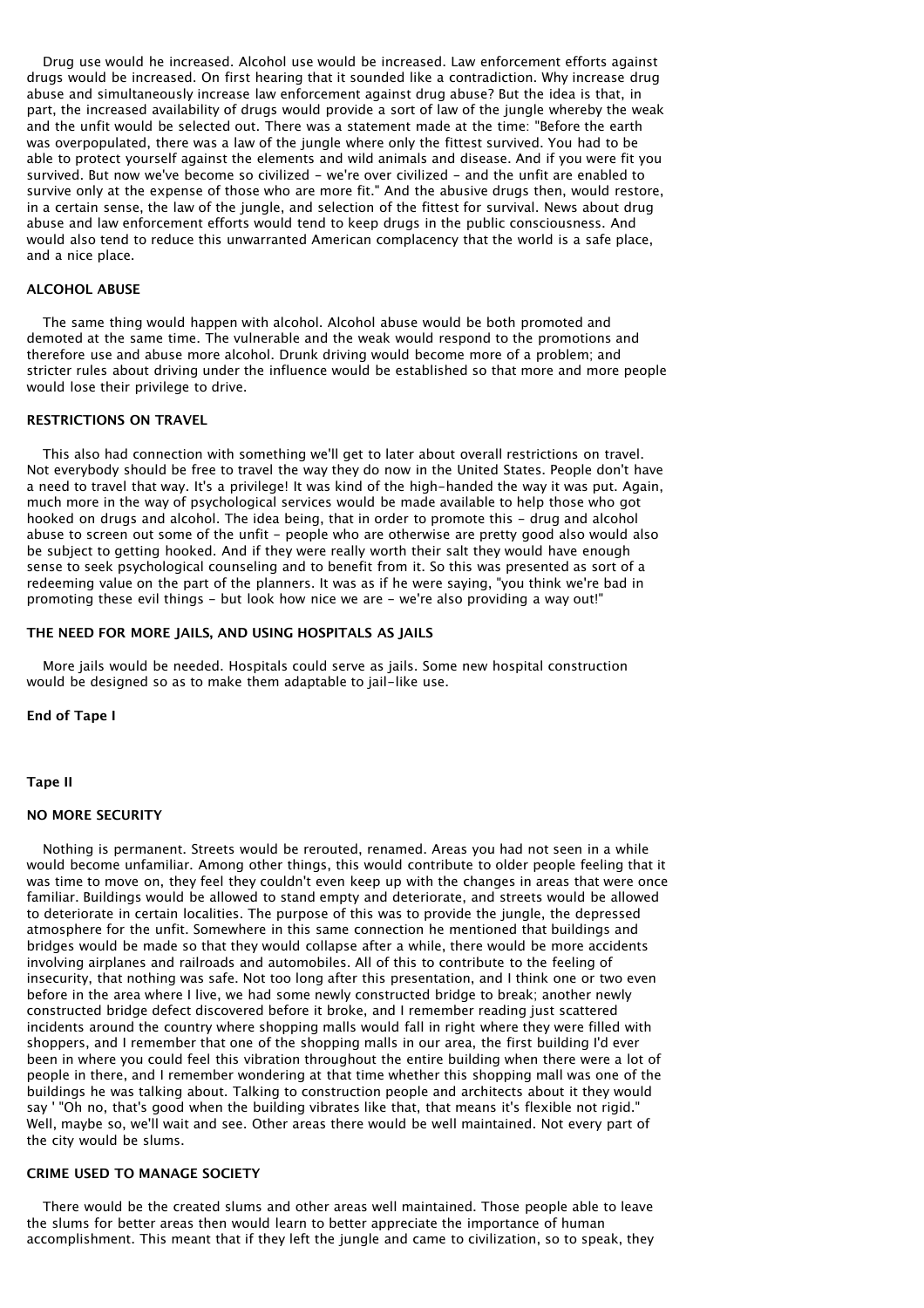could be proud of their own accomplishments that they made it. There was no related sympathy for those who were left behind in the jungle of drugs and deteriorating neighborhoods. Then a statement that was kind of surprising: We think we can effectively limit crime to the slum areas, so it won't be spread heavily into better areas. I should maybe point out here that these are obviously not word for word quotations after 20 years, but where I say that I am quoting, I am giving the general drift of what was said close to word for word, perhaps not precisely so. But anyhow I remember wondering, how can he be so confident that the criminal element is going to stay where he wants it to stay? But he went on to say that increased security would be needed in the better areas. That would mean more police, better coordinated police efforts. He did not say so, but I wondered at that time about the moves that were afoot to consolidate all the police departments of suburbs around the major cities. I think the John Birch Society was one that was saying "Support your local police, don't let them be consolidated." and I remember wondering if that was one of the things he had in mind about security. It was not explicitly stated. But anyhow he went on to say there would be a whole new industry of residential security systems to develop with alarms and locks and alarms going into the police department so that people could protect their wealth and their well being. Because some of the criminal activity would spill out of the slums into better, more affluent looking areas that looked like they would be worth burglarizing. And again it was stated like it was a redeeming quality: See we're generating all this more crime but look how good we are - we're also generating the means for you to protect yourself against the crime. A sort of repeated thing throughout this presentation was the recognized evil and then the self forgiveness thing, well, see we've given you a way out.

#### **CURTAILMENT OF AMERICAN INDUSTRIAL PRE-EMINENCE**

American industry came under discussion  $-$  it was the first that I'd heard the term global interdependence or that notion. The stated plan was that different parts of the world would be assigned different roles of industry and commerce in a unified global system. The continued preeminence of the United States and the relative independence and self-sufficiency of the United States would have to be changed. This was one of the several times that he said in order to create a new structure, you first have to tear down the old, and American industry was one example of that. Our system would have to be curtailed in order to give other countries a chance to build their industries, because otherwise they would not be able to compete against the United States. And this was especially true of our heavy industries that would be cut back while the same industries were being developed in other countries, notably Japan. And at this point there was some discussion of steel and particularly automobiles - I remember saying that automobiles would be imported from Japan on an equal footing with our own domestically produced automobiles, but the Japanese product would be better. Things would be made so they would break and fall apart, that is in the United States. so that people would tend to prefer the imported variety and this would give a bit of a boost to foreign competitors. One example was Japanese. In 1969 Japanese automobiles, if they were sold here at all I don't remember, but they certainly weren't very popular. But the idea was you could get a little bit disgusted with your Ford, GM or Chrysler product or whatever because little things like window handles would fall off more and plastic parts would break which had they been made of metal would hold up. Your patriotism about buying American would soon give way to practicality that if you bought Japanese, German or imported that it would last longer and you would be better off. Patriotism would go down the drain then. It was mentioned elsewhere things being made to fall apart too. I don't remember specific items or if they were even stated other than automobiles, but I do recall of having the impression, sort of in my imagination, of a surgeon having something fall apart in his hands in the operating room at a critical time. Was he including this sort of thing in his discussion? But somewhere in this discussion about things being made deliberately defective and unreliable not only was to tear down patriotism but to be just a little source of irritation to people who would use such things. Again the idea that you not feel terribly secure, promoting the notion that the world isn't a terribly reliable place. The United States was to be kept strong in information, communications, high technology, education and agriculture. The United States was seen as continuing to be sort of the keystone of this global system. But heavy industry would be transported out. One of the comments made about heavy industry was that we had had enough environmental damage from smoke stacks and industrial waste and some of the other people could put up with that for a while. This again was supposed to be a redeeming quality for Americans to accept. You took away our industry but you saved our environment. So we really didn't lose on it.

#### **SHIFTING POPULATIONS AND ECONOMIES -- TEARING THE SOCIAL ROOTS**

 And along this line there were talks about people losing their jobs as a result of industry and opportunities for retraining, and particularly population shifts would be brought about. This is sort of an aside. I think I'll explore the aside before I forget it -population shifts were to be brought about so that people would be tending to move into the Sun Belt. They would be sort of people without roots in their new locations, and traditions are easier to change in a place where there are a lot of transplanted people, as compared to trying to change traditions in a place where people grew up and had an extended family, where they had roots. Things like new medical care systems, if you pick up from a Northeast industrial city and you transplant yourself to the South Sunbelt or Southwest, you'll be more accepting of whatever kind of, for example, controlled medical care you find there than you would accept a change in the medical care system where you had roots and the support of your family. Also in this vein it was mentioned (he used the plural personal pronoun we) we take control first of the port cities - New York, San Francisco, Seattle - the idea being that this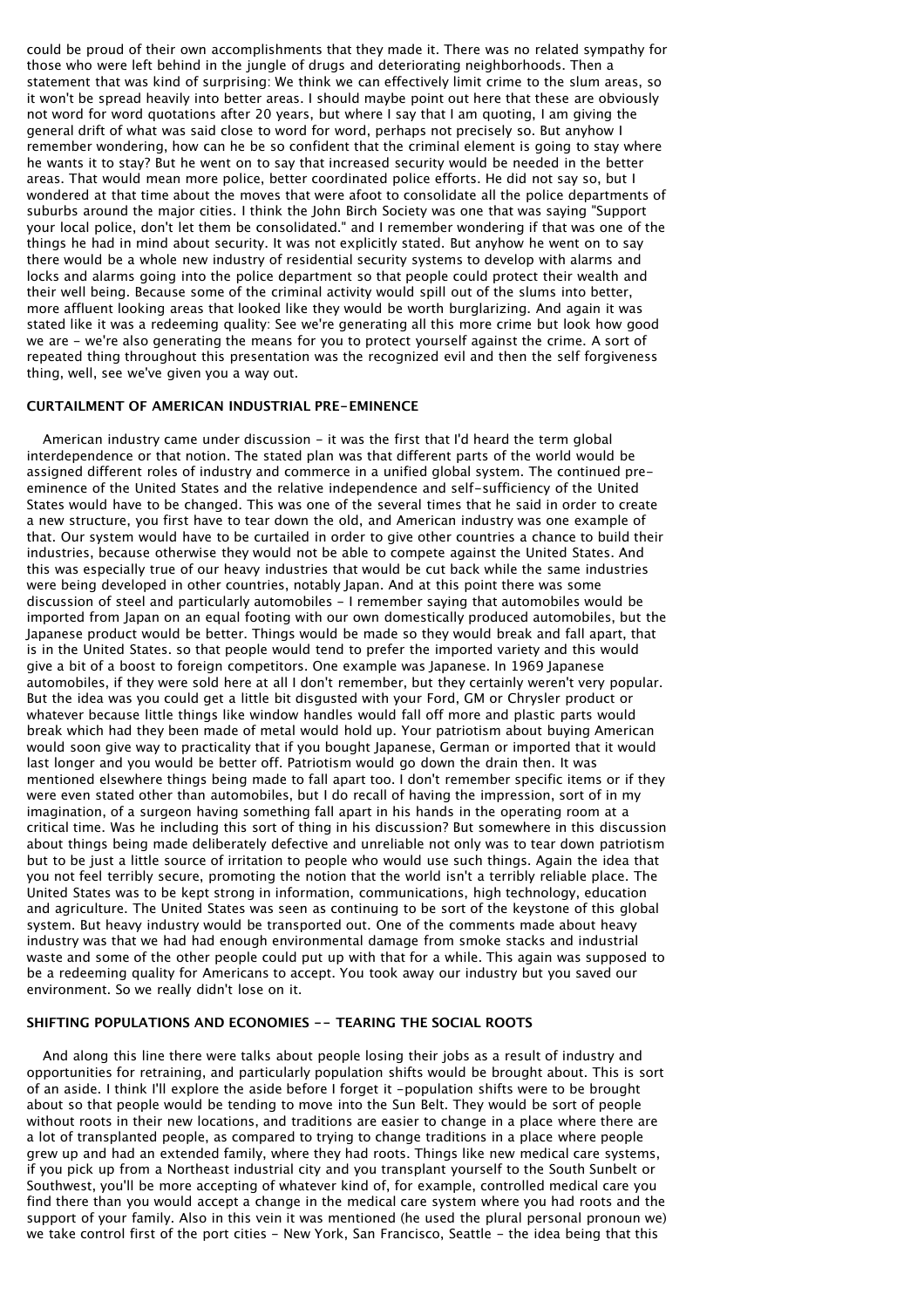is a piece of strategy, the idea being that if you control the port cities with your philosophy and your way of life, the heartland in between has to yield. I can't elaborate more on that but it is interesting. If you look around the most liberal areas of the country and progressively so are the sea coast cities. The heartland, the Midwest, does seem to have maintained its conservatism. But as you take away industry and jobs and relocate people then this is a strategy to break down conservatism. When you take away industry and people are unemployed and poor they will accept whatever change seems, to offer them survival, and their morals and their commitment to things will all give way to survival. That's not my philosophy, that's the speaker's philosophy. Anyhow, going back to industry, some heavy industry would remain, just enough to maintain a sort of a seed bed of industrial skills which could be expanded if the plan didn't work out as it was intended. So the country would not be devoid of assets and skills. But this was just sort of a contingency plan. It was hoped and expected that the worldwide specialization would be carried on. But, perhaps repeating myself, one of the upshots of all of this is that with this global interdependence the national identities would tend to be de-emphasized. Each area depended on every other area for one or another elements of its life. We would all become citizens of the world rather than citizens of any one country.

#### **SPORTS AS A TOOL OF SOCIAL CHANGE**

 And along these lines then we can talk about sports. Sports in the United States was to be changed, in part as a way of de-emphasizing nationalism. Soccer, a world-wide sport, was to be emphasized and pushed in the United States. This was of interest because in this area the game of soccer was virtually unknown at that time. I had a few friends who attended an elementary school other than the one I attended where they played soccer at their school, and they were a real novelty. This was back in the 50's. So to hear this man speak of soccer in this area was kind of surprising. Anyhow, soccer is seen as an international sport and would be promoted and the traditional sport of American baseball would be de-emphasized and possibly eliminated because it might be seen as too American. And he discussed eliminating this. one's first reaction would be well, they pay the players poorly and they don't want to play for poor pay so they give up baseball and go into some other sport or some other activity. But he said that's really not how it works. Actually, the way to break down baseball would be to make the salaries go very high. The idea behind this was that as the salaries got ridiculously high there would be a certain amount of discontent and antagonism as people resented the athletes being paid so much, and the athletes would begin more and more to resent among themselves what other players were paid and would tend to abandon the sport. And these high salaries also could break the owners and alienate the fans. And then the fans would support soccer and the baseball fields could be used as soccer fields. It wasn't said definitely this would have to happen, but if the international flavor didn't come around rapidly enough this could be done. There was some comment along the same lines about football, although I seem to recall he said football would be harder to dismantle because it was so widely played in colleges as well as in the professional leagues and would be harder to tear down. There was something else also about the violence in football that met a psychological need that was perceived, and people have a need for this vicarious violence. So football, for that reason, might be left around to meet that vicarious need. The same thing is true of hockey. Hockey had more of an international flavor and would be emphasized. There was some foreseeable international competition about hockey and particularly soccer. At that time hockey was international between the United States and Canada. I was kind of surprised because I thought the speaker just never impressed me as being a hockey fan, and I am. And it turns out he was not. He just knew about the game and what it would do to this changing sports program. But in any event soccer was to be the keystone of athletics because it is already a world wide sport in South America, Europe, and parts of Asia and the United States should get on the bandwagon. All this would foster international competition so that we would all become citizens of the world to a greater extent than citizens of our own narrow nations. There was some discussion about hunting, not surprisingly. Hunting requires guns and gun control is a big element in these plans. I don't remember the details much, but the idea is that gun ownership is a privilege and not everybody should have guns. Hunting was an inadequate excuse for owning guns and everybody should be restricted in gun ownership. The few privileged people who should be allowed to hunt could maybe rent or borrow a gun from official quarters rather than own their own. After all, everybody doesn't have a need for a gun, is the way it was put. Very important in sports was sports for girls. Athletics would be pushed for girls. This was intended to replace dolls. Baby dolls would still be around, a few of them, but you would not see the number and variety of dolls. Dolls would not be pushed because girls should not be thinking about babies and reproduction. Girls should be out on the athletic field just as the boys are. Girls and boys really don't need to be all that different. Tea sets were to go the way of dolls, and all these things that traditionally were thought of as feminine would be de-emphasized as girls got into more masculine pursuits. Just one other things I recall was that the sports pages would be full of the scores of girls teams just right along- there with the boys teams. And that's recently begun to appear after 20 years in our local papers. The girls sports scores are right along with the boys sports scores. So all of this is to change the role model of what young girls should look to be. While she's growing up she should look to be an athlete rather than to look forward to being a mother.

#### **SEX AND VIOLENCE INCULCATED THROUGH ENTERTAINMENT**

Entertainment. Movies would gradually be made more explicit as regards sex and language. After all, sex and rough language are real and why pretend that they are not? There would be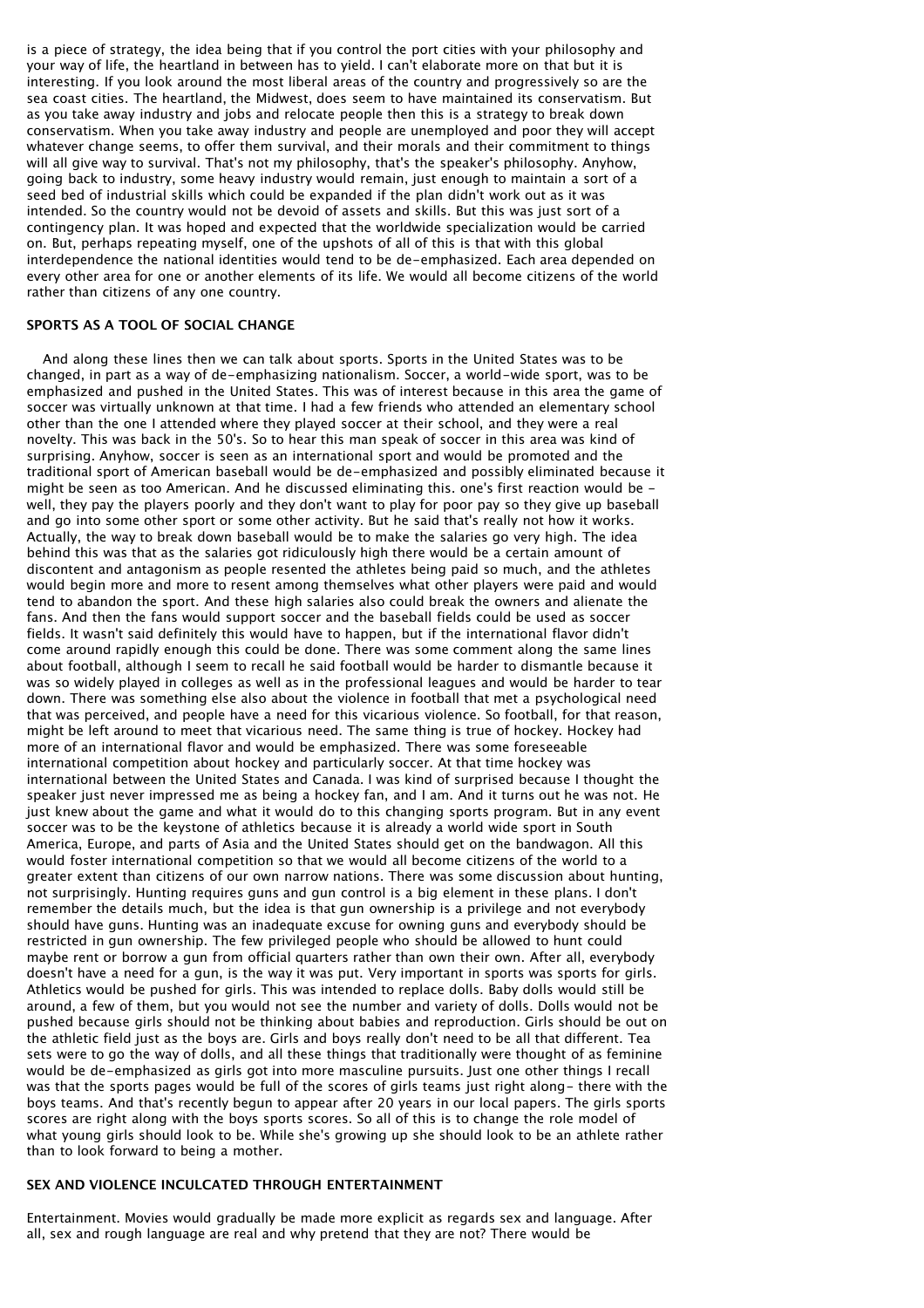pornographic movies in the theaters and on television. VCR's were not around at that time, but he had indicated that these cassettes would be available, and video cassette players would be available for use in the home and pornographic movies would be available for use on these as well as in the neighborhood theater and on your television. He said something like: "you'll see people in the movies doing everything you can think of." He went on to say that all of this is intended to bring sex out in the open. That was another comment that was made several times- the term "sex out in the open." Violence would be made more graphic. This was intended to desensitize people to violence. There might need to be a time when people would witness real violence and be a part of it. Later on it will become clear where this is headed. So there would be more realistic violence in entertainment which would make it easier for people to adjust. People's attitudes toward death would change. People would not be so fearful of it but more accepting of it, and they would not be so aghast at the sight of dead people or injured people. We don't need to have a genteel population paralyzed by what they might see. People would just learn to say, well I don't want that to happen to me. This was the first statement suggesting that the plan includes numerous human casualties which the survivors would see. This particular aspect of the presentation came back in my memory very sharply a few years later when a movie about the Lone Ranger came out and I took my very young son to see it and early in the movie were some very violent scenes. One of the victims was shot in the forehead and there was sort of a splat where the bullet entered his forehead and blood and I remember regretting that I took my son and feeling anger toward the doctor who spoke. Not that he made the movie, but he agreed to be part of this movement, and I was repelled by the movie and it brought back this aspect of his presentation very sharply in my memory. As regards music, he made a rather straightforward statement like: Music will get worse. In 1969 Rock music was getting more and more unpleasant. It was interesting just his words-the way he expressed it " it would get worse" acknowledging that it was already bad. Lyrics would become more openly sexual. No new sugary romantic music would be publicized like that which had been written before that time. All of the old music would be brought back on certain radio stations and records for older people to hear, and older folks would have sort of their own radio stations to hear and for younger people, their music as it got worse and worse would be on their stations. He seemed to indicate that one group would not hear the other group's music. Older folks would just refuse to hear the junk that was offered to young people, and the young people would accept the junk because it identified them as their generation and helped them feel distinct from the older generation. I remember at the time thinking that would not last very long because even young kids wouldn't like the junk when they got a chance to hear the older music that was prettier they would gravitate toward it. Unfortunately I was wrong about that, when the kids get through their teens and into their 20's some of them improve their taste in music, but unfortunately he was right. They get used to this junk and that's all they want. A lot of them can't stand really pretty music. He went on to say that the music would carry a message to the young and nobody would even know the message was there they would just think it was loud music. At the time I didn't understand quite what he meant by that, but in retrospect I think we know now what the messages are in the music for the young. And again he was right. This aspect was sort of summarized with the notion that entertainment would be a tool to influence young people. It won't change the older people, they are already set in their ways, but the changes would all be aimed at the young who are in their formative years and the older generation would be passing. Not only could you not change them but they are relatively unimportant anyhow. Once they live out their lives and are gone the younger generation being formed are the ones that would be important for the future in the 21st century. He also indicated all the old movies would be brought back again and I remember on hearing that through my mind ran quickly the memory of a number of old movies. I wondered if they would be included, the ones that I thought I would like to see again. Along with bringing back old music and movies for older people there were other privileges that would also be accorded older folks: free transportation, breaks on purchases, discounts, tax discounts, - a number of privileges just because they were older. This was stated to be sort of a reward for the generation which had grown up through the depression and had survived the rigors of [World War II.](file:///01.htm#ww2) They had deserved it and they were going to be rewarded with all these goodies, and the bringing back of the good old music and the good old movies was going to help ease them through their final years in comfort. Then the presentation began to get rather grim, because once that generation passed, and that would be in the late 80's and early 90's where we are now, most of that group would be gone and then gradually things would tighten up and the tightening up would be accelerated. The old movies and old songs would be withdrawn, the gentler entertainment would be withdrawn.

#### **TRAVEL RESTRICTIONS AND IMPLANTED I.D.**

 Travel, instead of being easy for old folks, travel then would become very restricted. People would need permission to travel and they would need a good reason to travel. If you didn't have a good reason for your travel you would not be allowed to travel, and everyone would need ID. This would at first be an ID card you would carry on your person and you must show when you are asked for it. It was already planned that later on some sort of device would be developed to be implanted under the skin that would be coded specifically to identify the individual. This would eliminate the possibility of false ID and also eliminate the possibility of people saying "Well, I lost my ID." The difficulty about these skin implant that ID was stated to be getting material that would stay in or under the skin without causing foreign body reaction whereby the body would reject it or cause infection, and that this would have to be material on which information could be recorded and retrieved by some sort of scanner while it was not rejected by the body. Silicon was mentioned. Silicon at that time was thought to be well tolerated. It was used to augment breasts. Women who felt their breasts were too small would get silicon implants, and I guess that still goes on. At any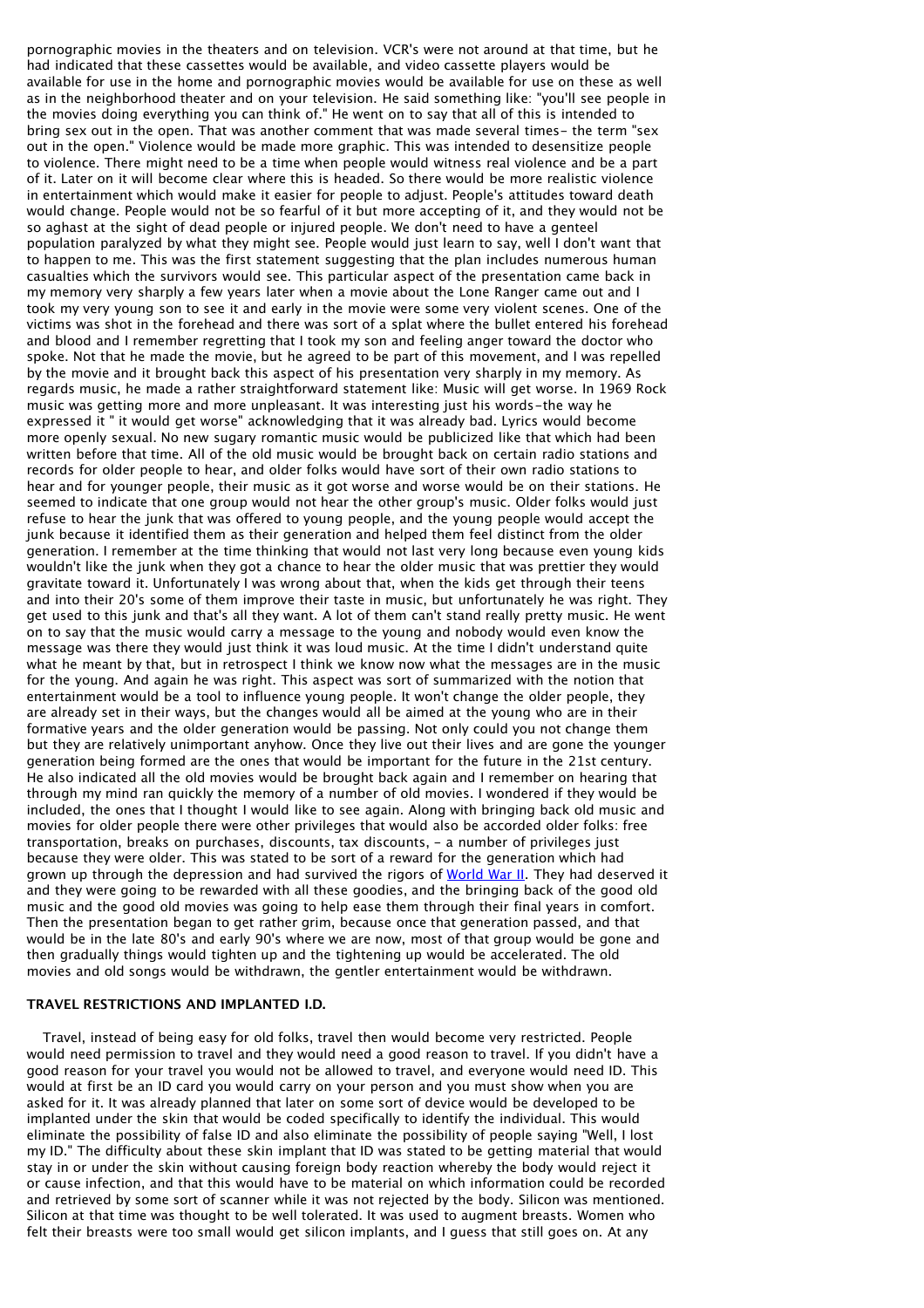rate silicon was seen at that time as the promising material to do both: to be retained in the body without rejection and to be able to retain information retrievable by electronic means.

#### **FOOD CONTROL**

 Food supplies would come under tight control. If population growth didn't slow down, food shortages could be created in a hurry and people would realize the dangers of overpopulation. Ultimately, whether the population slows down or not the food supply is to be brought under centralized control so that people would have enough to be well-nourished but they would not have enough to support any fugitive from the new system. In other words, if you had a friend or relative who didn't sign on, and growing ones own food would be outlawed. This would be done under some sort of pretext. In the beginning I mentioned there were two purposes for everything one the ostensible purpose and one the real purpose, and the ostensible purpose here would be that growing your own vegetables was unsafe, it would spread disease or something like that. So the acceptable idea was to protect the consumer but the real idea was to limit the food supply and growing your own food would be illegal. And if you persist in illegal activities like growing your own food, then you're a criminal.

#### **WEATHER CONTROL**

 There was a mention then of weather. This was another really striking statement. He said, "We can or soon will be able to control the weather." He said, "I'm not merely referring to dropping iodide crystals into the clouds to precipitate rain that's already there, but REAL control." And weather was seen as a weapon of war, a weapon of influencing public policy. It could make rain or withhold rain in order to influence certain areas and bring them under your control. There were two sides to this that were rather striking. He said, "On the one hand you can make drought during the growing season so that nothing will grow, and on the other hand you can make for very heavy rains during harvest season so the fields are too muddy to bring in the harvest, and indeed one might be able to do both." There was no statement how this would be done. It was stated that either it was already possible or very very close to being possible.

 Politics. He said that very few people really know how government works. Something to the effect that elected officials are influenced in ways that they don't even realize and they carry out plans that have been made for them and they think that they are authors of the plans. But actually they are manipulated in ways they don't understand.

#### **KNOW HOW PEOPLE RESPOND - MAKING THEM DO WHAT YOU WANT**

 Somewhere in the presentation he made two statements that I want to insert at this time. I don't remember just where they were made, but they're valid in terms of the general overall view. One statement: "People can carry in their minds and act upon two contradictory ideas at one time, provided that these two contradictory ideas are kept far enough apart." And the other statement is, "You can know pretty well how rational people are going to respond to certain circumstances or to certain information that they encounter. So, to determine the response you want you need only control the kind of data or information that they're presented or the kinds of circumstance that they're in; and being rational people they'll do what you want them to do. They may not fully understand what they're doing or why."

#### **FALSIFIED SCIENTIFIC RESEARCH**

 Somewhere in this connection, then, was the statement admitting that some scientific research data could be - and indeed has been - falsified in order to bring about desired results. And here was said, "People don't ask the right questions. Some people are too trusting." Now this was an interesting statement because the speaker and the audience all being doctors of medicine and supposedly very objectively, dispassionately scientific and science being the be all and end-all ... well to falsify scientific research data in that setting is like blasphemy in the church ... you just don't do that. Anyhow, out of all of this was to come the New International Governing Body, probably to come through the  $ULN$ . and with a World Court, but not necessarily through those structures. It could be brought about in other ways. Acceptance of the  $ULN$  . at that time was seen as not being as wide as was hoped. Efforts would continue to give the United Nations increasing importance. People would be more and more used to the idea of relinquishing some national sovereignty. Economic interdependence would foster this goal from a peaceful standpoint. Avoidance of war would foster it from the standpoint of worrying about hostilities. It was recognized that doing it peaceably was better than doing it by war. It was stated at this point that war was "obsolete." I thought that was an interesting phrase because obsolete means something that once was seen as useful is no longer useful. But war is obsolete ... this being because of the nuclear bombs war is no longer controllable. Formerly wars could be controlled, but if nuclear weapons would fall into the wrong hands there could be an unintended nuclear disaster. It was not stated who the "wrong hands" are. We were free to infer that maybe this meant terrorists, but in more recent years I'm wondering whether the wrong hands might also include people that we've assumed that they've had nuclear weapons all along ... maybe they don't have them. Just as it was stated that industry would be preserved in the United States - a little bit just in case the world wide plans didn't work out; just in case some country or some other powerful person decided to bolt from the pack and go his own way, one wonders whether this might also be true with nuclear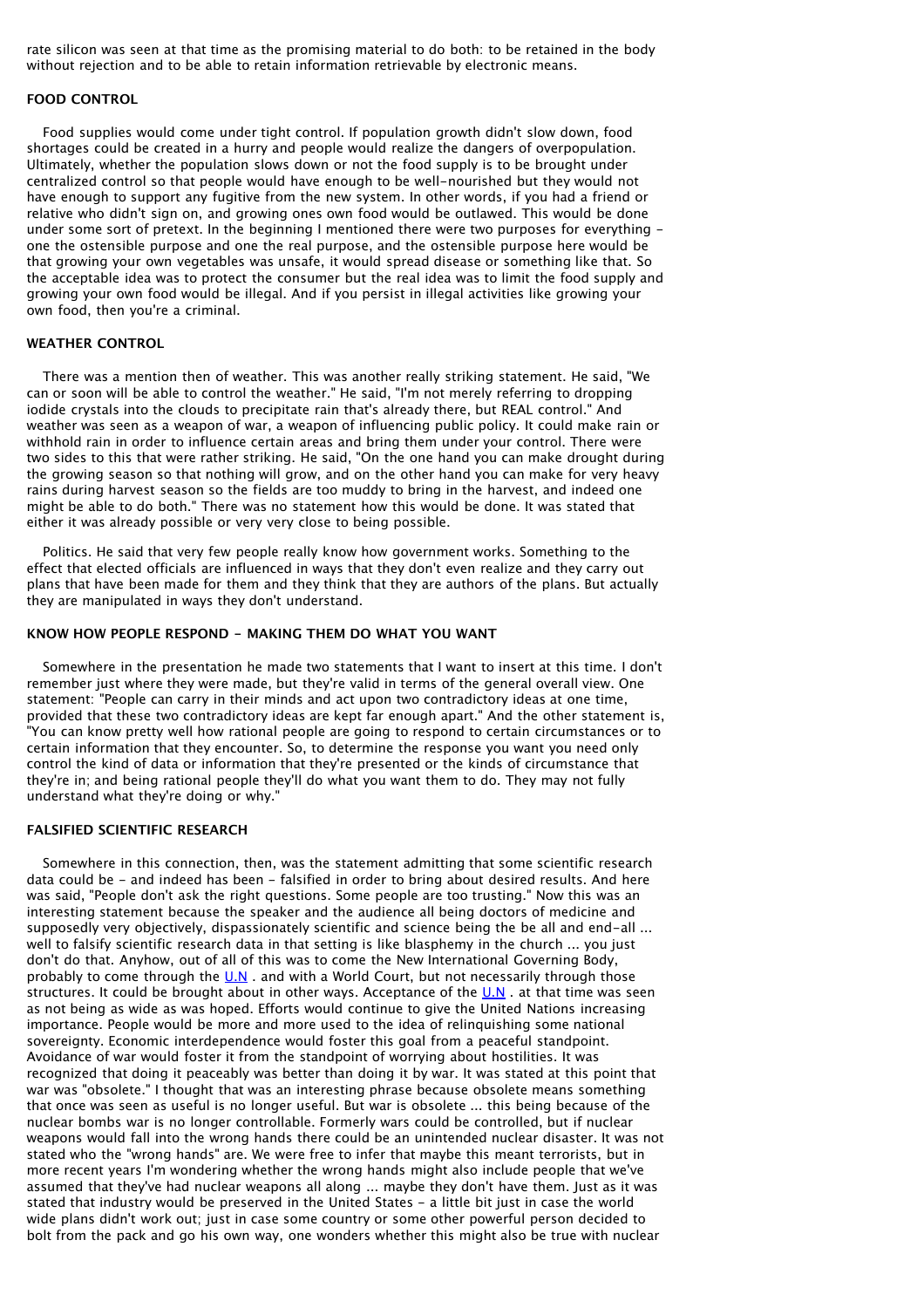weapons. When you hear that ... he said they might fall into the wrong hands, there was some statement that the possession of nuclear weapons had been tightly controlled, sort of implying that anybody who had nuclear weapons was intended to have them. That would necessarily have included the Soviet Union, if indeed they have them. But I recall wondering at the time, "Are you telling us, or are you implying that this country willingly gave weapons to the Soviets?." At that time that seemed like a terribly unthinkable thing to do, much less to admit. The leaders of the Soviet Union seem to be so dependent on the West though, one wonders whether there may have been some fear that they would try to assert independence if they indeed had these weapons. So, I don't know. It's something to speculate about perhaps ... Who did he mean when he said, "If these weapons fall into the wrong hands"? Maybe just terrorists. Anyhow, the new system would be brought in, if not by peaceful cooperation - everybody willingly yielding national sovereignty - then by bringing the nation to the brink of nuclear war. And everybody would be so fearful as hysteria is created by the possibility of nuclear war that there would be a strong public outcry to negotiate a public peace and people would willingly give up national sovereignty in order to achieve peace, and thereby this would bring in the New International Political System. This was stated and very impressive thing to hear then ... "If there were too many people in the right places who resisted this, there might be a need to use one or two - possibly more - nuclear weapons. As it was put this would be possibly needed to convince people that "We mean business." That was followed by the statement that, "By the time one or two of those went off then everybody - even the most reluctant - would yield." He said something about "this negotiated peace would be very convincing", as kind of in a framework or in a context that the whole thing was rehearsed but nobody would know it. People hearing about it would be convinced that it was a genuine negotiation between hostile enemies who finally had come to the realization that peace was better than war. In this context discussing war, and war is obsolete, a statement was made that there were some good things about war ... one, you're going to die anyway, and people sometimes in war get a chance to display great courage and heroism and if they die they've died well and if they survive they get recognition. So that in any case, the hardships of war on soldiers are worth it because that's the reward they get out of their warring. Another justification expressed for war was, if you think of the many millions of casualties in [WWI](file:///01.htm#ww1) and [WWII,](file:///01.htm#ww2) well.. suppose all those people had not died but had continued to live, then continued to have babies. There would be millions upon millions and we would already be overpopulated, so those two great wars served a benign purpose in delaying over-population. But now there are technological means for the individual and governments to control over-population so in this regard war is obsolete. It's no longer needed. And then again it's obsolete because nuclear weapons could destroy the whole universe. War, which once was controllable, could get out of control and so for these two reasons it's now obsolete.

#### **TERRORISM**

 There was a discussion of terrorism. Terrorism would be used widely in Europe and in other parts of the world. Terrorism at that time was thought would not be necessary in the United States. It could become necessary in the United States if the United States did not move rapidly enough into accepting the system. But at least in the foreseeable future it was not planned. And very benignly on their part. Maybe terrorism would not be required here, but the implication being that it would be indeed used if it was necessary. Along with this came a bit of a scolding that Americans had had it too good anyway and just a little bit of terrorism would help convince Americans that the world is indeed a dangerous place ... or can be if we don't relinquish control to the proper authorities.

#### **FINANCIAL CONTROL**

 There was discussion of money and banking. One statement was, "Inflation is infinite. You can put an infinite number of zeros after any number and put the decimals points wherever you want", where the search as an indication that inflation is a tool of the controllers. Money would become predominately credit. It was already ... money is primarily a credit thing but exchange of money would be not cash or palpable things but electronic credit signal. People would carry money only in very small amounts for things like chewing gum and candy bars. Just pocket sorts of things. Any purchase of any significant amount would be done electronically. Earnings would be electronically entered into **[probably]** your account. It would be a single banking system. May have the appearance of being more than one but ultimately and basically it would be one single banking system, so that when you got paid your pay would be entered for you into your account balance and then when you purchased anything at the point of purchase it would be deducted from your account balance and you would actually carry nothing with you. Also computer records can be kept on whatever it was you purchased so that if you were purchasing too much of any particular item and some official wanted to know what you were doing with your money they could go back and review your purchases and determine what you were buying. There was a statement that any purchase of significant size like an automobile, bicycle, a refrigerator, a radio or television or whatever might have some sort of identification on it so it could be traced, so that very quickly anything which was either given away or stolen - whatever - authorities would be able to establish who purchased it and when. Computers would allow this to happen. The ability to save would be greatly curtailed. People would just not be able to save any considerable degree of wealth. There was some statement of recognition that wealth represents power and wealth in the hands of a lot of people is not good for the people in charge so if you save too much you might be taxed. The more you save the higher rate of tax on your savings so your savings really could never get very far. And also if you began

**Search**

| אזוכ כוווז וואסכ. |  |  |
|-------------------|--|--|
|                   |  |  |
|                   |  |  |
|                   |  |  |

Search this site:

# **Similar items**

- [How old is Grandma?](file:///node/1429)
- [The Fall of an Empire](file:///node/1332) [and The American](file:///node/1332) [Dream](file:///node/1332)
- [Personal](file:///node/675) [message/question from](file:///node/675) [Roland](file:///node/675)
- . [Who is in control?](file:///spiritual/who_is_in_control)
- [Hackers Against The](file:///node/633) [Governments New](file:///node/633) [World Order \(1993\)](file:///node/633)
- **[Eliminate the Useless](file:///node/1046)**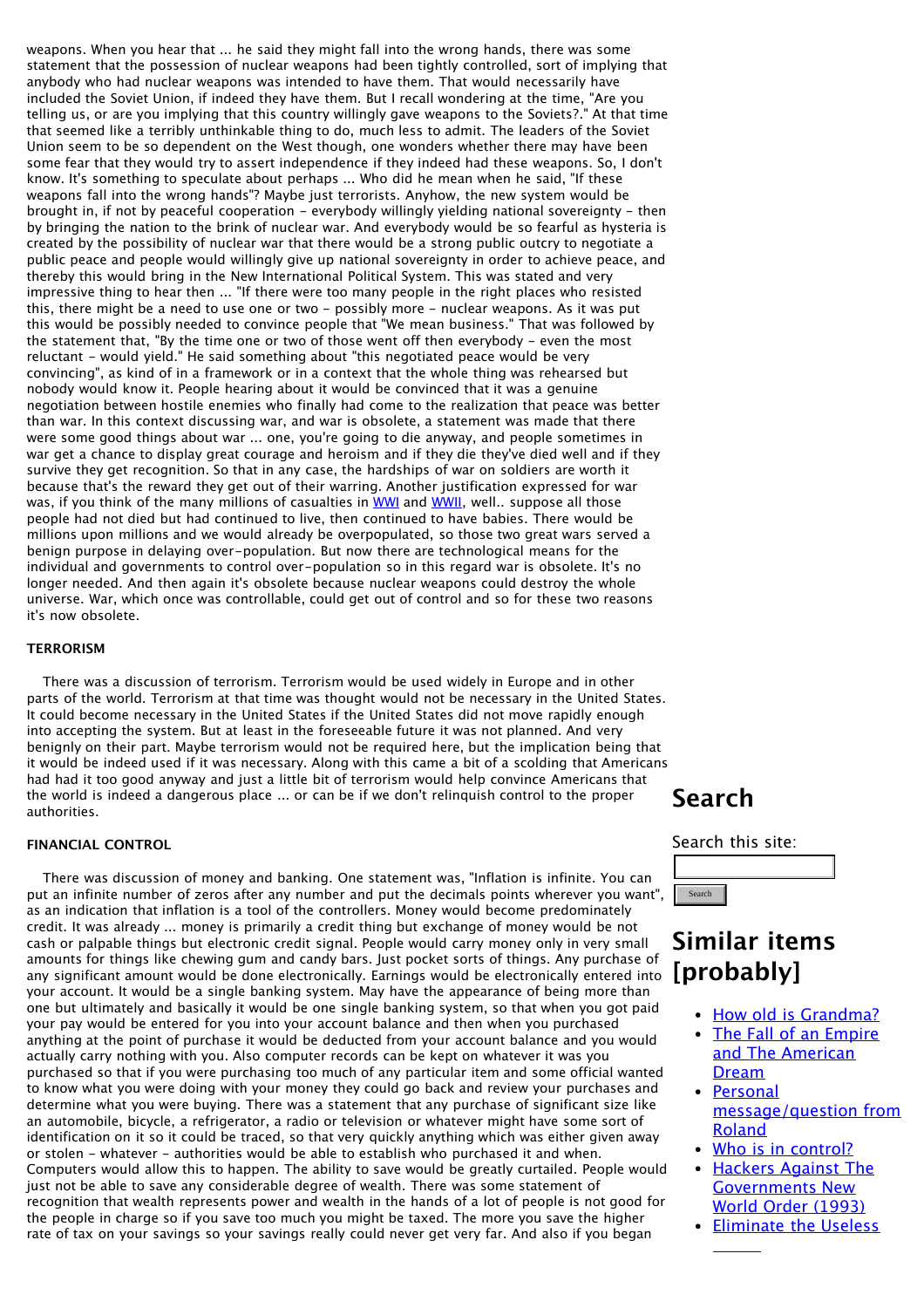to show a pattern of saving too much you might have your pay cut. We would say, "Well, your saving instead of spending. You really don't need all that money." That basically the idea being to prevent people from accumulating any wealth which might have long range disruptive influence on the system. People would be encouraged to use credit to borrow and then also be encouraged to renege on their debt so they would destroy their own credit. The idea here is that, again, if you're too stupid to handle credit wisely, this gives the authorities the opportunity to come down hard on you once you've shot your credit. Electronic payments initially would all be based on different kinds of credit cards ... these were already in use in 1969 to some extent. Not as much as now. But people would have credit cards with the electronic strip on it and once they got used to that then it would be pointed out the advantage of having all of that combined into a single credit card, serving a single monetary system and then they won't have to carry around all that plastic.

#### **SURVEILLANCE, IMPLANTS, AND TELEVISIONS THAT WATCH YOU**

 So the next step would be the single card and then the next step would be to replace the single card with a skin implant. The single card could be lost or stolen, give rise to problems; could be exchanged with somebody else to confuse identify. The skin implant on the other hand would be not losable or counterfeitable or transferrable to another person so you and your accounts would be identified without any possibility of error. And the skin implants would have to be put some place that would be convenient to the skin; for example your right hand or your forehead. At that time when I heard this I was unfamiliar with the statements in the Book of Revelation. The speaker went on to say, "Now some of you people who read the Bible will attach significance to this to the Bible," but he went on to disclaim any Biblical significance at all. This is just common sense of how the system could work and should work and there's no need to read any superstitious Biblical principals into it. As I say, at the time I was not very familiar with the words of Revelations. Shortly after I became familiar with it and the significance of what he said really was striking. I'll never forget it. There was some mention, also, of implants that would lend themselves to surveillance by providing radio signals. This could be under the skin or a dental implant ... put in like a filling so that either fugitives or possibly other citizens could be identified by a certain frequency from his personal transmitter and could be located at any time or any place by any authority who wanted to find him. This would be particularly useful for somebody who broke out of prison. There was more discussion of personal surveillance. One more thing was said, "You'll be watching television and somebody will be watching you at the same time at a central monitoring station." Television sets would have a device to enable this. The T.V. set would not have to be on in order for this to be operative. Also, the television set can be used to monitor what you are watching. People can tell what you're watching on TV and how you're reacting to what you're watching. And you would not know that you were being watched while you were watching your television. How would we get people to accept these things into their homes? Well, people would buy them when they buy their own television. They won't know that they're on there at first. This was described by being what we now know as Cable TV to replace the antenna TV. When you buy a TV set this monitor would just be part of the set and most people would not have enough knowledge to know it was there in the beginning. And then the cable would be the means of carrying the surveillance message to the monitor. By the time people found out that this monitoring was going on, they would also be very dependent upon television for a number of things. Just the way people are dependent upon the telephone today. One thing the television would be used for would be purchases. You wouldn't have to leave your home to purchase. You just turn on your TV and there would be a way of interacting with your television channel to the store that you wanted to purchase. And you could flip the switch from place to place to choose a refrigerator or clothing. This would be both convenient, but it would also make you dependent on your television so the built-in monitor would be something you could not do without. There was some discussion of audio monitors, too, just in case the authorities wanted to hear what was going on in rooms other than where the television monitor was, and in regard to this the statement was made, "Any wire that went into your house, for example your telephone wire, could be used this way. I remember this in particular because it was fairly near the end of the presentation and as we were leaving the meeting place I said something to one of my colleagues about going home and pulling all of the wires out of my house.. except I knew I couldn't get by without the telephone. And the colleague I spoke to just seemed numb. To this day I don't think he even remembers what we talked about or what we hear that time, cause I've asked him. But at that time he seemed stunned. Before all these changes would take place with electronic monitoring, it was mentioned that there would be service trucks all over the place, working on the wires and putting in new cables. This is how people who were on the inside would know how things were progressing.

#### **HOME OWNERSHIP A THING OF THE PAST**

 Privately owned housing would become a thing of the past. The cost of housing and financing housing would gradually be made so high that most people couldn't afford it. People who already owned their houses would be allowed to keep them but as years go by it would be more and more  $\frac{-\text{The EU}}{=}$ difficult for young people to buy a house. Young people would more and more become renters, particularly in apartments or condominiums. More and more unsold houses would stand vacant. People just couldn't buy them. But the cost of housing would not come down. You'd right away think, well the vacant house, the price would come down, the people would buy it. But there was some statement to the effect that the price would be held high even though there were many available so that free market places would not operate. People would not be able to buy these and gradually more and more of the population would be forced into small apartments. Small

#### **[Eaters](file:///node/1046)**

- [How to Control People](file:///node/9) [Whatcha looking for?](file:///cybe/whatchalookingfor2) [#2](file:///cybe/whatchalookingfor2)
- [Is global government](file:///node/18) [inevitable?](file:///node/18)
- [Education and the New](file:///node/175) [World Order](file:///node/175)

# **User login**

Username: \*



CAPTCHA

This question is for testing whether you are a human visitor and to prevent automated spam submissions.

Math question:  $* 2 + 1 =$ 

Solve this simple math problem and enter the result. E.g. for  $1+3$ , enter 4.

#### Log in

- [Create new account](file:///user/register)
- [Request new password](file:///user/password)

# **Categories**

- [New World Order](file:///nwo)
- [Agencies, Commissions...](file:///agencies) - [The UN](file:///un)
- 
- [Jewry, "Israel", Zionism...](file:///jewry)
- [The Middle East](file:///search/node/middle%20east)
- [Secret Societies](file:///societies)
- - [Illuminati](file:///illuminati)
- \* [Skull and Bones](file:///search/node/skull+and+bones)
- The Vatican
- [Control](file:///control)
- [Brainwashing](file:///brainwashing)
- [\\*MKULTRA](file:///search/node/mkultra)
- - [Drugs](file:///drugs)
- <u>Feminism</u>
- 
- Homosexuality
- [Television](file:///television)
- [The USA](file:///usa)
- [JFK](file:///jfk)
- 
- [China](file:///china)
- [Fake Terror](file:///faketerror)
- $-911$  $-911$
- London 7/7
- [\\*Oklahoma](file:///search/node/oklahoma) '95
- [\\*Pearl Harbor](file:///search/node/pearl+harbor)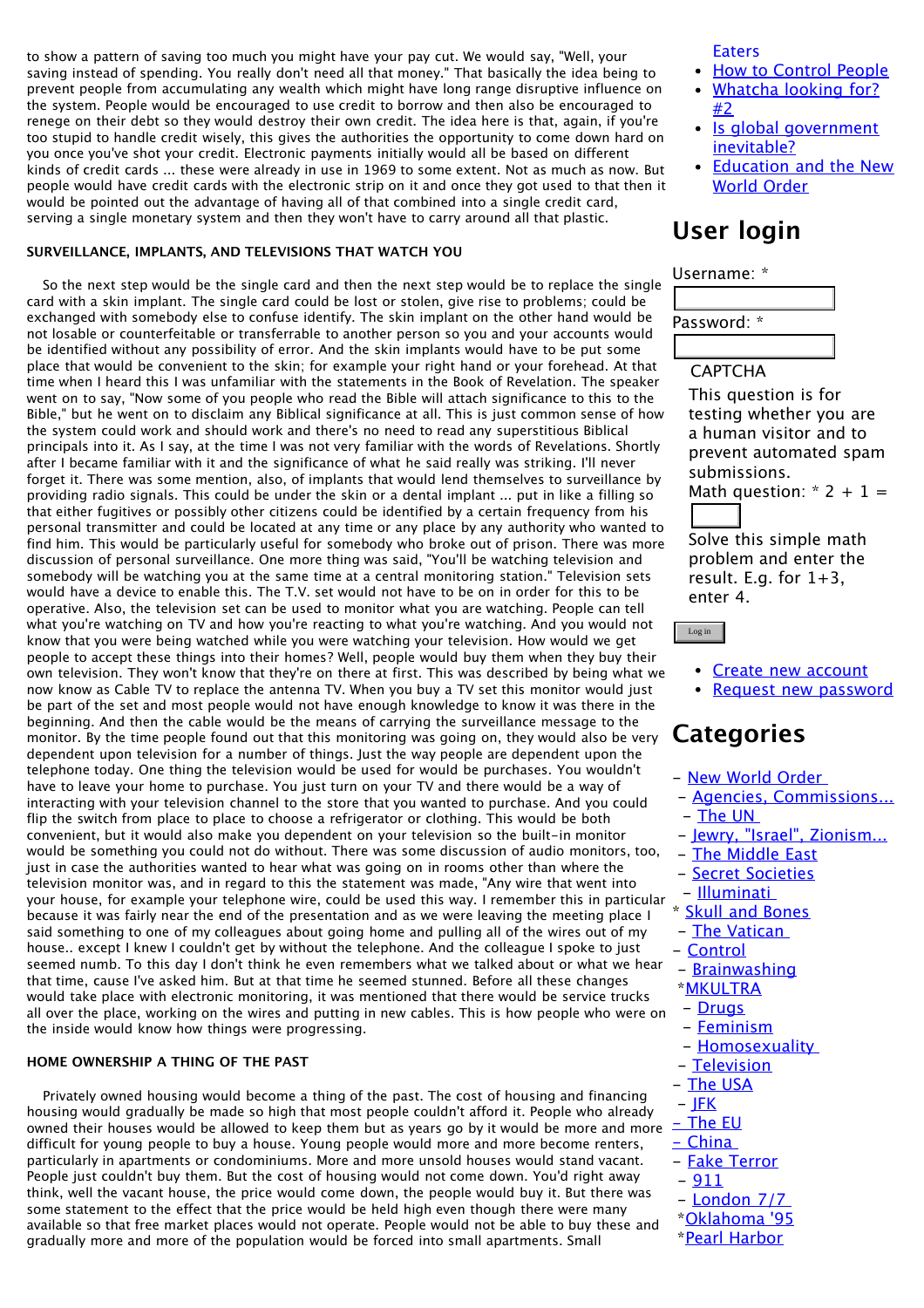apartments which would not accommodate very many children. Then as the number of real homeowners diminished they would become a minority. There would be no sympathy for them from the majority who dwelled in the apartments and then these homes could be taken by increased taxes or other regulations that would be detrimental to home ownership and would be acceptable to the majority. Ultimately, people would be assigned where they would live and it would be common to have non-family members living with you. This by way of your not knowing just how far you could trust anybody. This would all be under the control of a central housing authority. Have this in mind in 1990 when they ask, "How many bedrooms in your house? How many bathrooms in your house? Do you have a finished game room?." This information is personal and is of no national interest to government under our existing Constitution. But you'll be asked those questions and decide how you want to respond to them.

#### **THE ARRIVAL OF THE TOTALITARIAN GLOBAL SYSTEM**

 When the new system takes over people will be expected to sign allegiance to it, indicating that they don't have any reservations or holding back to the old system. "There just won't be any room", he said, "for people who won't go along. We can't have such people cluttering up the place so such people would be taken to special places", and here I don't remember the exact words, but the inference I drew was that at these special places where they were taken, then they would not live very long. He may have said something like, "disposed of humanely", but I don't remember very precisely ... just the impression the system was not going to support them when they would not go **[Echelon](file:///echelon)** along with the system. That would leave death as the only alternative. Somewhere in this vein he said there would not be any martyrs. When I first heard this I thought it meant the people would not be killed, but as the presentation developed what he meant was they would not be killed in such a way or disposed of in such a way that they could serve as inspiration to other people the way martyrs do. Rather he said something like this. "People will just disappear." Just a few additional items sort of thrown in here in the end which I failed to include where they belong more perfectly. One: The bringing in of the new system he said probably would occur on a weekend in the winter. Everything would shut down on Friday evening and Monday morning when everybody wakened there would be an announcement that the New System was in place. During the process in getting the United States ready for these changes everybody would be busier with less leisure time and less opportunity to really look about and see what was going on around them. Also, there wheth Collection would be more changes and more difficulty in keeping up as far as one's investments. Investment instruments would be changing. Interest rates would be changing so that it would be a difficult job <u>Time To Think</u> | <u>[Fraud in the](https://fraudinthelegalsystem.wordpress.com/)</u> with keeping up with what you had already earned. Interesting about automobiles; it would look as though there were many varieties of automobiles, but when you look very closely there would be great duplication. They would be made to look different with chrome and wheel covers and this sort of thing, but looking closely one would see that the same automobile was made by more than one manufacturer. This recently was brought down to me when I was in a parking lot and saw a small Ford - I forget the model - and a small Japanese automobile which were identical except for a number of things like the number of holes in the wheel cover and the chrome around the plate and the shape of the grill. But if you looked at the basic parts of the automobile, they were identical. They just happened to be parked side-by-side where I was struck with this and I was again reminded of what had been said many years ago. I'm hurrying here because I'm just about to the end of the tape. Let me just summarize her by saying, all of these things said by one individual at one time in one place relating to so many different human endeavors and then to look and see how many of these actually came about ... that is changes accomplished between then and now [1969 - 1988] and the things which are planned for the future, I think there is no denying that this is controlled and there is indeed a conspiracy. The question then becomes what to do. I think first off, we must put our faith in God and pray and ask for his guidance. And secondly do what we can to inform other individuals as much as possible, as much as they may be interested. Some people just don't care, because they're preoccupied with getting along in their own personal endeavors. But as much as possible I think we should try to inform other people who may be interested, and again ... put our faith and trust in God and pray constantly for his guidance and for the courage to accept what we may be facing in the near future. Rather than accept peace and justice which we hear so much now ... it's a cliché. Let's insist on liberty and justice for all.

**End of Tape II**

**Tape III**

**Randy Engel (R.E.):** Why don't we open up with a little bit about the man who you are talking about on these tapes. Just a little profile and a little bit about his education and particularly his relationship with the population control establishment. I think that probably was his entree into much of this information.

**Dr. Lawrence Dunegan (DLD):** Yeah. Dr. Day was the Chairman of the Department of Pediatrics at the University of Pittsburgh from about 1959 thru '64, about that period of time, and then he left the University of Pittsburgh and went to fill the position of Medical Director of Planned Parenthood Federation of America.

**R.E:** And that was what… about 1965 to '68, about that period?

- [Archaeology & History](file:///archaeology)
- **[The Ark of The Covenant](file:///ark)**
- [Books](file:///books)
- [Disarmament of the people](file:///disarmament)
- [Environmental](file:///environmental)
- [Genetically Modified...](file:///gm)
- God's Law/Torah
- [Manmade Law](file:///law)
- [Audio & Video](file:///multimedia)
- [Money, Banking, The Fed,](file:///money)
- [IMF](file:///money)
	- Science & Technology
	- [Energy, Oil...](file:///energy)
	- [MERLib.org](http://merlib.org/)
	- [\\*Microsoft](file:///search/node/microsoft)
- 
- Spiritual
- [Health](file:///health)
- [Aspartame](file:///aspartame)
	- [Chemtrails](file:///chemtrails)
- [Fluoride](file:///fluoride)
- [HIV / AIDS](file:///aids)
- [Vaccines](file:///vaccines)
- [Finland / Suomi](file:///finland)
- 

[JforJustice.net](http://jforjustice.net/) | [Jahtruth.net](http://jahtruth.net/) | [Legal System](https://fraudinthelegalsystem.wordpress.com/) | [Simple Truth](https://deuteronomy4verse2.wordpress.com/) [in Pictures](https://deuteronomy4verse2.wordpress.com/) | [Gibraltar](http://www.gibraltarmessenger.net/) [Messenger](http://www.gibraltarmessenger.net/) | [King of England](http://jahtalk.thefarrellreport.net/king-of-england/) | [King of Scotland](http://jahtalk.thefarrellreport.net/king-of-scotland/)

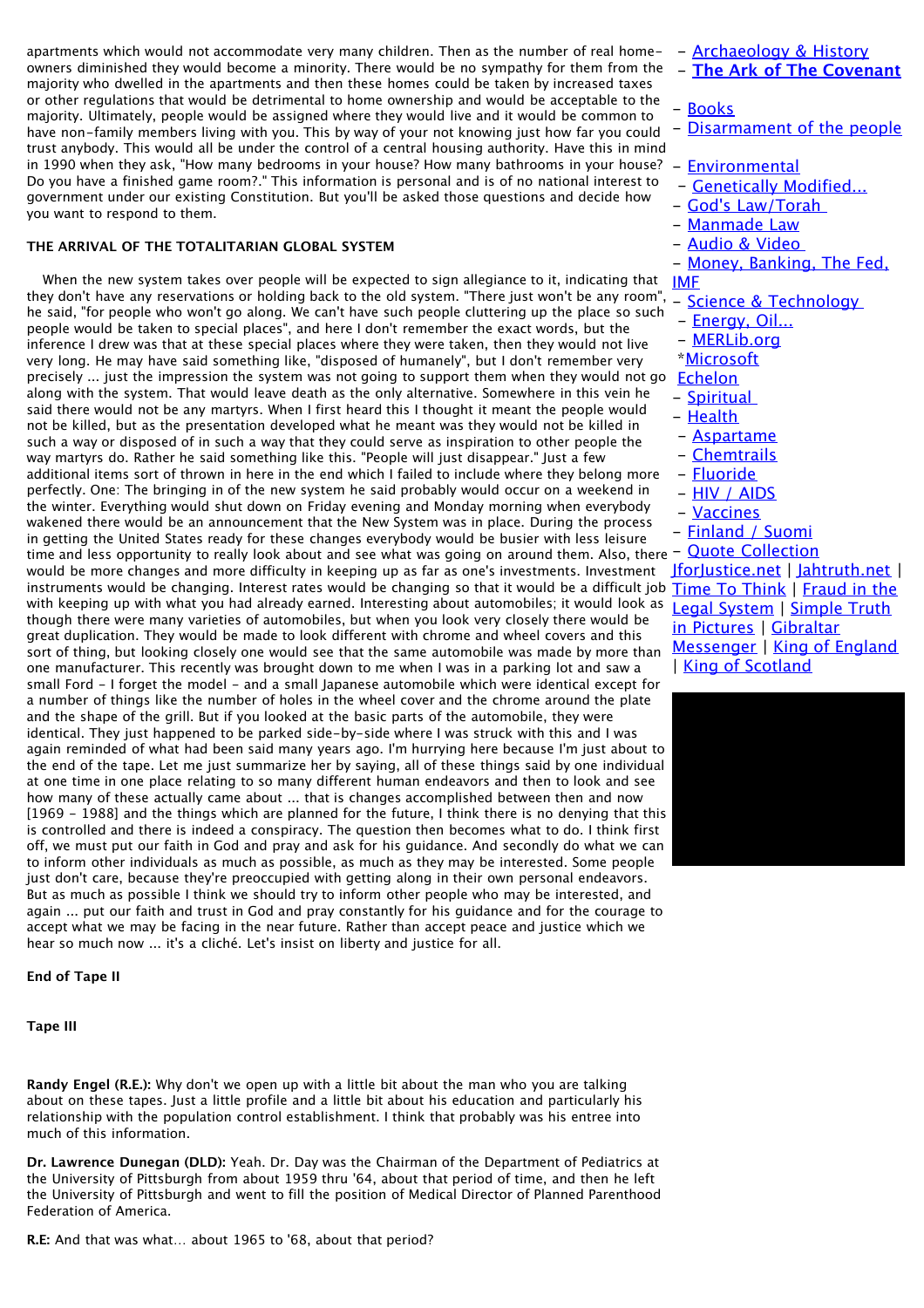**D.L.D:** About '64 or '65 'til about '68 or '69, and then he left there... I don't know specifically why, I did not know him intimately. We were, you know, more than acquainted... I was a student and he would see me at lectures and, so he knew my name as a student, probably corrected some of my test scores and that sort of thing. Of course, I knew him as lecturer - would stand in front of the auditorium and listen as he talked about diseases... and take notes.

**R.E:** What's interesting is that this man is not as well known, I think to our listeners as names like Mary Calderone and Allen Gootmacher(sp). They were medical directors at one time or another for Planned Parenthood, but Dr. Day was not well known. And as a matter of fact when I went back into the SIECUS archives there was very little information that had his actual name on it. So he was not one of the better known of the medical directors, but I'd say he probably had the scoop of what was going on as well – if not better – than any of the others before or after he came. Can you describe the scene of this particular lecture, the approximate date, and what was the occasion and then a little bit about the audience?

**D.L.D:** This was the… the Pittsburgh Pediatric Society holds about four meetings each year where we have some speaker come in and talk about a medical topic related to pediatrics and this was our spring meeting. It's always late February or early part of March. This was in March, 1969 and it was held at a restaurant called the Lamont which is well known in Pittsburgh. Beautiful place. In attendance, I would say somewhere in the neighborhood of 80 people. Mostly physicians, if not exclusively physicians. Predominantly pediatricians, particularly pediatric surgeons and pediatric radiologists - other people who were involved in medical care of children, even though they might not be pediatricians as such.

**R.E:** And the speech was given after the meal, I presume?

**D.L.D:** A very nice meal and everyone was settled down, quite comfortable and quite filled and really an ideal state to absorb what was coming.

**R.E:** But when you listen to the tape, he says some of the most... well not only outrageous things, but things you would think a pediatrician would kind of almost jump out of his seat at... for example when he mentions the cancer cures. There were probably doctors in the audience who were perhaps treating a child or knowing of a child who was in need of a particular cancer cure. And to hear that some of these prescriptions for or treatments for cancer were sitting over at the Rockefeller Institute, and yet, as far as I got from the tape everyone just kind of sat there... didn't say very much. I mean he was talking about falsifying scientific data and everyone just kind of yawns and... How long did this speech go on?

**D.L.D:** Two hours. He spoke for over two hours which was longer than most of our speakers go and one of the interesting things... he hasn't finished, it was getting late and he said, **"there's much much more, but we could be here all night but it's time to stop"**.

And I think that's significant, that there was much more that we never heard. In the beginning of the presentation, I don't know whether I mentioned this at the introduction of the first tape or not, but somewhere in the beginning of this he said, **"You will forget most or much of what I'm going to tell you tonight."**

And at the time I thought, well, sure, that's true. We tend to forget. You know, somebody talks for hours you forget a lot of what they say. But, there is such a thing as the power of suggestion and I can't say for sure but I do wonder if this may not have been a suggestion when we were all full of a nice dinner and relaxed and listening - we took that suggestion and forgot, because I know a number of my colleagues who were there when I would - some years later - say, **"Do you remember when Dr. Day said this, or he said that or said the other?"** They'd say**, "Well, yeah, I kind of... is that what he said? You know I kind of remember that"**.

But most were not very impressed, which to me was surprising because... well use the example of cancer cures. But he said a number of things that…

**R.E**: Like doctors making too much money...?

**D.L.D:** Yeah, changing the image of the doctor. You're just going to be a high-paid technician rather than a professional who exercises independent judgment on behalf of his independent patient. A number of things that I thought should have been offensive and elicited a reaction from physicians because they were physicians. I was surprised at how little reaction there was to it. And then other things that I would have expected people to react to just because they were human beings and I think most of the people at the meeting subscribed more or less to the Judeo-Christian ethic and codes of behavior, and that was violated right and left. And particularly one of my friends I thought would be as disturbed as I was about this just sort of smiled... wasn't disturbed at a ll. I thought, gee, this is surprising.

**R.E:** Was part of it also because of his prominence? I mean he was…

**D.L.D:** The authority... Authority figure? Yeah, I think there might be something there. This is the authority. We sort of owe some deference here.

**R.E:** And he couldn't possibly mean what he's saying or there couldn't possibly be any... I mean,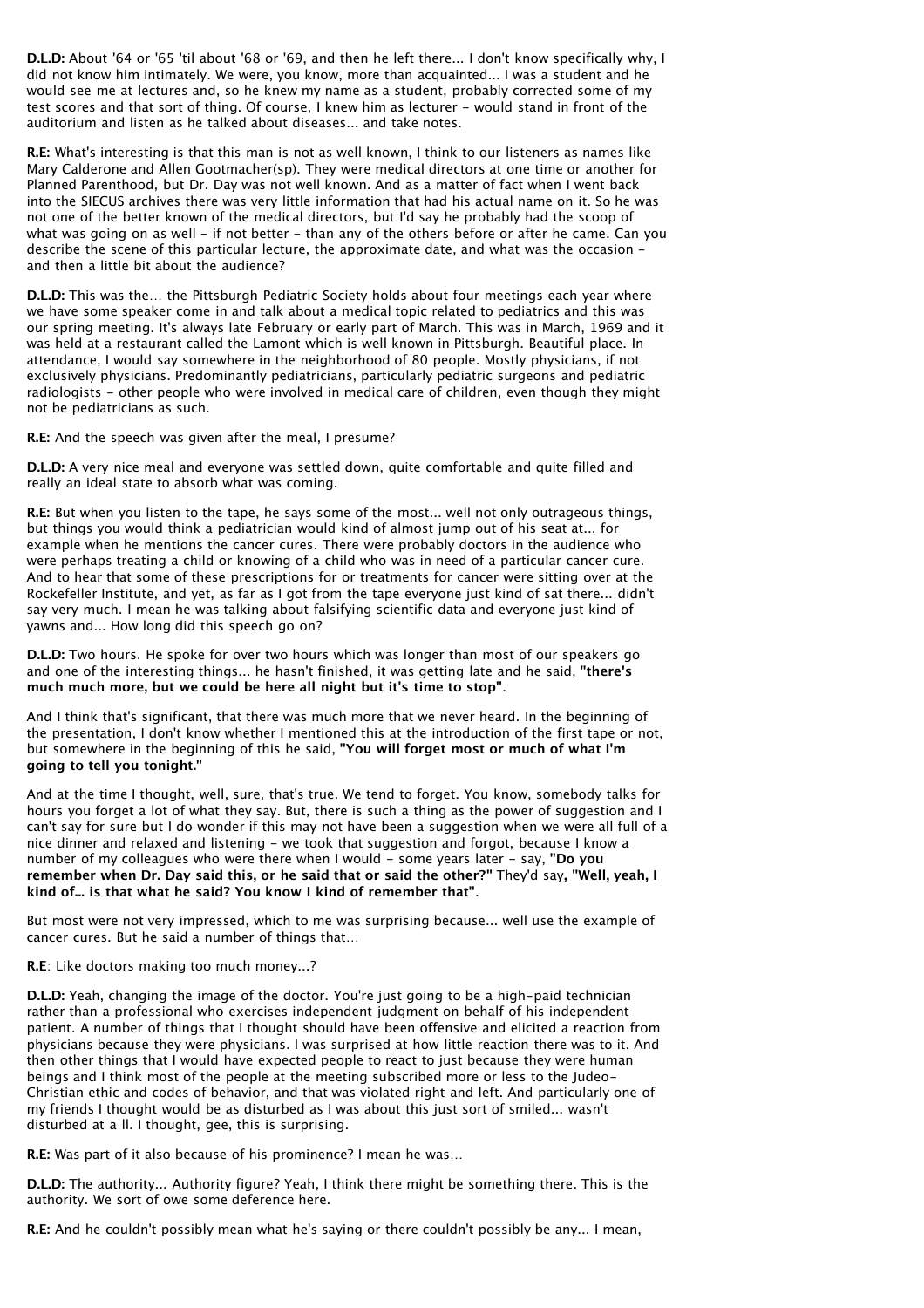he's such a good guy.

**D.L.D:** I've often heard that phrase, "He's such a good guy. I can't believe he'd actually mean the things"... I can only speculate about this. But I do think at the time there was an element of disbelief about all of this. Thinking, well this is somebody's fairy tale plan but it will never really happen because it's too outlandish. Of course we know step by step it is indeed happening right under our feet.

**R.E:** Before talking about the specific areas, I think there's a lot of benefits from this tape. One of them is when we have a good idea of what the opposition is about and the techniques he's using then you can turn around and begin your resistance to all the types of manipulations and so forth. So I think that the… seeing that there were four or five "theme songs" - he kept repeating them over and over again.

For example this business which I think is so important… that people fail to distinguish between the ostensible reason and the real reason. In other words, if you want someone to do something and you know that initially he'll be balky at doing that because it's against his morals or against his religious beliefs, you have to substitute another reason that will be acceptable. And then, after he accepts it and it's a fait accompli then there's just no turning back.

**D.L.D:** Right. It was in that connection that he said, "People don't ask the right questions." Too trusting. And this was directed, as I recall, mostly at Americans. I had the feelings he thought Europeans maybe were more skeptical and more sophisticated. That Americans are too trusting and don't ask the right questions.

**R.E:** With regard to this lack of... almost a lack of discernment. I guess that's basically what he was saying. They were easily tricked or too trusting. The thing that flashed through my mind rather quickly, for example in schools... how quickly so-called AIDS education was introduced.

It did amaze me because if a group stated publicly that they wanted to introduce the concept of sodomy or initiate sex earlier and earlier in children and that was the reason given, most parents I presume wouldn't go for that. So you have to come up with another reason and of course the reason for this so-called AIDS education was to protect children from this disease. But actually, as it turns out, it's really been a great boon for the homosexual network, because through various things like Project Ten they now have access to our children from the youngest years.

These programs are going on from K-12 and I imagine well into college and beyond, so that they are reaching a tremendous segment. Speaking of children, I gather that this speaker... he kept on making the point about, well, old people, they're going to go by the wayside, so I presume that the emphasis for these controllers for this New World Order is really an emphasis on youth.

**D.L.D:** Absolutely. Yes. Emphasis on youth. This was stated explicitly. People beyond a certain age... they're set in their ways and you're not going to change them. They have values and they're going to stick to them. But you get to the youth when they're young, they're pliable. You mold them in the direction you want them to go. This is correct. They're targeting the young. They figure, "you old fogies that don't see it our way, you're going to be dying off or when the time comes we're going to get rid of you. But it's the youngsters we have to mold in the impression we want."

Now something on [homosexuality](file:///../brainwashing/37.htm) I want to expand on, I don't think this came out on the original tape, but there was, first of all**, "We're going to promote [homosexuality.](file:///../brainwashing/37.htm)"** And secondly **"We recognize that it's bizarre abnormal behavior. But, this is another element in the law of the jungle, because people who are stupid enough to go along with this are not fit to inhabit the planet and they'll go by the wayside".**

I'm not stating this precisely the way he said it, but it wasn't too far from there where there was some mention of diseases being created. And when I remember the one statement and remember the other statement, I believe AIDS is a disease which has been created in the laboratory and I think that one purpose it serves is to get rid of people who are so stupid as to go along with our homosexual program. Let them wipe themselves out.

Now it's hard for me make clear how much of it is I'm remembering with great confidence and how much is pure speculation. But as I synthesize this - this is I think what happens... **"If you're dumb enough to be convinced by our promotion of [homosexuality](file:///../brainwashing/37.htm) you don't deserve a place and you're going to fall by the wayside sooner or later. We'll be rid of you. We'll select out... the people who will survive are those who are also smart enough not to be deluded by our propaganda".** Does that make sense?

**R.E:** Well, it certainly makes sense for them. And I think also this early sex initiation has the over all purpose which I think we'll get to in depth a little later. But of the sexualization of the population... when he said on the tape, basically, "Anything goes", I think that is what we're seeing. It's not so much that, let's say, someone may not adopt the homosexual style for himself, but as a result of the propaganda he certainly will be a lot more tolerant of that type of behavior too.

So it's a desensitization, even for the individual who doesn't go over and accept it for himself.

**D.L.D:** With the power of propaganda you dare not be against [homosexuals,](file:///../brainwashing/37.htm) otherwise you get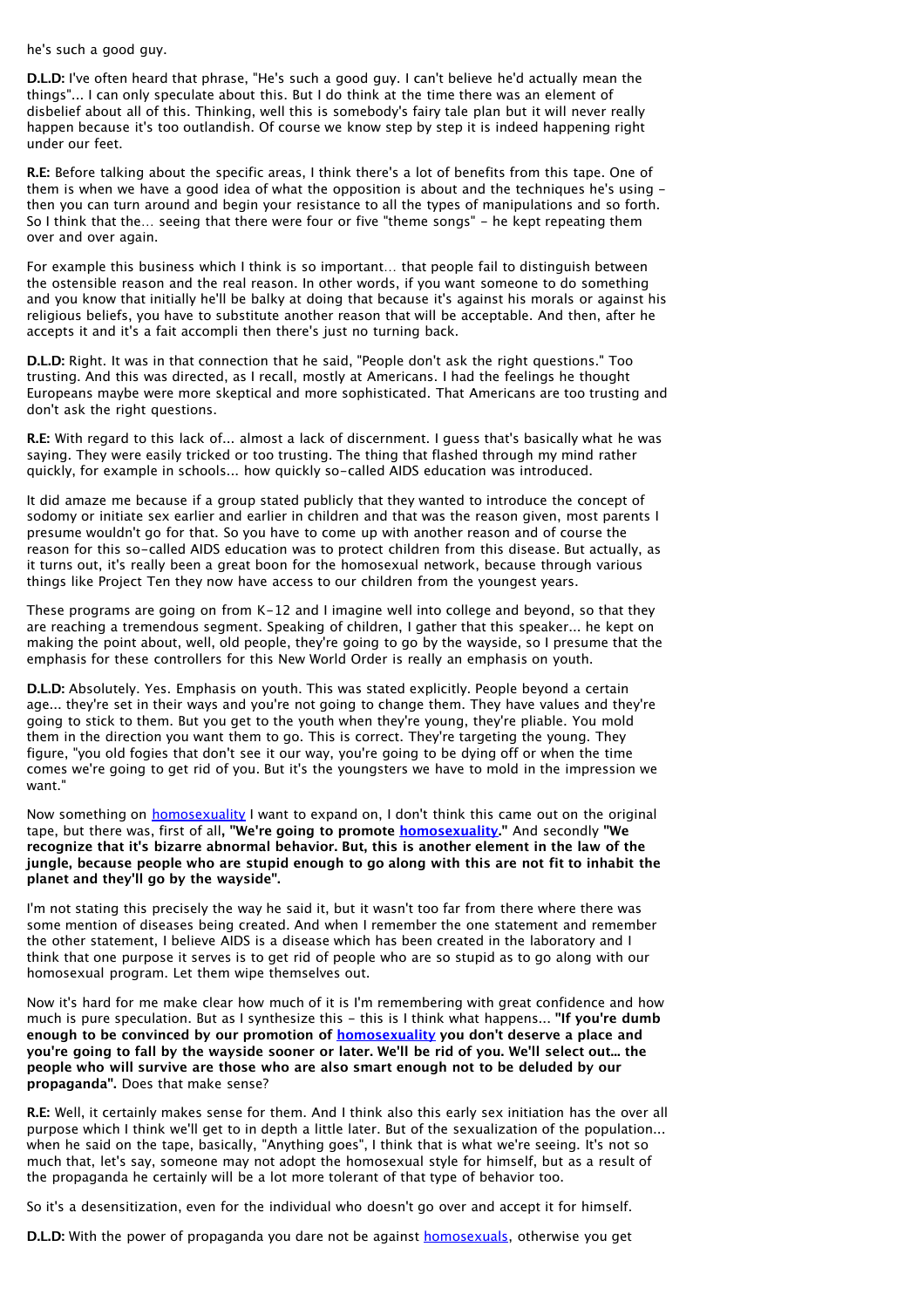labeled homophobe. You dare not be against any of our programs for women, otherwise you're a male chauvinist pig. It's like anti-Semitism. If this label gets enough currency in the culture that people get shockingly stuck with it. It's easier to keep quiet.

**R.E:** Another theme was this business about "CHANGE". And I want to get to change in relation to religion and family, but during the period of hearing this tape, I remember going to a MASS and they happened to have at that point DANCING GIRLS FROM THE ALTER. So when I was sitting and getting a chance to listen to the tape I thought, as a Catholic that has been... if you talk about effective change, that has been probably the most difficult and the hardest thing has been to watch our traditional Mass, those things which Catholics have practiced and believed for so long and... at about that time this speech was given which was about late 1969, everything had begun to turn over on its head, so much so that I think many people feel now when they go into a church where there is the Novus Ordo (sp), I think you're almost in a state of constant anxiety because you're not quite sure... What am I going to encounter now?

You look at the little song book; of course that's changed radically and you see, instead of brethren, you see people; or you might see something odd happening up at the alter which is now the "table".

The notion of God as eternal and the teachings of Jesus Christ as eternal, and therefore the teachings of the church as eternal depends on the authority of God, and God brings about change in God's way. What this boils down to me is these people say, "No, we take the place of God; we establish what will change and what will not change, so if we say that **homosexuality** or anything is moral today... wasn't yesterday, but it is today. We have said so, and therefore it's moral. We can change tomorrow. We can make it immoral again tomorrow". And this is the usurpation of the role of God to define what the peon, the ordinary person's supposed to believe.

**D.L.D:** So, the idea is, that if everybody is used to change most people aren't going to ask, "Well who has decided what should be changed and how it should be changed"? Most people just go along with it, like hemlines, and shoe styles and that sort of thing. So it IS a usurpation of the Rule of God, and if you read the Humanist Manifesto, and somewhere early in the introductory part of it, they say, "human intellect is the highest good". Well, to any human being, what you call the highest good, that's your god. So to these people human intellect being the highest good is god. And where does human intellect reside? Well, in the brain of one or more human beings. So these people, in effect... I don't know think they'd be so candid as to say so, but whether they know it or not what they're saying is, "I am god. WE are gods, because we decide what is moral what is moral tomorrow, what is going to be moral next year. WE determine change."

**R.E:** That's right. And of course, in a nutshell, you've just explained the human potential, the New Age, all the new esoteric movements that we've seen. But with regard to change, he seemed to acknowledge that there were a couple of entities which traditionally blocked this change and therefore made people resistant to constant manipulation.

And of course one of those is the family, and that would include grandmothers, grandfathers, our ethnic background and so forth and I guess I was impressed by everything he seemed to mention whether it was economics, music... had the overall effect of diminishing the family and enhancing the power of the state.

That was a constant theme, and therefore when we're evaluating things I think one of the things we should generally say to ourselves is, "What effect does that have on family life, and the family and I think if every congressman or senator asked that question we probably wouldn't have much action up on Capitol Hill, because almost everything coming down the pike has an effect of disavowing, hurting the family life and enhancing and expanding the power of government.

**D.L.D:** It has an ostensible purpose, and then it has a REAL purpose.

**R.E:** Yes, and as a so-called helping professional your ability to say that is very interesting. The other factor is this whole factor of religion, and he was talking basically about a religion without dogma, a religion that would have a little bit from all the other traditional religions so no one would really feel uncomfortable, and he said, rather condescendingly, some people need this and if they need it we'll manufacture something that they need. But of course it can't be anything that would declare anything that were moral absolutes or the natural law. Which means that the main target of this group of controllers of course, was and is the Roman Catholic Church and he mentioned the Roman Catholic Church specifically.

**D.L.D:** Religion's important because it is eternal and we... people who would follow the church will not buy our rules about change. But if we make our own religion, if we define what is religion then we can change it as it suits us. Yes, the Roman Catholic Church... I was kind of flattered sitting here as a catholic, hearing it pointed out that the church is the one obstacle that, he said, "We have to change that. And once the Roman Catholic Church falls, the rest of Christianity will fall easily".

**R.E:** I notice that, as the conversation went on, he said, "Now you may think Churches will stand in the way, but I want to tell you that they will HELP us", and he didn't say they will help us, all except the Roman Catholic Church... he said, "They will help us", and unfortunately...

**D.L.D:** He was right.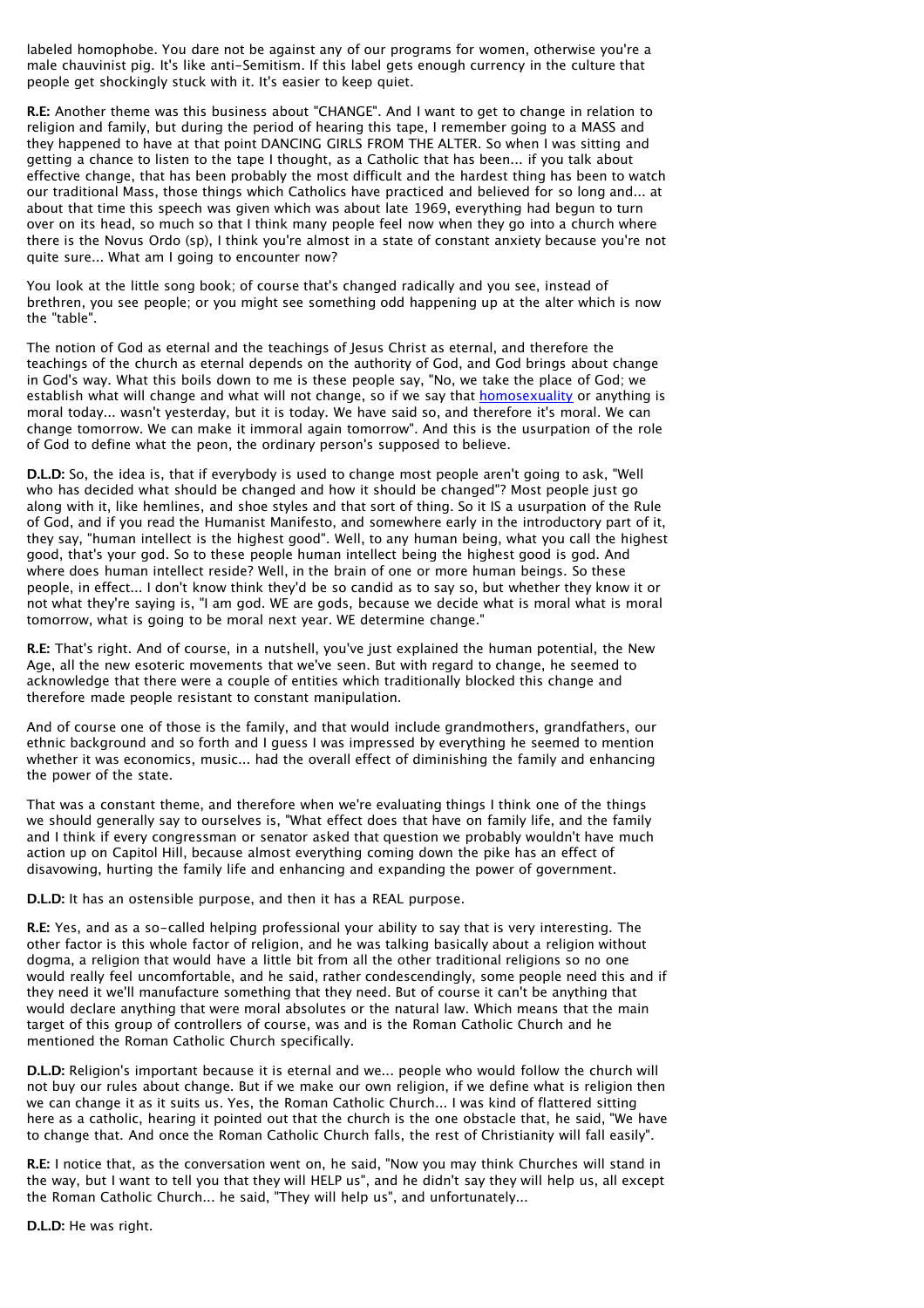**RE:** He didn't say this explicitly, but again it was one of those themes that came through... he apparently thought the use of words was real important because he mentioned this with regard to a number of things, like the Bible. The very same as the psychiatrist, Miralu(sp?) mentioned that "if you want to control the people, you control the language first". Words are weapons. He apparently knew that very well and I think the controllers as a whole know this very well. Of course, it's part of their campaign.

But that little statement about words, that "words will be changed". When I heard that I thought... "Instead of saying 'alter' you say 'table'. Instead of saying 'sacrifice' you say 'meal' with regard to the Mass", and people say, "That's not important". Of course, you know that's VERY important, otherwise, why would they bother to change it? Otherwise, why go through all this rigmarole if it isn't important? It's obviously important for them because they know WITH THE CHANGING OF WORDS YOU CHANGE IDEAS.

**D.L.D:** They're exerting a lot of effort and time to change it and they're not exerting effort on things that are NOT important, so yes, you're absolutely right. The priest no longer has the role... in some cases he no longer has the role the priest formerly had. Because words carry meaning. There's the dictionary definition, but I think we all know that certain words carry meaning that is a little bit hard to put into words... but they carry meaning.

So yes, controlling the language... you THINK in your language. You think to yourself in English or Spanish or whatever language you're familiar with, but when you think, you talk to yourself and you talk to yourself in words, just the way you talk to other people. And if you can control the language with which one person speaks to himself or one person speaks to another you've gone a long way towards controlling what that person is ABLE - what he is CAPABLE of thinking, and that has both an inclusionary and an exclusionary component to it. You set the tone....

**R.E:** Take the word GAY, for example. I have some old tapes by Franz Layhar(sp?) and he talks about the GAY Hussars, you know... the happy soldiers... and now you couldn't quite use that same word, could you? But you know, the word homosexual, sodomite has been replaced with the term "gay", represents an ideology not only a word and when you use it, it's tacit to saying, "Yes, I accept what your interpretation of this is".

**D.L.D:** They probably had a committee working for months to pick which word they were going to use for this. The word "gay" carries a connotation, first of all, which is inaccurate. Most [homosexuals](file:///../brainwashing/37.htm) are not at all gay. They tend to be pretty unhappy people. Despite all the publicity that tells them they can and should feel comfortable with what they're doing, most of them deep down inside don't... (both talking at the same time here).

**R.E:** I suppose they're going to come up with a sadophobia for those who have a hang-up about sadomasochism and a pedophobia for those who have difficulties with pedophilia, so we can just look forward to this I think. I quess we can look forward to it to the extent we permit ourselves... that we permit the opposition to have access to the brain.

**D.L.D:** And to dictate the truth WE use. Sex education is NOT education. It's conditioning, and we should never use the term "sex education". It's a misnomer. If they control the vocabulary, then they can control the way we can think and the way we can express ideas among ourselves and to anybody. But "sex conditioning", "sex initiation" is much more accurate and we should insist on that. We should never use terms "homophobia" and "gay". Homosexual is homosexual. It's not at all gay.

**R.E:** That's right. In fact we're probably going to have to do some homework on... probably of all the popular movements in the U.S. Probably the pro-life movement is the most sensitive to words.

Talking about media events and access to the brain, I remember the first speech Bush gave in which he talked about the New World Order... I remember jumping halfway off my seat. That term. Here he is, the president, saying New World Order as if it was something everyone knew about. And someone looking across the room said, "I heard that. What did he say"? And I said, "He said, 'New World Order'!" And they said, "What does that mean? Why is that extraordinary?"

So, I think one of the weapons we have against the controllers is that if we can cut off his access to our mind then we have a shot at escaping the manipulation, if not totally - at least escape a portion of the manipulations. Remember, one of the books on Chinese POWs pointed out that some of their survivors in order NOT to be brainwashed broke their eardrums. And in that way not being able to hear - the enemy could not have access to their brain and therefore they were able to survive where others did not.

And in our popular culture we have a number of things... [TV](file:///../brainwashing/13.htm) and radio probably primarily, that are the constant means by which the opposition has access to our brain and to our children's brains. So I think the logical conclusion, and one of the common-sense conclusions is that if you don't want the enemy to have access you have to cut off the lines of access... which would be in homes to simply either eliminate altogether, or control by other forms....

**D.L.D:** Take the networks at there word. They say, "if you don't like our programming, turn it off". And we should. We should say, "Yeah. You're right." And we should turn it off. And let the advertisers spend their money on an audience that isn't there.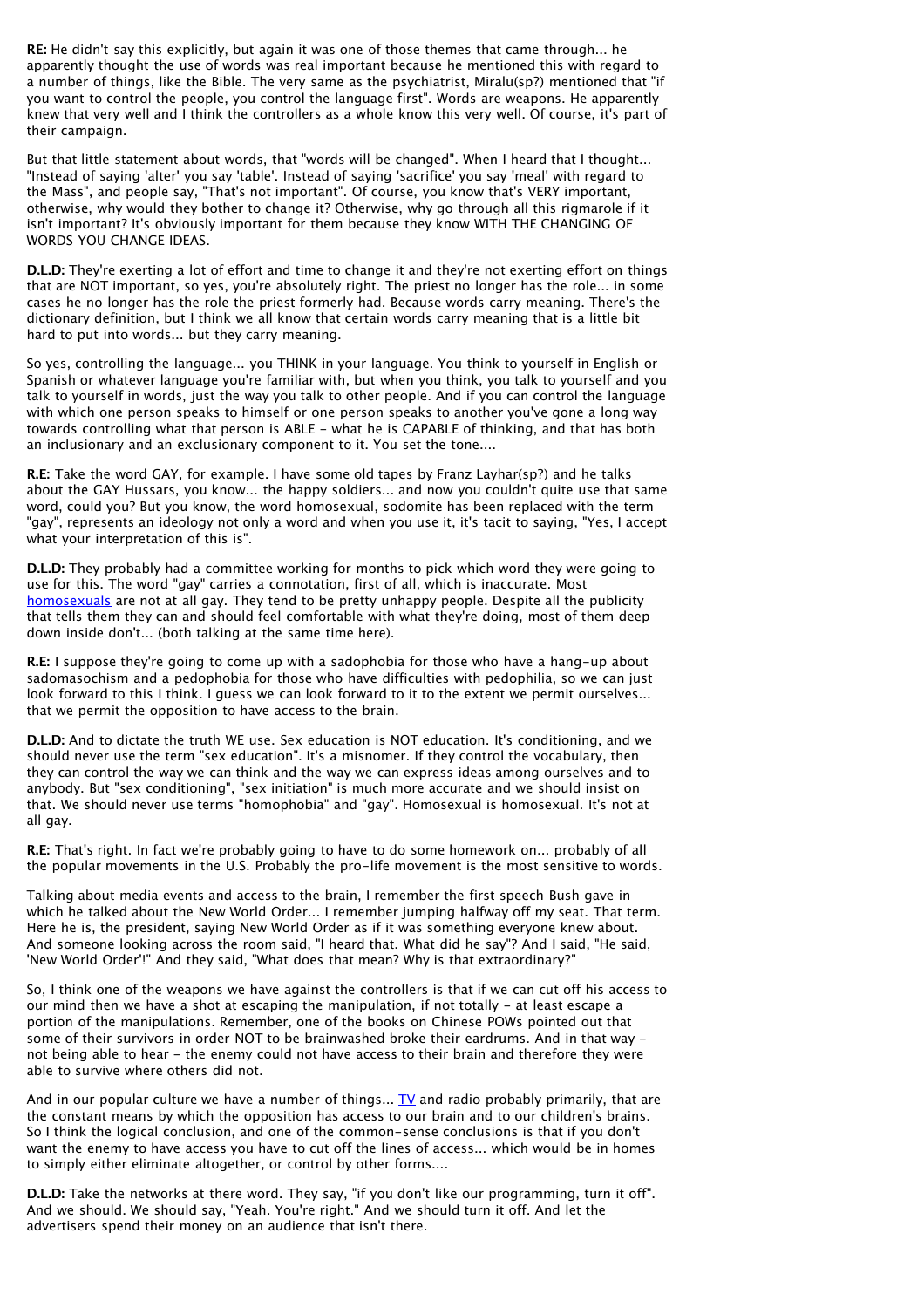As a pediatrician I'm always interested in how kids do things and how kids are like adults, and whether you're talking about International politics where one nation goes to war with another or kids on the playground, there are certain things that are common. It's just that kids on the playgrounds do it on a smaller scale. But you mention cutting off access to your brain... somebody says, I don't want to hear it. And I remember hearing kids on a playground... somebody says..."yana-na na naa-na", and they're teasing the kid... What's he do? He puts his hands over his ears. Says I'm not going to listen. And the kid who's trying to torment him will try to pull his hands away and be sure that he listens. And it's the same....

**R.E:** Words. Words entering. And the child knows. Words have meaning. They're hurting him.

**D.L.D:** Goebels knew it. Lenin knew it. CBS knows it. It's interesting; the principle stands - across the board. It just gets more complicated as you get older. More sophisticated. But watch kids on a playground and you'll learn a whole lot about adults.

**R.E:** Yes. We're all nodding our heads at that one. This Dr. Day was very much into the whole population control establishment, and he was of course in favor of abortion. But as he started talking about the aged and euthanasia I recall one of the population- control books saying that birth control without death control was meaningless.

And one of the advantages in terms… if one was favorable toward the killing of the aged… one of the favorable things is in fact abortion for the simple reason that  $-$  universally speaking  $$ abortion has the result of bringing about a rather inordinate chopping off of population at the front end. That is, at the birth end. And the inevitable effect is that you will have a population that is top heavy with a rapidly aging population which is the current state in the United States.

So, inevitably, if you are going to go about killing the young, especially at the pace we seem to have adapted ourselves to in this country, then invariably you're going to have to do something about all those aging populations. Because, the few children who are born, after all, they cannot be expected to carry this tremendous burden of all these people. So you're cutting one end and therefore, inevitably, as you pointed out on the tape, he was saying, "Well, these few young people who are permitted to be born will feel this inevitable burden on them and so they'll be more desensitized."

They'll be more warmed up to the idea of grandma and grandpa having this little party and then shuffle them off to wherever they shuffle off to. And whether it's taking the "demise" pill or going to a death camp, or....

**D.L.D:** There was a movie out sometime back called "Soilant Green". Remember that movie? I didn't see the whole movie, but Edward G. Robinson liked to sit in the theatre and listen to Beethoven's Pastoral Symphony as he was to take his demise pill.

**R.E:** That's right. He also made the point that the food the people were eating were each other. But as he said, as long as it's done with dignity and humanely... like putting away your horse.

**D.L.D:** That's a little bit like pornography. Years back kids would come across pornography. It was always poor photography and cheap paper. Then Playboy came out with the glossy pages and really good photography, so then pornography is no longer cheap. It's respectable. We went to a movie at the Pittsburgh Playhouse. I took my son along. It was the Manchurian Candidate. During the previews of the things that are going to come there was a title I don't remember but it was (inaudible) in technicolor with classical music in the background.

And it was a pornographic movie. And I said, well, if you have a guitar then it's pornography; but if you have classical movie then it converts it into art. It was pornography.

It's an example of what you were saying. As long as it's done with dignity, that's what counts. If you kill someone with dignity, it's ok. If you have pornography with classical music it's art. That was the point I was trying to make.

**R.E:** Again, talking about the family. Currently I know there are an awful lot of people who are out of jobs and he [Dr. Day] had quite a lot of things to say about, for example, heavy industry. I guess the shock was that this man... I wasn't surprised that he knew a lot about population control, abortion, and at the other end — euthanasia.

But what DID surprise me was that he was an individual who was talking about religion, law, education, sports, entertainment, food... how could one individual have that much input? Now one could say, "well, it didn't pan out". But we know listening to these recollections twenty years later... except perhaps for some minor things, everything that he has said has come to pass and almost beyond imagination. How COULD one individual talk with such authoritative, non-questioning... that this was the way THIS was going to happen and THIS was going to happen in "fashion" and THIS was going to happen on TV and there were going to be video recorders before I ever heard of the word.

**D.L.D:** I think what happens... certainly one individual hears this, but the plans are by no means made by one or a small number of individuals. Just as industrial corporations which have a board of directors, with people from all sorts of activities who sit on the board of this corporation, and they say, "Now if we do this to our product, or if we expand in this area what will that do to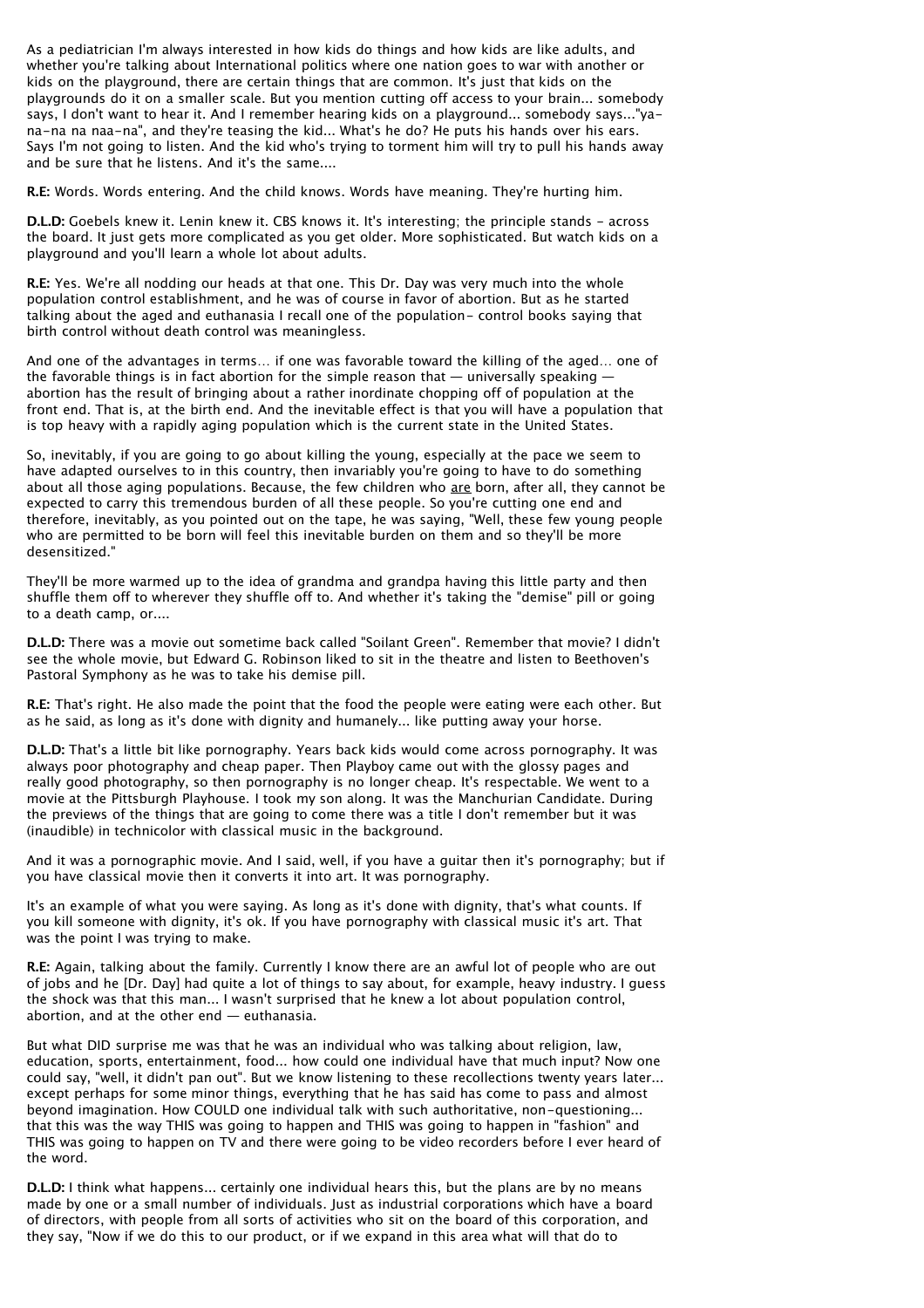banking? What will that do to clothing? What will that do... what impact, ripple effect will that have on other things?" And I'm sure that whoever makes these plans they have representatives from every area you can think of.

So they'll have educators, they'll have clothing manufacturers - designers; architects... across the board. I'm sure they get together and have meetings and plan and everybody puts in his input, just the way a military operation goes. What will the Navy do? Will they bombard the shore? What will the Air Force do? Will they come in with air cover? What will the infantry do? It's the same thing. These people, when they plan, they don't miss a trick.

They have experts in every field and they say, "Well, if we do this, that and the other.. John, what will that do to your operation?" And John will be in position to feed back, "Well this is what I think will happen." So it certainly covers a broad range of people. And for one individual to be able to say all of this in the two hours that he spoke to us, really tells us that he was privy to a lot of information.

**R.E:** That's right. He must have been sitting in on one of those boardrooms at least at some point. And I think not at the highest level from his position, but enough, because anyone in the population control would be associated with names of foundations... powerful foundations, powerful organizations...

**D.L.D:** And I'm sure there was a lot in the plans that he never heard. He wasn't a four-star general in this outfit. He wouldn't be in on the whole story.

**R.E:** Well, too bad he couldn't have talked for six hours instead of two, and we might have had a lot more information. There was another aspect that I found fascinating in listening to this. This whole aspect of privacy... he mentioned that as the private homes went by we would have individuals, non-family members perhaps sharing our apartments.

As I understand that is becoming more popular out in California. Could California and New York being the coast states, did he say... That's right... PORT cities that bring in things so that they can eventually work their way to middle America. But this is about privacy. When he was talking, for example, about the area of sex, he made some interesting remarks. One of them that hit me like a ton of bricks was this business about; "We must be open about sex". As if there can't be any fear of the person that does not hesitate to open up to the public. Now, if you look at these so-called sex initiation programs in the schools where the children are forced either through writing or through verbal expression to talk about all aspects of the sexual sphere…

#### [end of side one ends abruptly - side two follows]

**D.L.D:** .... of our right to investigate even your sex life. Your money will be easy. We'll have it all on computer. We'll know more about it than you do. But we have to form a generation where the most intimate activity which two people can have is public, or can be public. Therefore, it's harder to have any private thoughts and you can't buck the system if everything you think and do is public knowledge. But the planners won't be that open about their own lives. They'll reserve their privacy. It's for the rest of us.

**R.E:** Yes. Just like their listening to concerts and operas, but for the mass media they're pumping in hard rock. That was another fascinating thing. For example, the... and I know this has come to pass because I deal with a lot of young people... the young people have their own radio stations for their music and adults have their own and never the twain shall meet. And when they do there's usually a clash. And I think the same is probably true with a lot of the classical movies. I can remember when I was growing up and my dad had the radio on, I think it was a kind of general music. I didn't say, "Dad, I don't like that music; turn to another station". Whereas now there is a fabricated generational gap which puts the family at the disadvantage.

**D.L.D:** And it creates conflict within the family, which is one of the spin-off benefits to them. If you're constantly fussing at your kids, you don't like the music they're playing, and they're constantly fussing at you because they don't like what you're playing... that does bad things to the bonds of affection that you would like to be nurtured in the family.

**R.E:** It would appear, that any resistance movement against the population controllers would probably be based on families strengthening themselves in a number of ways. One of them being to make sure that children know about grandma and grandpa and where did they come from and developing a whole... getting out the family albums and making sure that children know they have roots, first of all. And secondly, that their family is stable. One father, one mother, with children, with grandfathers. Those of us who have them should hold on to them.

Toward the end of the tape there was a reference - at the time everything would be coming together - how this New World Order would be introduced to a population which, at this point I think they would assume would be acceptable to it.... how was this put? We're just going to wake up one morning and changes would just be there? What did he say about that?

**D.L.D:** It was presented in what must be an over-simplified fashion, so with some qualifications, here's the recollections I have... That in the winter, and there was importance to the winter - on a weekend, like on a Friday an announcement would be made that this was or about to be in place... That the New World Order was now the System for the World and we all owe this New World Order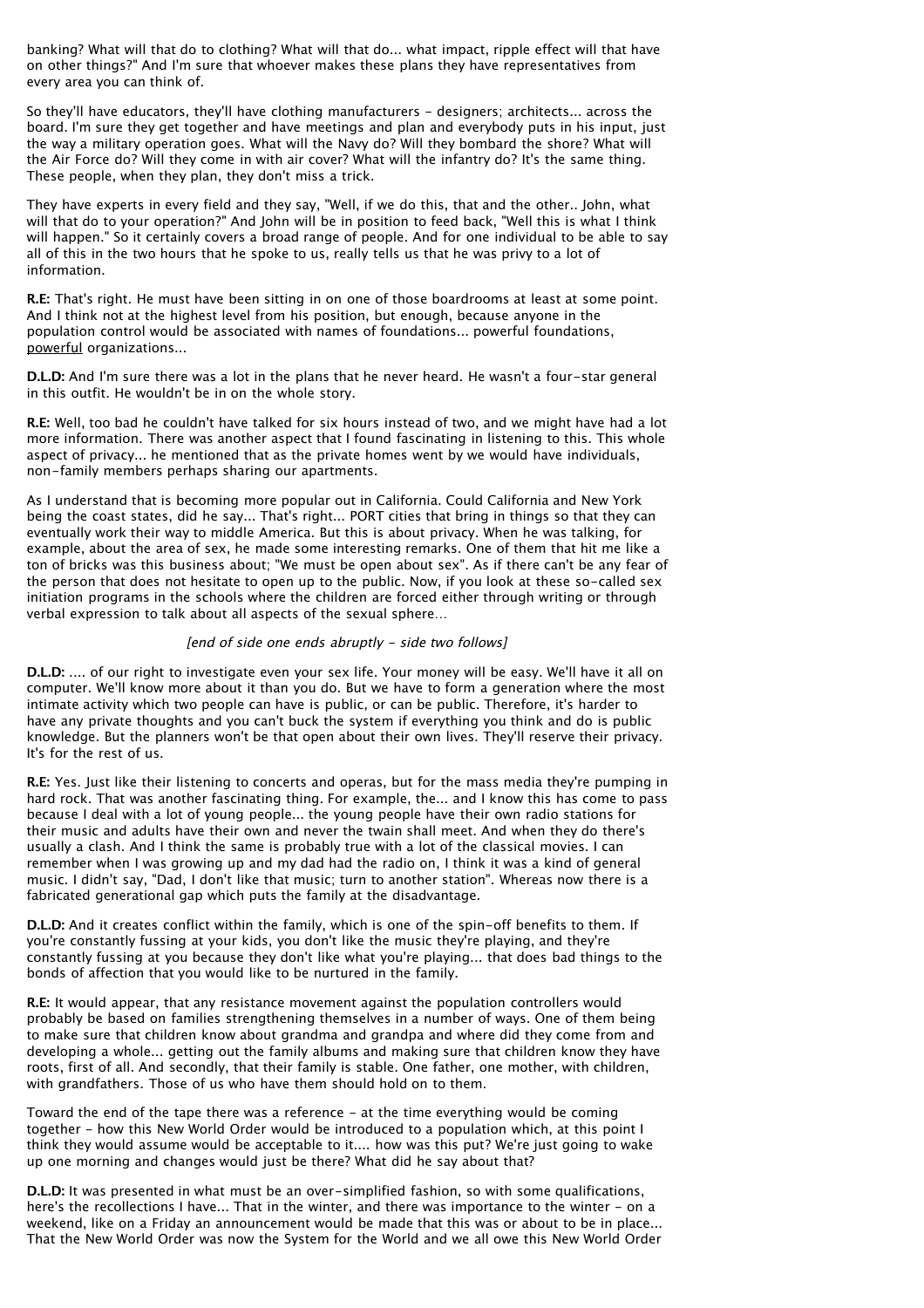#### our allegiance.

And the reason for winter is that - and this was stated - people are less prone to travel in the winter, particularly if they live in an area where there's ice and snow. In summer it's easier to get up and go. And the reason for the weekend is, people who have questions about this, Saturday and Sunday everything's closed and they would not have an opportunity to raise questions, file a protest and say no.

And just that period over the weekend would allow a desensitizing period so that when Monday came and people had an opportunity maybe to express some reservations about it, or even oppose it... there would have been 48 hours to absorb the idea and get used to it.

#### **R.E:** What about those who decided they didn't want to go along?

**D.L.D:** Somewhere in there it was that… because this is a "New Authority" and it represents a change, then, from where your allegiance was presumed to be, people would be called on to publicly acknowledge their allegiance to the new authority. This would mean to sign an agreement or in some public way acknowledge that you accepted this... authority. You accepted its legitimacy and there were two impressions I carried away. If you didn't... and I'm not sure whether the two impressions are necessarily mutually exclusive because this wasn't explored in great detail... one of them was that you would simply have nowhere to go.

If you don't sign up then you can't get any electric impulses in your banking account and you won't have any electric impulses with which to pay your electric, or your mortgage or your food, and when your electric impulses are gone, then you have no means of livelihood.

**R.E:** Could you get these things from other people, or would that be... in other words, let's say if you had a sympathetic family...

**D.L.D:** No you could not because the housing authority would keep close tabs on who is inhabiting any domicile. So the housing authority would be sure that everybody living there was authorized to live there.

#### **R.E:** Could I get some food?

**D.L.D:** Your expenditures, through electronic surveillance would be pretty tightly watched so if you were spending too much money at the super market, somebody would pick this up and say, "How come? What are you doing with all that food? You don't look that fat. You don't have that many people. We know you're not entertaining. What are you doing with all that food?" And these things then would alert the...

**R.E:** I have seven people in my basement who object to the New World Order and I'm feeding them and then they said, well, one has to go.

**D.L.D:** They don't belong there and you can't feed them and since you're sympathetic to them, maybe your allegiance isn't very trustworthy either.

**R.E:** Yes. We see this... I think the Chinese experience tells us a great deal about certain things. For example, when they wanted to enforce the "One child family"... they cut off all education for the second child. Your food rations were cut so you couldn't get the right amount of food, and if they found ways around that, they instituted compulsory abortions and compulsory plugging in of the IUD's.

Somewhere in the tape this business about "People can carry two conflicting ideas around - or even espouse two conflicting ideas as long as they don't get two close together". And what immediately came to mind is… here we have an organization like Planned Parenthood... "freedom to choose", yet they support population control programs which is of course NOT the freedom to choose. And then when they're called into account and someone says, "Now wait a minute here. You're, 'freedom to choose - freedom to choose' here, but you're supporting the Chinese program which is compulsory.

I remember a statement from the late Allen Gootmacher, one of the medical directors of Planned Parenthood and he said, "Well, if people limit their families and do what we say, fine. But if we need compulsory population control, we're going to have it."

What would happen with people who wouldn't go along, and particularly that point about, "There wouldn't be any martyrs"? That was significant, because I recall having watched some movies about the Third Reich that many times they would come late in the evening and people would be taken from their home, but neighbors would never ask, "Where did they go?" They knew where they went!

**D.L.D:** Solzhenitsyn mentions that in the Gulag Archipelago.

**R.E:** I think this is very similar to what we would see. People would just disappear and you would not ask because it might endanger yourself or your family. But you would know where they went. If you ask questions, you draw attention to yourself and then you might follow them to where they went. So you mind your own business and step over the starving man on the street who didn't go along.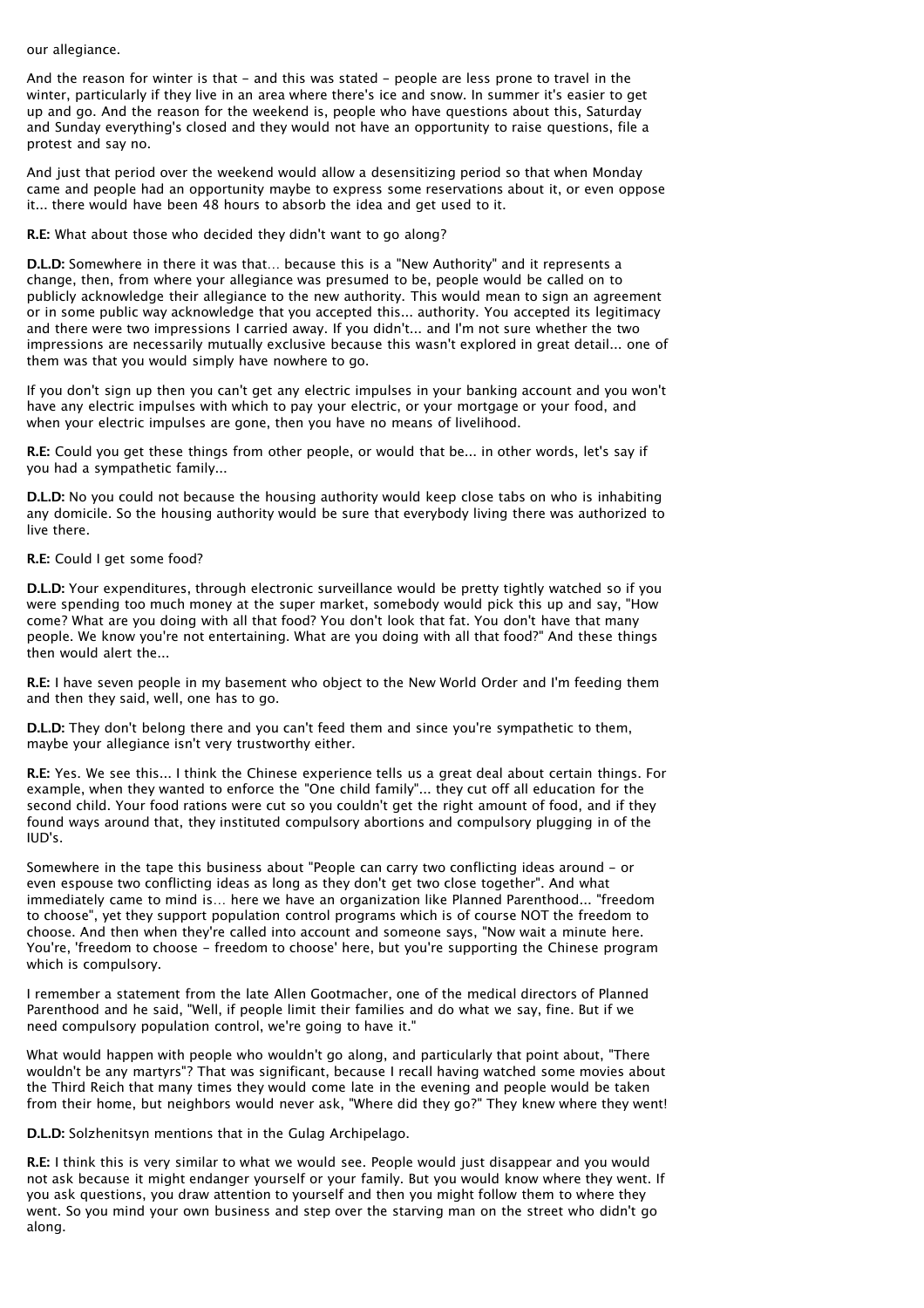**D.L.D:** He didn't go into detail about precisely how this would come about but it's not too hard to imagine. Yes. In the past, the Nazi's came, the Communists came in the middle of the night, people just disappeared and one simple way to do this is that if you're cut off from all economic support and you have no place to live and nothing to eat... we already see a lot of homeless now.

I just had a man in the office this morning talking about he and his child seeing people living in boxes in downtown Pittsburgh today. When the New World Order is here and you're living in a box, we can't have people littering the place, so you come around in the wagon and you pick them up.

If your frame of mind as you're growing up and formed is that, "Human value resides in being productive; you have to have a prestigious position or at least perform something useful - make a contribution", and the truck comes by to pick up some guy living in a box and he's not making any contribution, who's going to get excited about it? You know… he's sub-human; he's a fetus; he's a zygote; he's a derelict, and fetuses and zygotes and derelicts are all the same animal. So what do you do with them? You dispose of them. Who gets excited about it?

**R.E:** I recall that when the Chinese Communists came into power one of the first things that they taught in schools was not any thoughts about specific political ideology, but about evolution and that man was just an animal and if man was just an animal then we won't mind being herded and having masters who keep tabs on the animals and we're one big ant colony and we've got someone to direct traffic and...

Speaking of traffic. We talked about the aged and again - people hearing this tape, it's phenomenal how many times these things on this tape will hit you. I just came back from New Jersey which has a lot of retirement-type villages and I've been there over a period of years and there's a structure around a retirement home which has been uncompleted for at least two or three years. Now they've recently completed it. It's kind of a roadway, but I think it would be easier to get out of a complex at a play-land it is so complicated. And yet the whole area has elderly people driving.

And we are a fairly middle-aged couple and for the life of me we couldn't figure out how we were going to get out, what we were going to do and so I asked some of the residents... "Doesn't it bother you that they haven't fixed this road for years and now you can't just go across the street which would have been the logical thing?" You have to go down and they have a jug-handle and you have to go over and under, so it takes you so long, and the woman replied to me, "Well you know, we just don't go out. We just don't go out".

So here we have this little retirement village where they've made it very difficult for a population, maybe several hundred homes in this plat with only one exit and the exit involves such a great deal of bother, they say they just cut down on the number of times they have to go out shopping.

**D.L.D:** Right away it makes me wonder... if it's difficult to get out, it's also difficult to get in probably for visitors.

**R.E:** These retirement homes sort of remind me of an elephant burial ground. The one thing you notice is that there are no children. There's not the laughter of children in these homes.

**D.L.D:** My experience has been, these people in the retirement homes, when they see a child they just blossom. They're really delighted to see a child. Sure they're happy to have their sons and daughters come and other adults, but when they see a child - and it doesn't have to be their own it has a very beneficial effect on their mood. And if these older people aren't seeing children, the other side of that coin is, the children aren't seeing older people either. So if you don't get used to seeing older people, they don't exist.

**R.E:** And that's why, with the family, making sure your children see their grandparents very often, no matter how much that entails, the trouble with the logistics, etc... it's certainly worth while because, again if you never see someone and you don't learn to love them and you never have any contact with them, when someone says, "Well it's time for your grandpa to check out", it's like, "Who's that?"

Who's going to defend and fight for someone they never even saw before? Oh, I remember one of the phrases. So many of these things... you only have to hear them once and they stick in your mind. It's so jarring.

We've already discussed "sex without reproduction", then you also said the technology would be there for "reproduction without sex" and this is a whole other area because it's contradictory. If a land is so overpopulated, then you would want to diminish sexual activity, get rid of pornography, get rid of everything that was sexually stimulating. But, no. It's a contrary. You want to Increase sexual activity but only insofar as it doesn't lead to reproduction. That was the message, right?

**D.L.D:** Yes, and this is my own extension. He didn't say this, but that leads to slavery because if you become enslaved to your gratification, whether it's sex, food or whatever, then you're more easily controlled, which is one of the reasons the celibate priesthood is so important. And so many priests don't even understand that. But if you're addicted to sex... if sex is divorced from reproduction, something you do for gratification only - I won't try to parallel that with food because you can't go without food - then you can be more easily controlled by the availability or the removal of the availability of sex.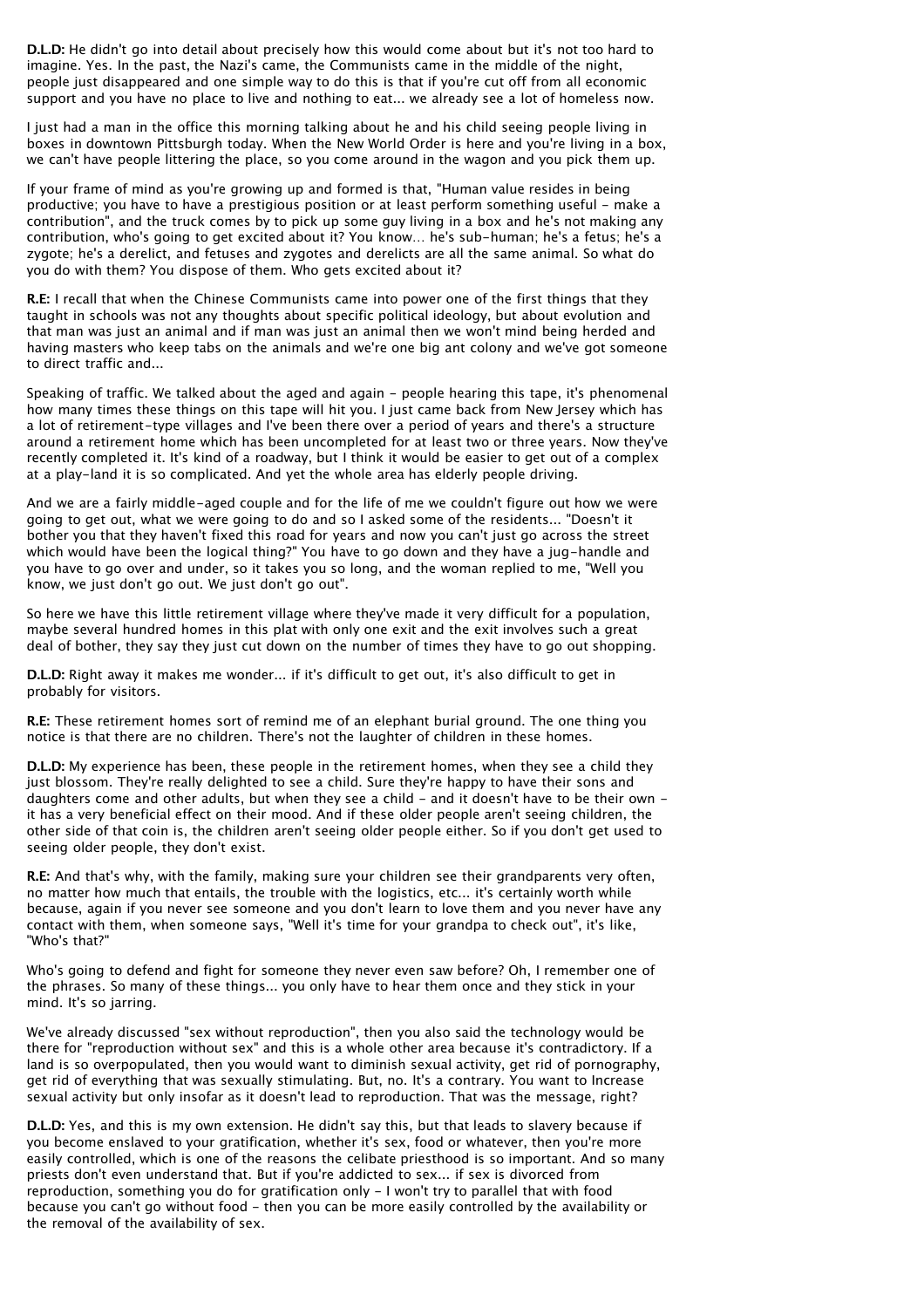So that can become an enslaving feature. Now, reproduction without sex... what you would get then would have all the desirable attributes of a human being without any claim to human rights. The way we do it now, we say, you're human because you have a father and mother... you have a family and so you're a human being with human rights. But if your father was a petrie dish and you mother was a test tube, how can you lay claim to human rights? You owe your existence to the laboratory which conveys to you no human rights.

And there is no God, so you can't go for any God-given human rights, so you're an ideal slave. You have all the attributes of a human being but you don't have any claim on rights.

**R.E:** In ["Brave New World"](file:///../books/Aldous%20Huxley%20-%20Brave%20New%20World.pdf) they had the caste system, the alphas, the omegas, etc. The way they brought about the different caste systems was that in the decanting, or birthing rooms, the individual who was to do menial or slave labor... work in the mines... received just a little bit of oxygen to the brain so they learned to love their slavery and they were very happy.

They didn't know any better. They didn't have the wherewithal to do things, but the higher in the caste you got, the more oxygen you got to your brain. So we actually had a group of sub-human beings who loved their slavery. In the past slaves probably didn't love their slavery very much, but in this case, we have this technology which will make people love their slavery, and each caste loved being what they were in "[Brave New World"](file:///../books/Aldous%20Huxley%20-%20Brave%20New%20World.pdf). And any of our listeners who hasn't read that recently...

**D.L.D:** You may remember the slogan that was above the Nazi concentration camps... something about, "Work is Peace and Work is Happiness". I don't remember if it was Bucchenwald (sp) or Auschwitz. My recollection of words isn't precise, but the idea is what counts. And here's Huxley, writing **Brave New World**, saying basically the same thing before Hitler was even in power, so Huxley knew something.

**R.E:** He came from a family that probably contributed at least in part to this New World Order. A number of the English authors... [H.G. Wells](file:///../books/The_New_World_Order.htm)... from that period and from those associations who highlighted the concepts of what was coming down the path.

I can remember reading **Brave New World** in high school, and thought, "Boy, is this fantasy land". Thirty years later and I said, "This is scary". There seems to be kind of a similarity between his writings and the talk given by Dr. Day, because you get kind of a mixed message in **Brave New** [World](file:///../books/Aldous%20Huxley%20-%20Brave%20New%20World.pdf), that these things are not really good. It would be better if man still had a sense of humor, a sense of privacy, if the family still existed.. but, it's inevitable. They're going to go. Too bad. I feel a little sorry about that. A little sentiment, but the New Order has to come in and we have to make room for it.

And I got that same impression from the things that were said about this Day tape. He wasn't real happy about some of the things, but they're going to occur anyway, so make it easier on yourself. The more you accept it the easier it's going to be when it comes around, and I'm kind of doing you a favor - you physicians out there this evening - I'm going to make it easier for you by telling you in advance what's coming and you can make your own adjustments.

**D.L.D:** Somewhere in Scripture… I think it was after the flood, God said**, "I will write my law on man's hearts"**, and I feel the same parallel that you do between Dr. Day's reaction to what he was exposed to and mine... seeming not totally accepting of this. Huxley seeming not totally accepting of what he wrote about but both saying, "Well, there's a certain inevitability to all of this, so let's try to talk about the best parts of it. It's going to be good for people. Technology will be better, quality of life will be better... so you live a few years shorter."

But they both do seem to send out messages not buying the whole package...

**R.E:** And maybe wishing some people would ask more questions. Looking back over history there are many individuals who had an idea of what a New World Order should be, certainly Hitler and Stalin did, but what was lacking during these periods is that they lacked the technology to carry many a many of the things out... surveillance, constant monitoring... but in this so-called New World Order it's going to be very difficult to escape because technology will provide those means which had been lacking those totalitarian individuals from years ago.

**D.L.D:** I can't remember on the original tapes, did I mention the phrase where he said, "This time we're going to do it right!" ?

**R.E:** No. You didn't.

**D.L.D:** There were so many details to remember. But when he mentioned bringing in the New World Order, he said, **"This time we're going to do it right".**

And right away, I'm wondering, "what do you mean, 'this time'?". There was no explicit explanation of that, but I think it's fairly easy to infer that previous efforts had to do with the Third Reich... Your point about the technology is critical with computers and all means of exchange being controlled by electronic impulse.

Nobody has any wealth. You own nothing of value except access to electronic impulses which are beyond your control. A cashless society. So when your reward for working is [nothing more than]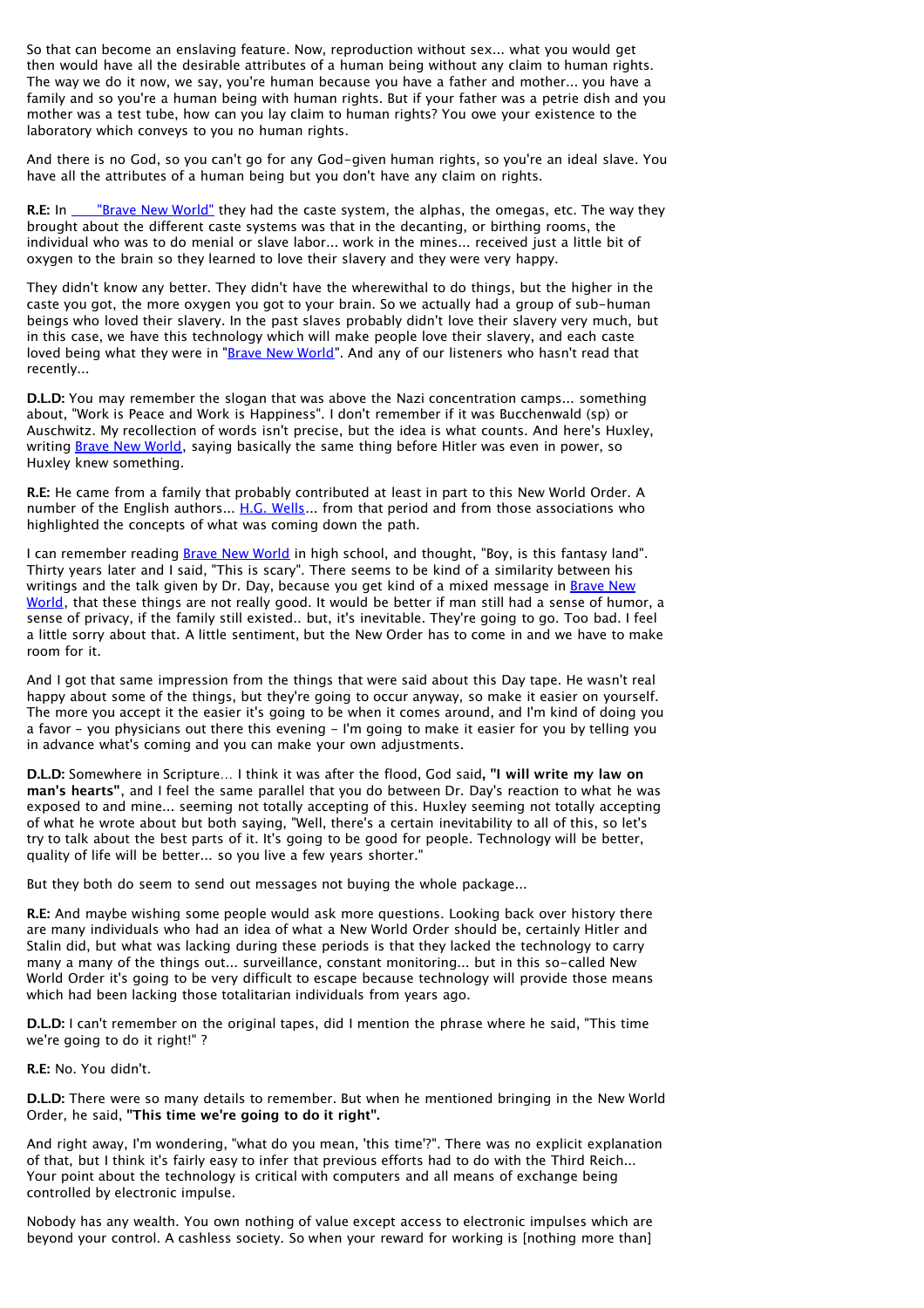impulses on the computer and the only claim you have is these impulses and the people who run the system can give or take them as they choose. Up until this time there was no way the statement in the Book of Revelation that said, "No man can buy or sell unless he has the mark of the beast"... there's no way that could have been enforced.

People could say I'll trade you a bushel of tomatoes for a bushel of wheat. If you'll drive my kids to school I'll give you six ears of corn. Bartering. And even not going necessarily that primitive, there was always gold and silver and other forms of money that were even better than bartering. But with this cashless society, I believe this is the first time in the history of the human race where the entire population of the world can be controlled economically so that somebody can say, **"I pushed the right buttons and I know how much credit you have electronically; I know where you spend your money electronically; and you cannot buy, you cannot sell unless you get on my computer."**

Right now you have a half a dozen credit cards in your pocket, but pretty soon it will be narrowed to one credit card and then when we... you know the ostensible reason is that when people loose their credit cards and we have to get rid of that and put the implant in... where it has to be accessible to the scanner... in your right hand or in your forehead.

**R.E:** Speaking of scanner. When we had the TV War..... the Gulf War? It was the first war where you just sit there and 24 hours a day just like being on the battlefield there. There were several points made about the advances in technology and how they could spot just one little individual down in... they used the constant reference to pinpoint... "pinpoint". I imagine with the different technologies they can also pinpoint a couple of renegades in the New World Order. The technology which was applicable to a so- called 'enemy' can also be applicable to this controlling the order.

**D.R.D:** Exactly. It's infra-red stuff that's... I'm sort of amateurish about this, but any heat source like a deer, a human being, a renegade... can be picked up by an infra-red scanner and you get sort of an outline of whether it's a deer or sheep or whatever.

My first hearing about them was in the Vietnam War where our troops used them to detect the enemy. That's twenty-some years ago, so they're probably even more sophisticated now than they were then; but with this kind of surveillance it would be pretty hard for anybody to escape and say, "Well, I'm just going to go out into the mountains and be a hermit and escape the New World Order. I can shoot deer and eat berries and survive and I've got a wife who's pretty sturdy and she'll be able to survive and we'll do what the Indians did before Columbus got here and we'll all survive". The New World Order will say, "No you won't because we're gonna find you".

R.E: Even in **Brave New World** they had a group of people who still lived as a family and the women breast-fed and they were called savages. But we won't have any savages. We're cultured, we'll be thin and our teeth will be straight.

**D.L.D:** Something also that was mentioned; forests could — and if necessary would — be leveled or burned. Now this comes out of this movement... goddess mother earth, and how we have to protect the environment... but if we want to get someone who's trying to get away we'll burn down the whole forest. We'll find them. That was stated. Deforestation could be and would be brought about to make sure that nobody gets outside the control of the system.

**R.E:** We're drawing to a close here. How did you feel after... well, it's been about 22 years now since that original lecture and there probably isn't a day that goes by - at least since I've heard the tape - that I don't think about the things that this Dr. Day said.

**D.L.D:** You get constant reminders. Not a day goes by something doesn't say, "That reminds me of…" such and such, whether it's surveillance or security...

**R.E:** ... or clothing. I opened up a toy catalogue the other day and noticed there didn't happen to be any baby dolls in this toy catalogue... of course going back to the idea that we don't want little girls to by thinking about babies. They only had one little doll and it was kind of an adult doll. And nothing that would raise anyone's maternal instincts. Well, Doc, what's the prognosis?

**D.L.D:** Left to man alone I think the technology is already here and with technological progress, I think it is inevitable -- if man is left to his own devices -- that some men will be able to assert total control over other men... other people. Man left to his own devices... the tendency is -- in groups like this, then -- is for internal dissention to arise where the leaders would be at each other's throats too... each saying, "No, I'm more powerful than you. I deserve more than you".

#### **R.E:** Who will control the controllers?

**D.L.D:** Yeah. They would stab themselves. I think so. They would create their own seeds of destruction while they're creating the system. But the other thing I wonder if indeed this may be time for our Lord to come back and say, "Enough's enough. Because you're going to destroy my planet earth. I am in charge of the planet. I'm in charge of mankind. Mankind will be destroyed if I say. I will not allow my creatures to assume and exert this degree of control where you're going to destroy the whole thing.

**R.E:** What I was just thinking as you were just saying that is that in the past, dictators could kill people, they could torture them, but essentially they could not change what it meant to be a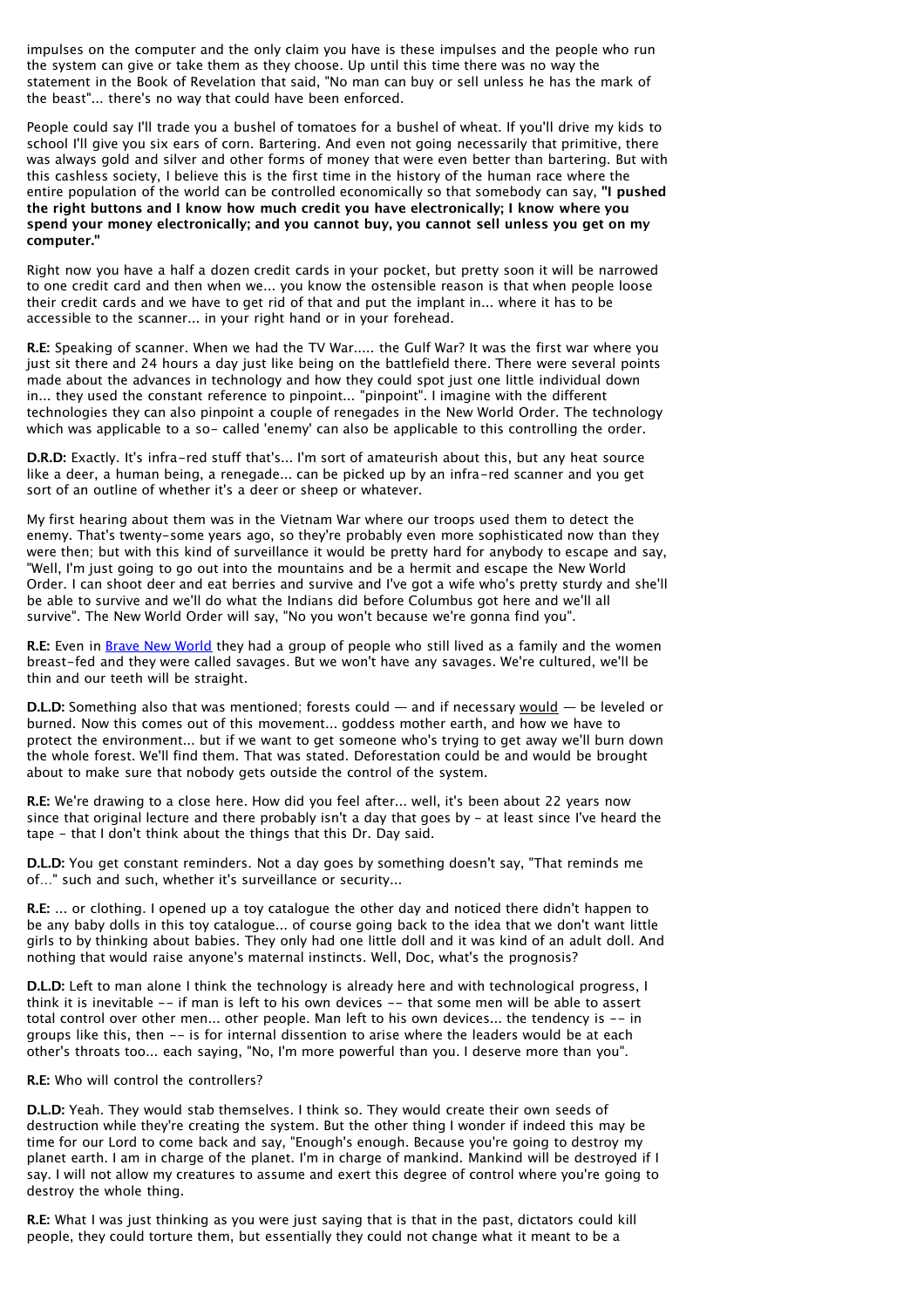human being. They could not change human nature. Now we are going to have with this new Genome Project, a multi-billion dollar project where they're going to be getting a tab on everyone's genes. No one shall escape. Everyone shall have their genetic codes and with this opens the door to manipulation to change the very meaning of what it MEANS to be human.

And if one has an entity then that no longer has free will, you just have to wonder if that point out Lord says, "Enough".

**D.L.D:** Just as Lucifer set himself up as God in the beginning, some people now would set themselves up as God and say, "I control the computers, I control the genomes, I control everything, I am God..." and at that point He would have to say, "No, you are not! I have to demonstrate to you... you're NOT. I'm still God. You're just a creature" [human+Being]

**RE:** And as you said on the original tape, we believe in what our Lord has said, in that He will not leave us orphans. He will be with us 'til the end of time.

**D.L.D:** This right away now begs the questions, when they come around and say, "It's your turn to sign the allegiance form"... what are you going to do? When Henry the eighth came around and said, either sign here and join... and while he was saying it they were throwing the noose over the limb of the oak tree, and slipping the noose around your neck and saying, "you want to sign this or do we slap the horse out from under you?" and a lot of people said I won't sign it and they were martyred.

Despite his having said there will be no martyrs, certainly there will be martyrs. The implication of his statements were that they would not be recognized as martyrs, but there will be martyrs and they will be RECOGNIZED as martyrs. Maybe not the same way as in the past but I think this is something people should sort of prepare themselves for.

When I'm nose to nose with this choice, "ether sign this allegiance or we're going to put you in a boxcar and you're going out to Arizona, to the desert..." I think we have to be prepared to make a decision.

**R.E:** I think it would be an understatement to say that this tape has great meaning and it's like a forewarning and it gives us ideas of things we should do and things we shouldn't do and I think everybody listening to the tapes will come up with things he can do on a small scale. I think that's the beauty of this thing. As he was talking... it wasn't real earth shattering things he was talking about. He was talking about little things. Television. Things that we do every day. Things that are under our control. The books we read.

And I think some of these changes if they are going to occur will occur with the individual person within that family, with him getting the word out and then doing the little things. I think they matter over the long haul, the most.

**D.L.D:** Just as with the prisoners who survived the brainwashing, I think people who are Spiritually oriented, who are thinking about God, thinking about their relationship WITH God, are the ones who will then be better prepared or equipped to survive this world and the next. Whereas, those who are just focused on meeting their needs right now, strictly the material needs of the day, they're more easily controlled.

Under the threat of losing your comforts or losing your food or loosing your head or whatever, certainly some people are going to yield, and those who I think will survive and I really mean both in this life and the next - they're going to have to be the ones who are prepared because it's my belief when the time comes to make the decision… "Are you going to sign on or not?"... it's too late to begin preparation and start saying, "Well, let me think about this."

You won't have time to think about it. You're either going to say yes or no. I hope a lot of us make the right decision.

**R.E:** I do so too, and I think the tape will change as many lives and have hopefully as good an effect as it had on mine and on yours and so let me thank you very much. For further information please contact the U.S. Coalition for Life; Box 315, Export, Penn 15632. Your comments and criticism and any other information which you might have regarding this tape will be most welcome.

#### • [Printer-friendly version](file:///print/nwo/barbarians)

#### ( categories:

- [NWO](file:///nwo)
- [Control](file:///control)
- [Brainwashing](file:///brainwashing)
- [Drugs](file:///drugs)
- [Feminism](file:///feminism)
- [Illuminati](file:///illuminati)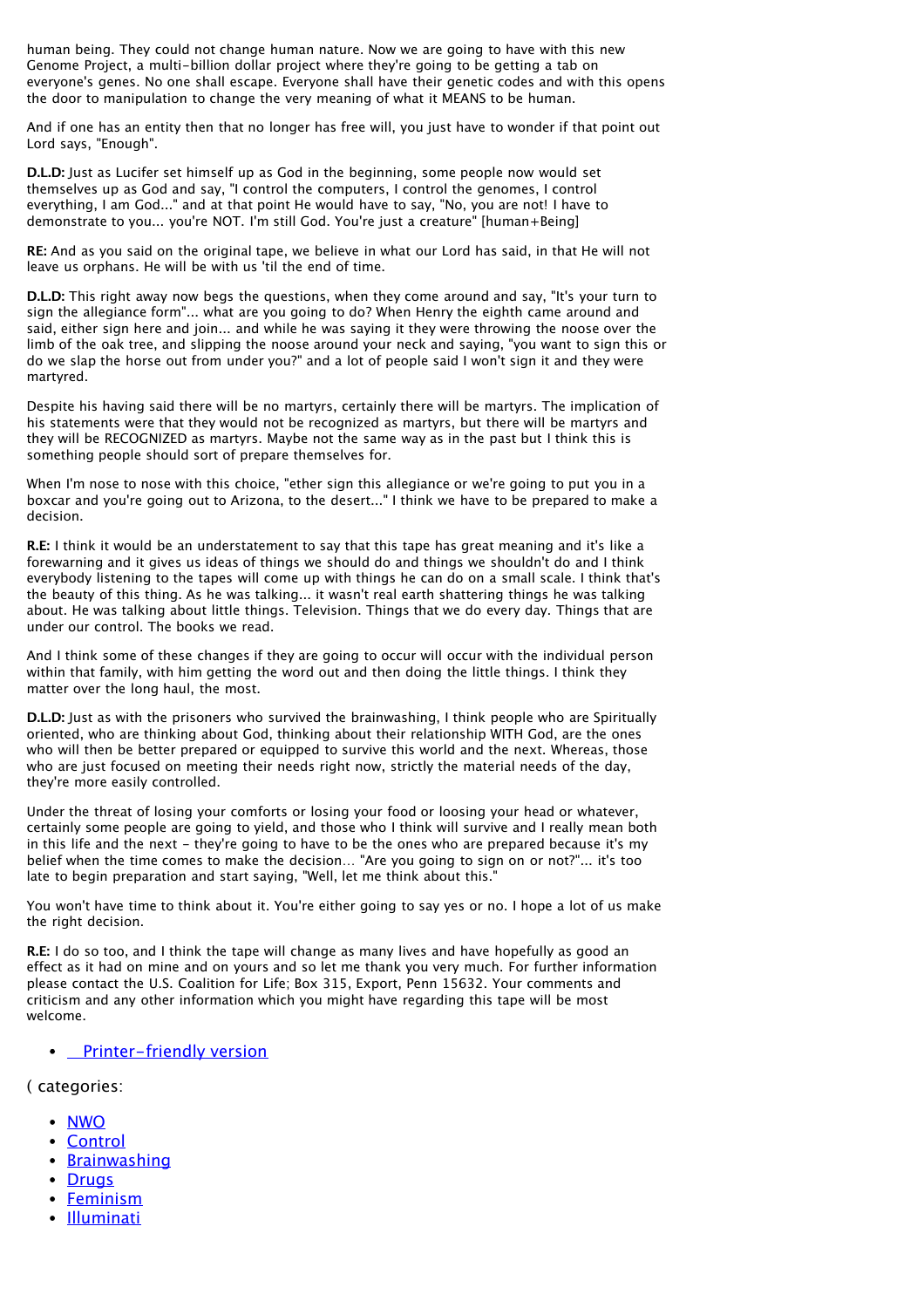# **Comment viewing options**

| Threaded list - expanded |  |
|--------------------------|--|
| Date - oldest first      |  |
| 50 comments per page     |  |
| Save settings            |  |

Select your preferred way to display the comments and click "Save settings" to activate your changes.



# **[Paragraphs](file:///nwo/barbarians#comment-5432)**

Submitted by ME (not verified) on October 30, 2008 - 23:09

C'mon, use a few breaks in your writing. You're not saving trees here, and it's too easy to lose your spot in a mass of text. Make life easy on your readers, especially if it's something worthy of their attention.

Plus, a long read doesn't feel as long (boring) if you're steadily scrolling through it. Give it a shot, you don't wanna turn off other readers for important stuff like this, just because of the layout. Whenever your thought deviates from the first line of the paragraph significantly, start a new one.

It's not 1698 anymore, when such writing was popular because it cost a fortune to print books...

Other than that, interesting article!

• [reply](file:///comment/reply/19/5432)



# **[Reply to comment | 100777.com](file:///nwo/barbarians#comment-7631)**

Submitted by [main line homes](http://www.livingonthemainline.com/) (not verified) on July 24, 2012 - 16:26

Hi! I understand this is somewhat off-topic however I had to ask. Does running a well-established blog like yours require a massive amount work? I'm brand new to blogging but I do write in my journal daily. I'd like to start a blog so I will be able to share my personal experience and thoughts online. Please let me know if you have any kind of recommendations or tips for brand new aspiring blog owners. Appreciate it!

• [reply](file:///comment/reply/19/7631)



# **[Reply to comment | 100777.com](file:///nwo/barbarians#comment-7670)**

Submitted by [Kerri](http://nject.org/) (not verified) on September 3, 2012 - 21:24

hey there and thank you for your info I've certainly picked up anything new from right here. I did however expertise some technical issues using this website,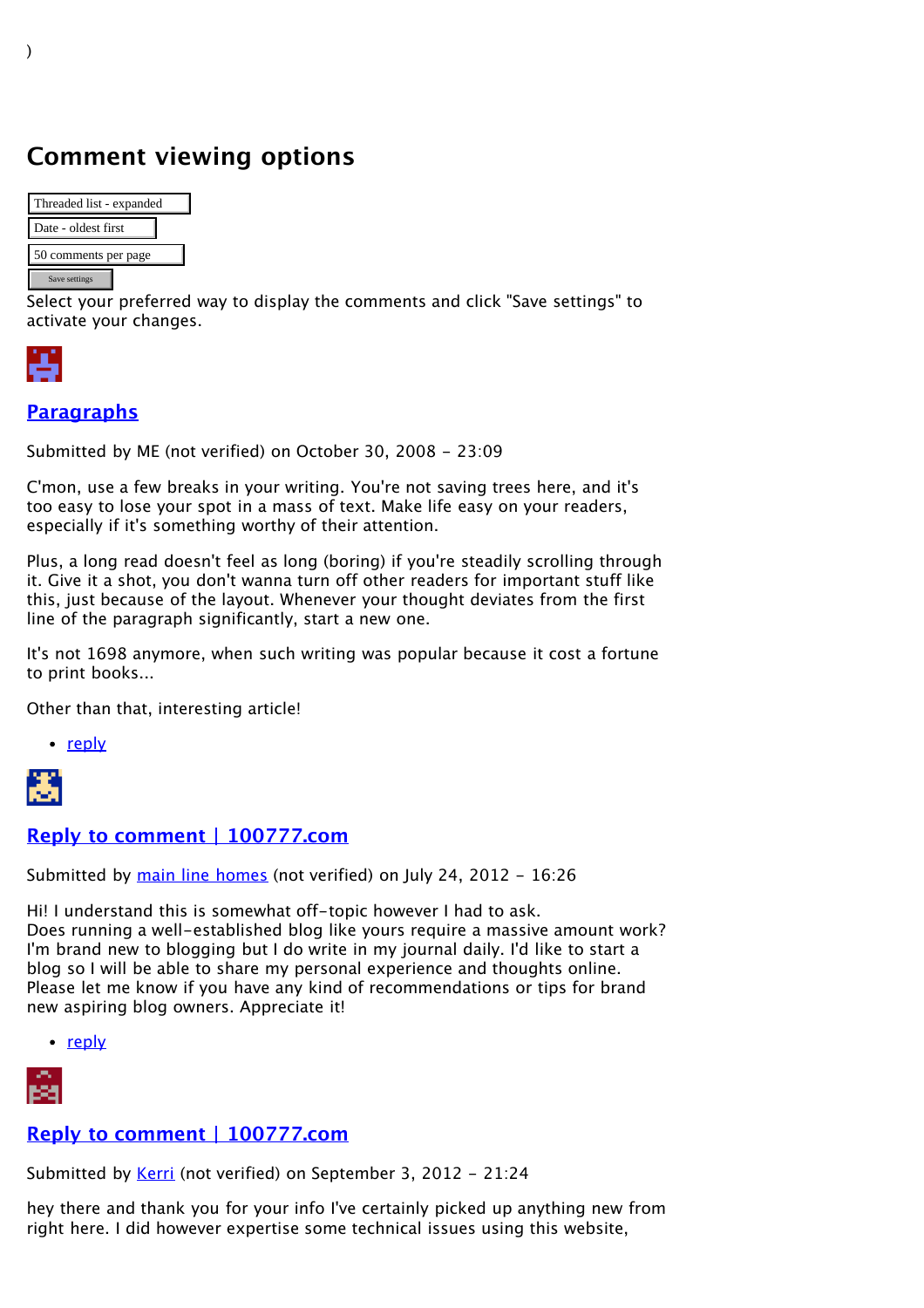since I experienced to reload the site many times previous to I could get it to load correctly. I had been wondering if your hosting is OK? Not that I'm complaining, but slow loading instances times will sometimes affect your placement in google and could damage your high quality score if advertising and marketing with Adwords. Well I'm adding this RSS to my email and can look out for much more of your respective intriguing content. Ensure that you update this again soon.

• [reply](file:///comment/reply/19/7670)



## **[This AGENDA is being](file:///nwo/barbarians#comment-5674)**

Submitted by Anonymous (not verified) on January 26, 2009 - 00:59

This AGENDA is being planned:

First by the criminal Vatican, the initiator of wars, death, hate and breeding the israelis to do the job for them.

The parasites of the planet called Jews are happy with it because they think they will reign. After the Vatican has used them and because they know that jews are greedy and evil, the Vatican will kill them all, because the catholic church hates jews, maybe there is a good reason for it i would say.

In the end the Vatican will be destroyed by powerful sources, and they wont have a place to hide, so, at least we the good people of the earth will get rid of Vatican and evil Jews and then is when the planet will have peace and prosperity, no more parasites to suck the blood of the people. This is my prediction and IT WILL HAPPEN SOONER THEN ANYONE CAN IMAGINE, SOONER THAN ANY GOOD PEOPLE IN THE PLANET CAN BELIEVE THAT IT IS ACTUALLY HAPPENING RIGHT NOW IN A VERY PROGRESSIVE WAY.

• [reply](file:///comment/reply/19/5674)



## **[Are you Satan? And if you](file:///nwo/barbarians#comment-7564)**

Submitted by Anonymous (not verified) on May 28, 2012 - 20:42

Are you Satan? And if you are....what makes you think that you can turn the thinking and faith of a Christian? I'm not afraid of you or any like you.....so come Lord lesus!

• [reply](file:///comment/reply/19/7564)



## **[Mondo Cane \(a world gone to the dogs\)](file:///nwo/barbarians#comment-7206)**

Submitted by Verus Langham (not verified) on October 23, 2011 - 21:24

I have been cognizant of a New World Order for many years now and through careful observation have seen coming to fruition many of the things cited in the foregoing; however, this is the optimum game plan of the overall agenda being advanced. How ironic that we now see all these things converging when wars are raging throughout the mid east, a usurper sits at a desk behind the Oval Office doors pushing upon America a bold new way and with a new vision that includes supporting criminal activity from within and without by illegal aliens/immigrants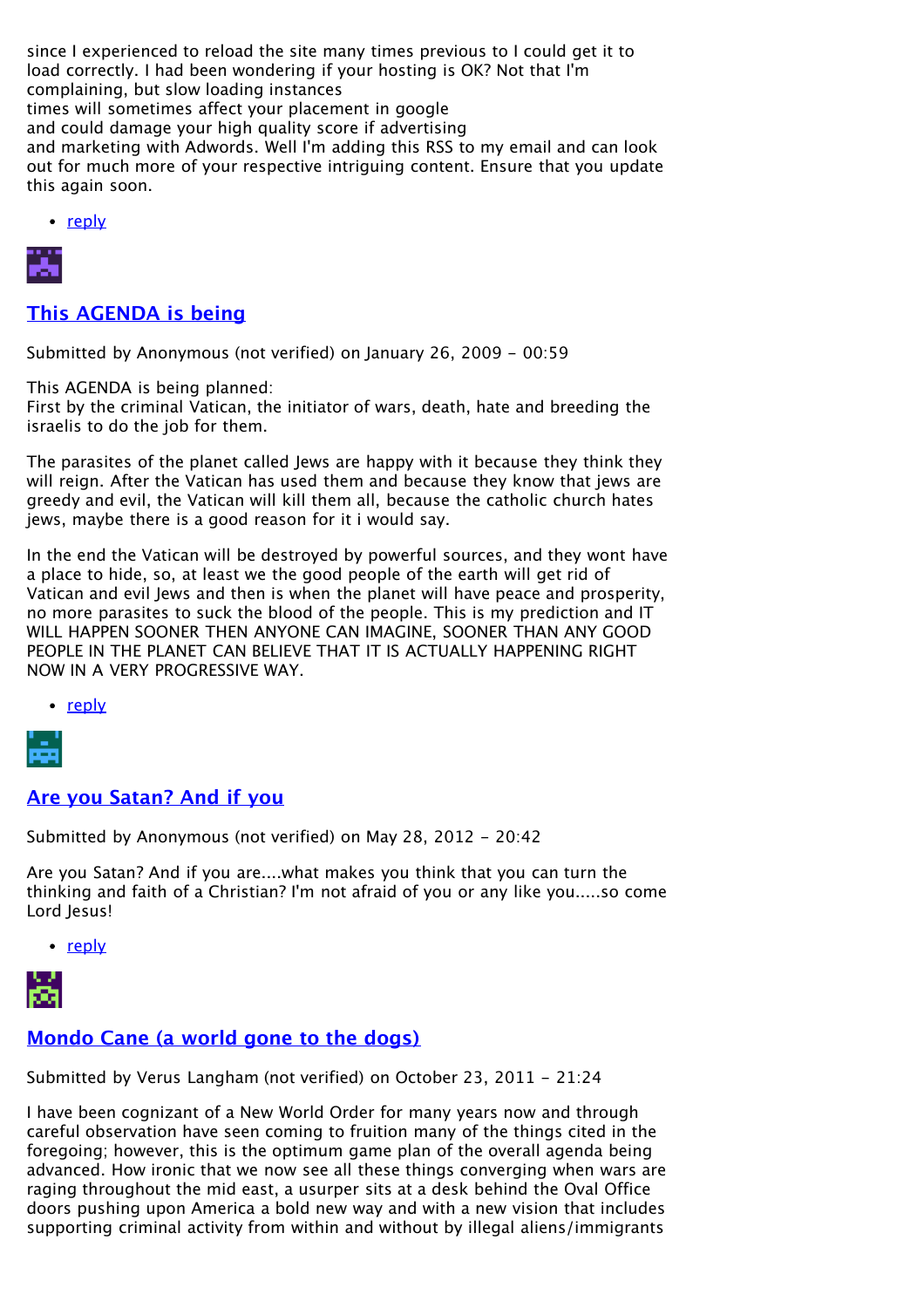that are being shielded by his draconian forces in powerful places... his evil guise as our leader puts him into perfect position to position others as he sees fit and who will puppet-like dolls respond to his every beckon and call, despite the trampling upon our Constitution and the rule of law whenever it suits his agendas.. which are in fact fully supportive of the money men and the U.N. who opt for the day their rule over this and all nations will be a certain fact.

• [reply](file:///comment/reply/19/7206)



# **[Audio from 1988 about lecture in 1969](file:///nwo/barbarians#comment-7266)**

Submitted by Anonymous (not verified) on December 13, 2011 - 02:34

Wonderful to find this again. I ran across it a few years ago and lost the link. You can see now even the public exposure of private thoughts thru facebook is being used toward their social engineering agendas. And books becoming inaccessible except to the few- I wish I knew which books they have stolen from libraries. Does anyone have an idea what the list would be?

• [reply](file:///comment/reply/19/7266)

# **Post new comment**

| Anonymous<br>Your name: *<br>E-mail: *<br>The content of this field is kept private and will not be shown publicly. If you<br>have a <i>Gravatar</i> account associated with the e-mail address you provide, it will |
|----------------------------------------------------------------------------------------------------------------------------------------------------------------------------------------------------------------------|
|                                                                                                                                                                                                                      |
|                                                                                                                                                                                                                      |
|                                                                                                                                                                                                                      |
|                                                                                                                                                                                                                      |
| be used to display your avatar.                                                                                                                                                                                      |
| Homepage:                                                                                                                                                                                                            |
| Subject:                                                                                                                                                                                                             |
|                                                                                                                                                                                                                      |
| Comment: *                                                                                                                                                                                                           |
|                                                                                                                                                                                                                      |
|                                                                                                                                                                                                                      |
|                                                                                                                                                                                                                      |
|                                                                                                                                                                                                                      |
|                                                                                                                                                                                                                      |
|                                                                                                                                                                                                                      |
|                                                                                                                                                                                                                      |
|                                                                                                                                                                                                                      |
|                                                                                                                                                                                                                      |
|                                                                                                                                                                                                                      |
|                                                                                                                                                                                                                      |
|                                                                                                                                                                                                                      |
| Input format                                                                                                                                                                                                         |

 $O$  HTML

- Web page addresses and e-mail addresses turn into links automatically.
- Each email address will be obfuscated in a human readable fashion or (if JavaScript is enabled) replaced with a spamproof clickable link.